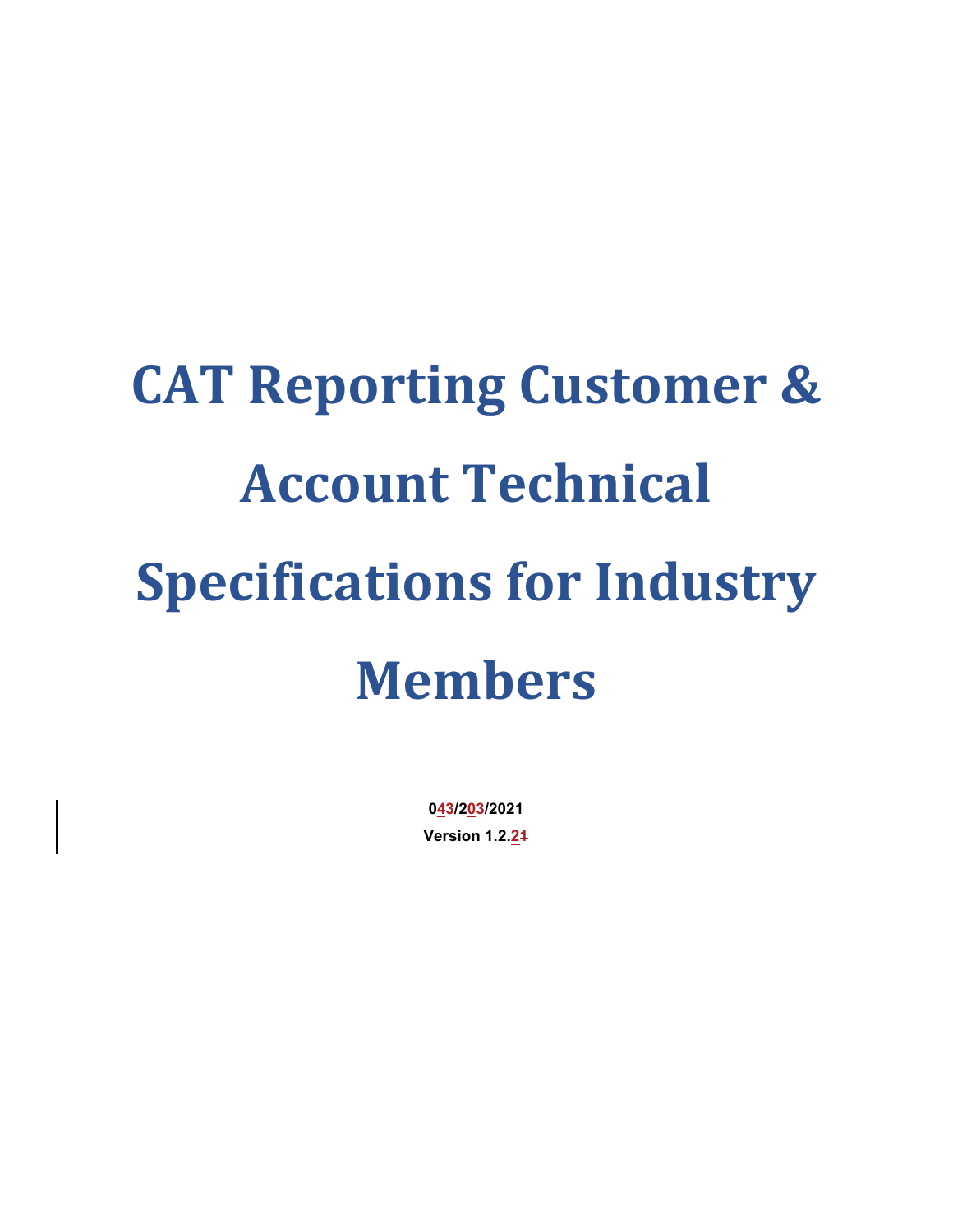# **Table of Contents**

| $\mathbf{1}$ . |  |        |                                                                   |  |  |  |  |  |
|----------------|--|--------|-------------------------------------------------------------------|--|--|--|--|--|
|                |  |        |                                                                   |  |  |  |  |  |
| 2.             |  |        |                                                                   |  |  |  |  |  |
|                |  |        |                                                                   |  |  |  |  |  |
|                |  | 2.1.1  |                                                                   |  |  |  |  |  |
|                |  |        |                                                                   |  |  |  |  |  |
|                |  | 2.2.1. |                                                                   |  |  |  |  |  |
|                |  | 2.2.2. | Large Trader ID (LTID) and Unidentified Large Trader ID (ULTID) 4 |  |  |  |  |  |
|                |  |        |                                                                   |  |  |  |  |  |
|                |  |        |                                                                   |  |  |  |  |  |
|                |  | 2.3.1. |                                                                   |  |  |  |  |  |
|                |  | 2.3.2. |                                                                   |  |  |  |  |  |
| 3.             |  |        |                                                                   |  |  |  |  |  |
|                |  |        |                                                                   |  |  |  |  |  |
|                |  |        |                                                                   |  |  |  |  |  |
|                |  |        |                                                                   |  |  |  |  |  |
|                |  |        |                                                                   |  |  |  |  |  |
|                |  |        |                                                                   |  |  |  |  |  |
|                |  |        |                                                                   |  |  |  |  |  |
|                |  |        |                                                                   |  |  |  |  |  |
|                |  |        |                                                                   |  |  |  |  |  |
|                |  |        |                                                                   |  |  |  |  |  |
|                |  |        |                                                                   |  |  |  |  |  |
| 4.             |  |        |                                                                   |  |  |  |  |  |
| 5.             |  |        |                                                                   |  |  |  |  |  |
|                |  |        |                                                                   |  |  |  |  |  |
|                |  | 511    |                                                                   |  |  |  |  |  |
|                |  | 5.1.2. |                                                                   |  |  |  |  |  |
|                |  | 5.1.3. |                                                                   |  |  |  |  |  |
|                |  | 5.1.4. |                                                                   |  |  |  |  |  |
|                |  |        |                                                                   |  |  |  |  |  |
|                |  |        |                                                                   |  |  |  |  |  |
|                |  | 5.3.1. |                                                                   |  |  |  |  |  |
|                |  | 5.3.2. |                                                                   |  |  |  |  |  |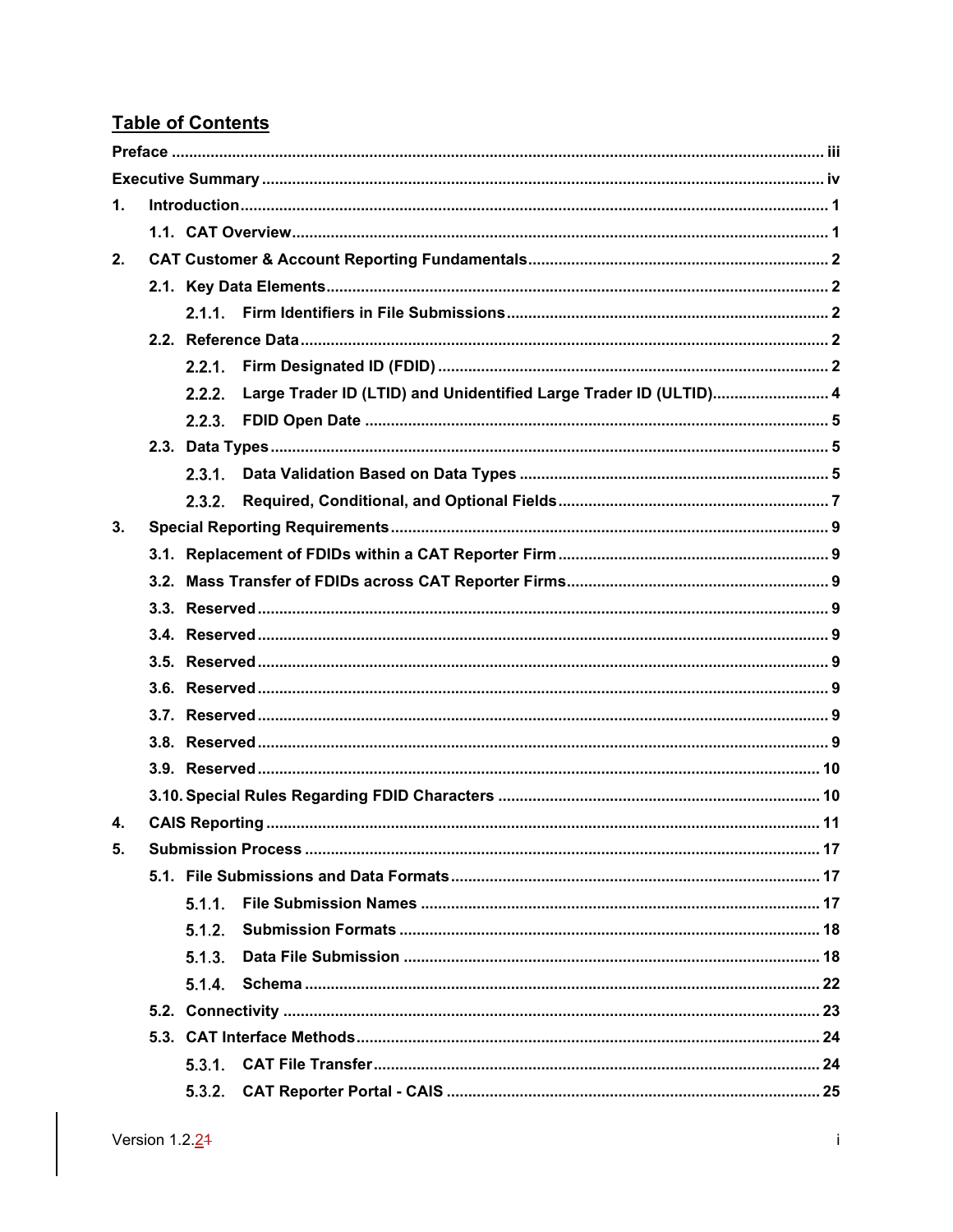|    | 541 |        |                                                                    |  |  |  |  |
|----|-----|--------|--------------------------------------------------------------------|--|--|--|--|
|    |     | 5.4.2. |                                                                    |  |  |  |  |
|    |     |        |                                                                    |  |  |  |  |
|    |     | 5.5.1. |                                                                    |  |  |  |  |
|    |     | 5.5.2. |                                                                    |  |  |  |  |
|    |     | 5.5.3. |                                                                    |  |  |  |  |
| 6. |     |        |                                                                    |  |  |  |  |
|    |     |        |                                                                    |  |  |  |  |
|    |     | 6.1.1  |                                                                    |  |  |  |  |
|    |     | 6.1.2. |                                                                    |  |  |  |  |
|    |     |        | 6.1.3. JSON Examples of Feedback File for file acknowledgement  32 |  |  |  |  |
|    |     |        |                                                                    |  |  |  |  |
|    |     |        |                                                                    |  |  |  |  |
|    |     |        |                                                                    |  |  |  |  |
|    |     |        |                                                                    |  |  |  |  |
|    |     |        |                                                                    |  |  |  |  |
|    |     | 6.4.1. |                                                                    |  |  |  |  |
|    |     | 6.4.2. |                                                                    |  |  |  |  |
| 7. |     |        |                                                                    |  |  |  |  |
| 8. |     |        |                                                                    |  |  |  |  |
|    |     |        |                                                                    |  |  |  |  |
|    |     |        |                                                                    |  |  |  |  |
|    |     |        |                                                                    |  |  |  |  |
|    |     |        |                                                                    |  |  |  |  |
|    |     |        |                                                                    |  |  |  |  |
|    | B.2 |        |                                                                    |  |  |  |  |
|    | B.3 |        |                                                                    |  |  |  |  |
|    |     |        |                                                                    |  |  |  |  |
|    |     |        |                                                                    |  |  |  |  |
|    |     |        |                                                                    |  |  |  |  |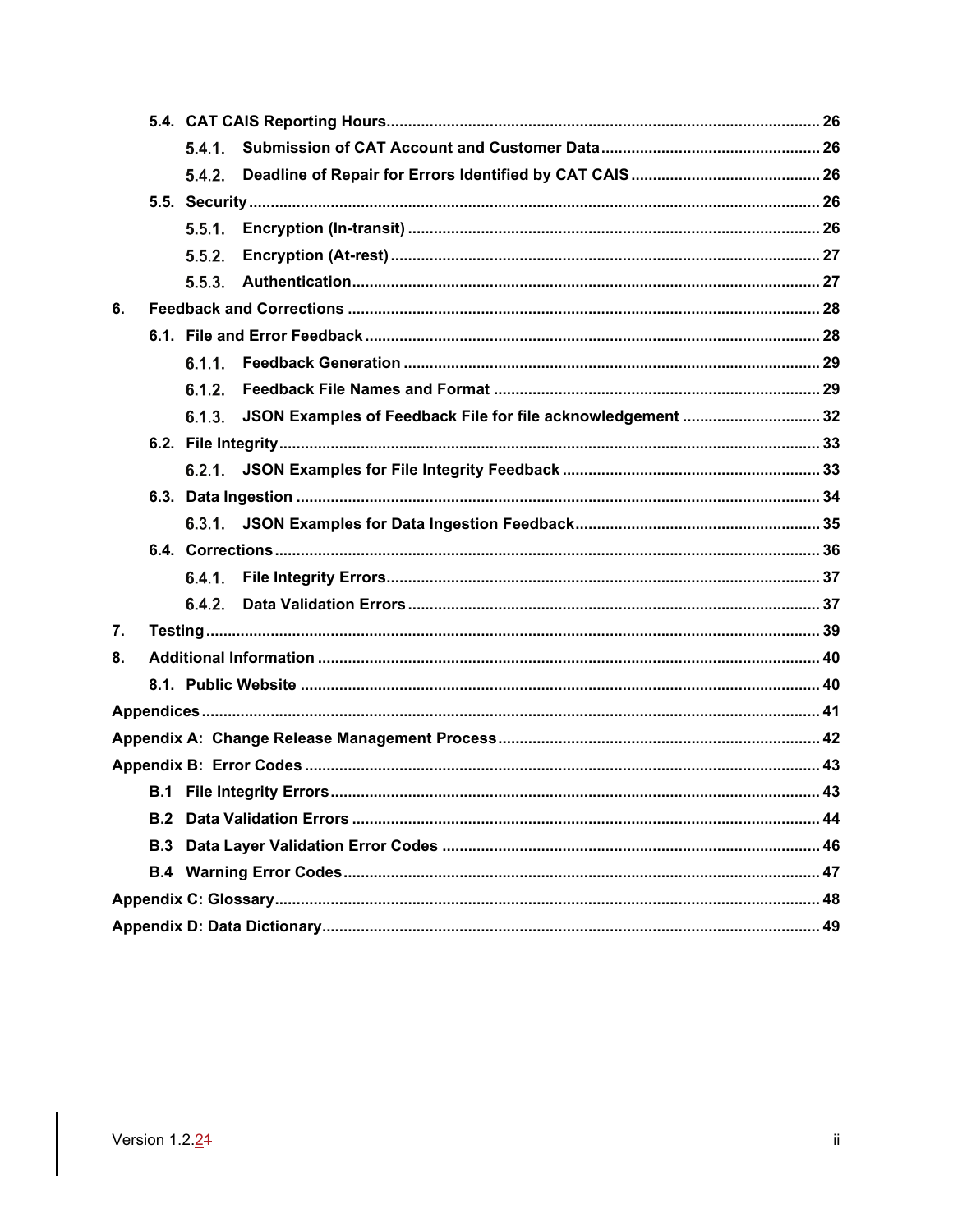#### <span id="page-3-0"></span>**Preface**

Rule 613 of the Securities Exchange Act of 1934 requires national securities exchanges and national securities associations ("SROs") to submit a national market system plan to the Securities and Exchange Commission ("Commission" or "SEC") to create, implement, and maintain a consolidated audit trail (the "CAT") that would allow regulators to more efficiently and accurately track all activity in U.S. equity and listed options markets. Pursuant to Rule 613, the SROs filed with the Commission the National Market System Plan Governing the Consolidated Audit Trail ("CAT NMS Plan"), which was approved by the Commission on November 15, 2016.

Under Rule  $613(q)(2)$ , each member of a national securities exchange or national securities association is required to comply with all the provisions of the CAT NMS Plan. Relatedly, as mandated under Rule 613, the CAT NMS Plan requires each SRO to adopt rules requiring its members to comply with Rule 613 and the CAT NMS Plan, and to agree to enforce compliance by its members in that regard. Accordingly, each SRO has adopted rules requiring its members to comply with Rule 613 and the CAT NMS Plan. See, e.g., FINRA Rule 6800 Series.

The SROs jointly own Consolidated Audit Trail, LLC, which was formed by the SROs to arrange for and oversee the creation, implementation, and maintenance of the CAT as required under Rule 613. Thus, the CAT is a facility of each SRO.

This initial Customer and Account Technical Specification represents the first of a two phase approach to Industry Member reporting of Customer and Account data. The first phase is intended to include only the subset of required Customer and Account information necessary to capture Large Trader IDs (LTID). Key dates are as noted below. The Participants propose to seek a modification of the requirements of the CAT NMS Plan from the Commission to reflect the phased approach for Industry Member CAT reporting described in these Customer and Account Technical Specifications.

| <b>Compliance Dates:</b><br>4/2021 Required for Phases 2a, 2b, and 2c (Large<br><b>Industry Members)</b><br>12/2021 2d Options and Small Firms | <b>Full Customer and Account Reporting</b><br>Go live July 2022 |
|------------------------------------------------------------------------------------------------------------------------------------------------|-----------------------------------------------------------------|
| FDID, FDID Account Opening Date, LTID and LTID                                                                                                 | Remainder of account information and all customer               |
| <b>Effective Date</b>                                                                                                                          | information                                                     |

#### **Table 1: Industry Customer & Account Specifications Phased Approach**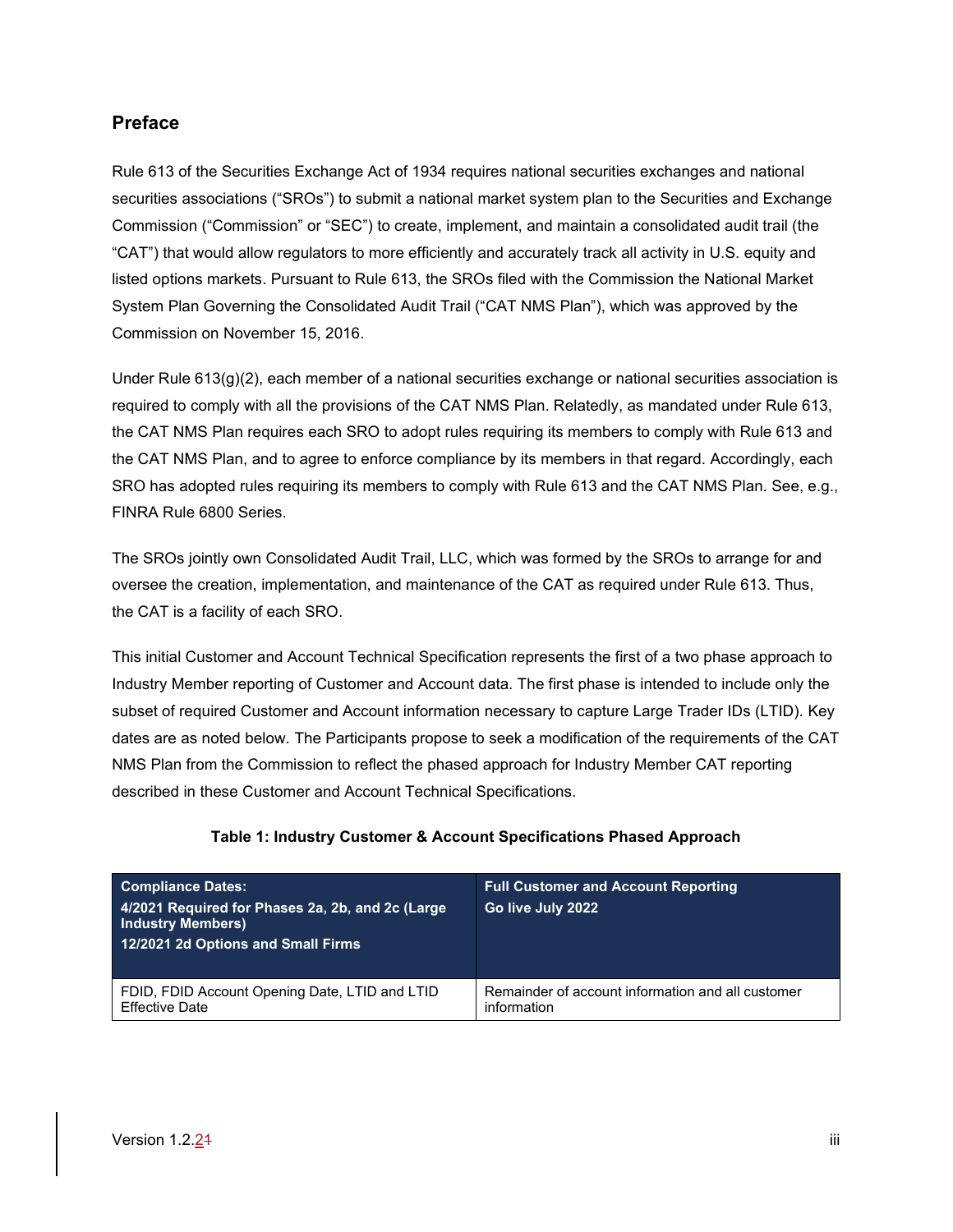# <span id="page-4-0"></span>**Executive Summary**

This document describes the requirements for the reporting of customer and account data to CAT by Industry Members, including detailed information about data elements and file submission. It also describes how Industry Members submit files to CAT, including access instructions, network and transport options, and testing requirements. The initial version of the CAT CAIS Reporting Technical Specification only includes information regarding account and Large Trader ID (LTID) data submission, in accordance with the modified timeline to accelerate account and LTID reporting.

A separate companion document containing detailed reporting scenarios entitled CAT CAIS Industry Member Reporting Scenarios should be used as a guide for determining how the field values laid out in this document must be applied when reporting various scenarios for customer and account data.

| <b>Version</b>      | <b>Date</b> | <b>Author</b>                    | <b>Description</b>                                                                                                                                                                                                                                                                                                                                                                                                                                                                                                                                                                                                                                                                                                                                                                                                                                                                                                                                                        |  |  |  |
|---------------------|-------------|----------------------------------|---------------------------------------------------------------------------------------------------------------------------------------------------------------------------------------------------------------------------------------------------------------------------------------------------------------------------------------------------------------------------------------------------------------------------------------------------------------------------------------------------------------------------------------------------------------------------------------------------------------------------------------------------------------------------------------------------------------------------------------------------------------------------------------------------------------------------------------------------------------------------------------------------------------------------------------------------------------------------|--|--|--|
| <b>DRAFT</b><br>1.0 | 12/13/2019  | Consolidated<br>Audit Trail, LLC | Initial draft                                                                                                                                                                                                                                                                                                                                                                                                                                                                                                                                                                                                                                                                                                                                                                                                                                                                                                                                                             |  |  |  |
| 1.0                 | 1/31/2020   | Consolidated<br>Audit Trail, LLC | Publication of initial version                                                                                                                                                                                                                                                                                                                                                                                                                                                                                                                                                                                                                                                                                                                                                                                                                                                                                                                                            |  |  |  |
| 1.1                 | 4/17/2020   | Consolidated<br>Audit Trail, LLC | Addition of Boolean data type<br>Addition of fdidEndDateNULL, fdidEndReasonNULL,<br>replacedByFDIDNULL, ItidEndDateNULL, and<br><b>ItidEndReasonNULL</b> attributes<br>Removal of NULL acceptable values from fdidEndDate,<br>fdidEndReason, replacedByFDIDNULL, ItidEndDate, and<br><i>ItidEndReason</i> attributes<br>Addition of failed Correction Items array in Feedback file<br>Modified guidance on nullifying previously populated attributes<br>Modified submission and feedback examples to include<br>additions/removals of attributes<br>Modified schema field descriptions<br>Replacement of CAT CAIS Reporter Portal with CAT Reporter<br>Portal - CAIS<br>Addition and modification of Error Codes<br>Separation of Data Validation Warnings from Data Validation<br>Errors<br>Addition of Data Layer Validation Error Codes<br>Addition of optional Group attribute for submission file names<br>Replaced usage of Status with Feedback for feedback file |  |  |  |
| 1.1.1               | 6/30/2020   | Consolidated<br>Audit Trail, LLC | Inclusion of 'Entity ID' as example in FDID Definition<br>Inclusion of 'ENTITYID' as a valid FDID Type<br>Replacement of FDIDs included in Special Reporting<br>Requirements to clarify replacedByFDID usage<br>Correction of CAT CAIS Validation Warnings table Error Code<br>numbering                                                                                                                                                                                                                                                                                                                                                                                                                                                                                                                                                                                                                                                                                  |  |  |  |

#### **Table 2: Revision / Change Process**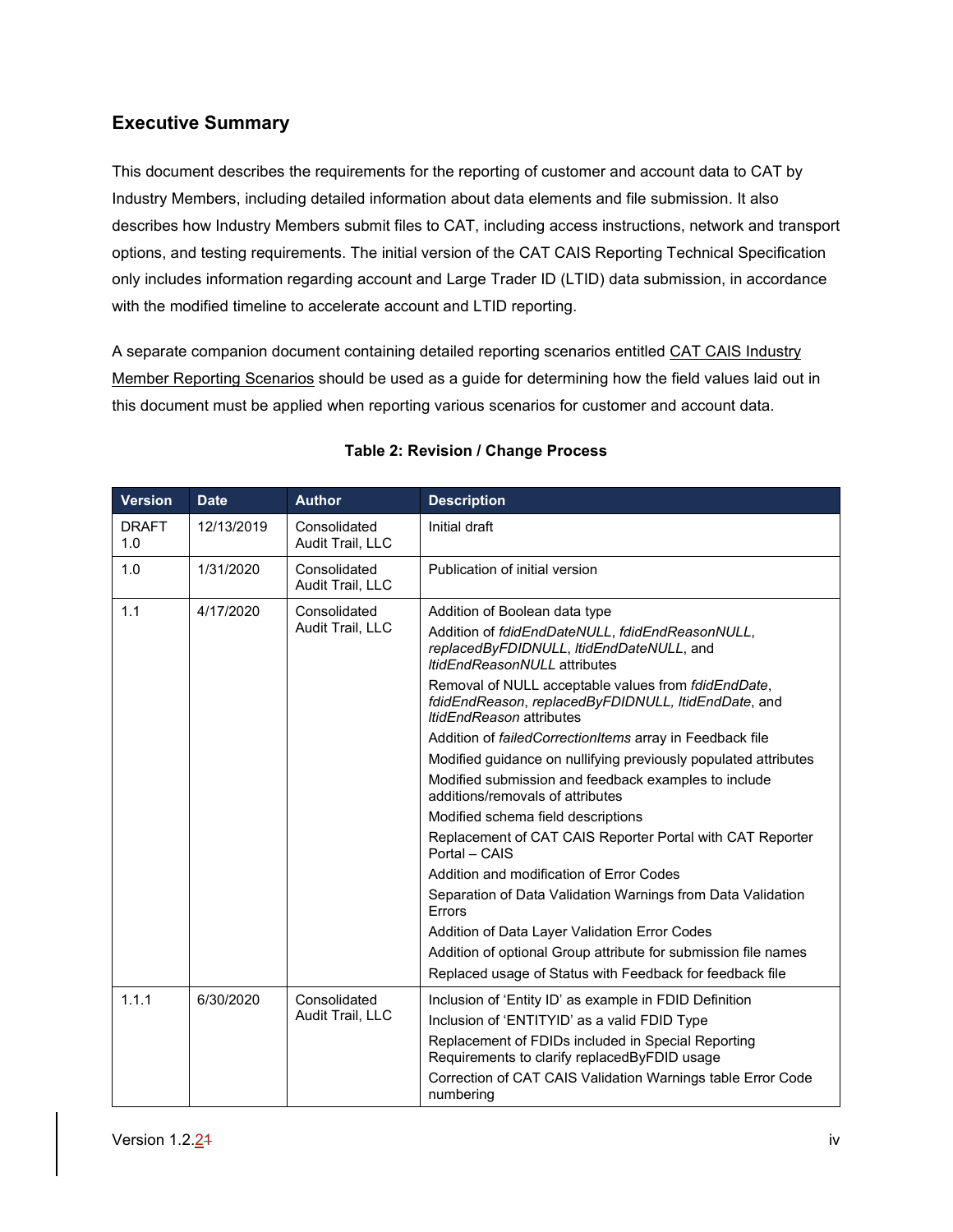| <b>Version</b> | <b>Date</b> | <b>Author</b>                           | <b>Description</b>                                                                                                                                                                                         |
|----------------|-------------|-----------------------------------------|------------------------------------------------------------------------------------------------------------------------------------------------------------------------------------------------------------|
|                |             |                                         | Clarification of 'Trading Day' as 'CAT Trading Day' and definition<br>of 'CAT Trading Day'                                                                                                                 |
|                |             |                                         | Explicit listing of 'false' as an acceptable value for Boolean<br>attributes                                                                                                                               |
|                |             |                                         | Inclusion of Error Code 22006 for duplicated largeTraderID<br>within a single FDID record submission                                                                                                       |
| 1.1.2          | 12/2/2020   | Consolidated<br>Audit Trail, LLC        | Update to the Unsigned data type to be the same range as a 63-<br>bit unsigned integer rather than a 64-bit unsigned integer                                                                               |
|                |             |                                         | Updated firmDesignatedID data type from Alphanumeric to Text<br>to bring in line with Transaction reporting. Also results in<br>changes to data type for replacedByFDID and<br>correctingFirmDesignatedID. |
|                |             |                                         | Modification of the Feedback File to include submitterUserName<br>and remove integrityErrorCode                                                                                                            |
|                |             |                                         | Renamed rejectionID within the failedCorrectionItems array to<br>failedRejectionID, to clarify purpose                                                                                                     |
| 1.2            | 2/22/2021   | Consolidated                            | Modification to ULTID format validation                                                                                                                                                                    |
|                |             | Audit Trail, LLC                        | Removed correctingLargeTraderID attribute from the Correction<br><b>Actions list</b>                                                                                                                       |
|                |             |                                         | Corrected link for Connectivity Supplement                                                                                                                                                                 |
| 1.2.1          | 3/23/2021   | Consolidated<br>Audit Trail, LLC        | Modifications to remove LTID date validation comparisons<br>against FDID dates - retirement of Error Codes 22025, 22026,<br>22027, 23002, and 23003                                                        |
| 1.2.2          | 4/20/2021   | Consolidated<br><b>Audit Trail, LLC</b> | Revised definition of FDID in Section 2.2.1 in accordance with<br>revisions to FAQ M1                                                                                                                      |
|                |             |                                         | Added detailed information regarding FDID character rules that<br>have been added following the transition from alphanumeric to<br>text.                                                                   |
|                |             |                                         | Clarified file creation and versioning approach for Feedback files.                                                                                                                                        |
|                |             |                                         | Clarified section 6.4 - Corrections - with additional updates<br>following removal of correcting Large TraderID attribute                                                                                  |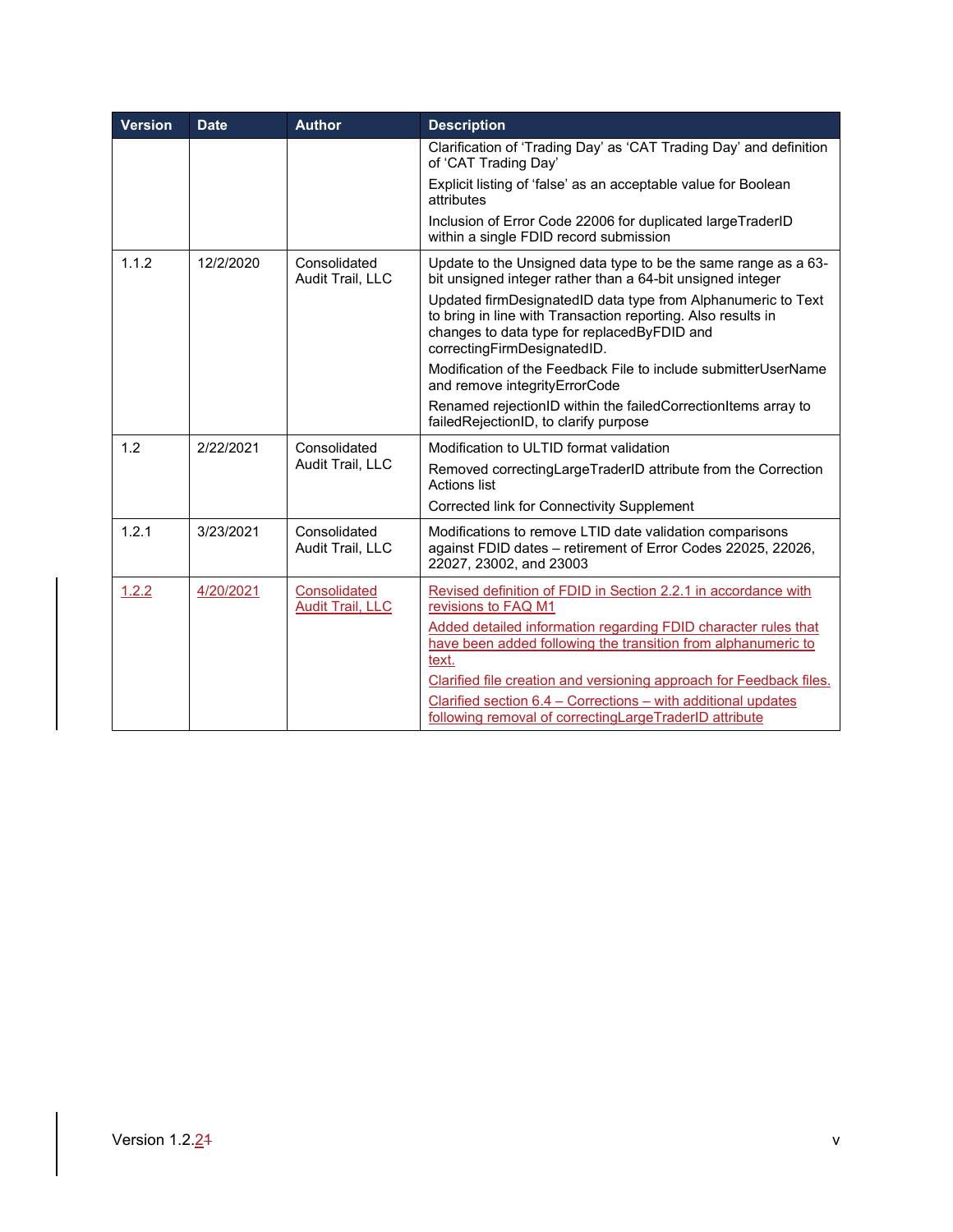#### <span id="page-6-0"></span>**1. Introduction**

#### <span id="page-6-1"></span>**1.1. CAT Overview**

The Securities and Exchange Commission (SEC) approved Rule 613 under the Securities Exchange Act of 1934, which requires national securities exchanges and national securities associations (collectively, the Participants) to submit a national market system plan to create, implement, and maintain a consolidated audit trail [\(CAT NMS Plan\)](https://www.catnmsplan.com/wp-content/uploads/2017/03/CAT-NMS-Plan-Current-as-of-7.24.17.pdf) that would capture customer and order event information for orders in NMS Securities and OTC Equity Securities (Eligible Securities), across all markets, from the time of order inception through routing, cancellation, modification, execution, and allocation. The SEC approved the CAT NMS Plan on November 15, 2016.

In accordance with SEC Rule 613, the CAT NMS Plan requires a Central Repository that will comprehensively track orders throughout their lifecycle and identify the Participants and Industry Members handling them, as well as the account holders and authorized traders for any account that originates an order (Customers[1\)](#page-6-2). Specific data elements will be submitted to the Central Repository by Participants, Industry Members, and CAT Reporting Agents. CAT Reporting Agents may be third-party firms reporting on behalf of other entities, or may be outside parties that are not required to submit data to the CAT, but from which CAT may receive data per the CAT NMS Plan, such as the Securities Information Processors (SIPs).

The CAT NMS Plan also requires the selection of an entity as the Plan Processor to be responsible for performing the processing functions required by Rule 613 and the Plan. The Operating Committee of Consolidated Audit Trail, LLC, a governing body composed of representatives of the Participants, oversees the operation of the CAT. The duties of the Operating Committee are further described in Article IV of the CAT NMS Plan.

The CAT Customer & Account Information System (CAIS) is the separate system for submission of customer and account data. In accordance with the phased approach to data submission, initial CAIS files will only include the account records and elements.

Refer to SEC Rule 613, available at:<https://www.sec.gov/rules/final/2012/34-67457.pdf> for more details. Refer also to CAT NMS Plan, available at: [https://www.catnmsplan.com/home/about-cat/cat-nms](https://www.catnmsplan.com/home/about-cat/cat-nms-plan/index.html)[plan/index.html.](https://www.catnmsplan.com/home/about-cat/cat-nms-plan/index.html)

<span id="page-6-2"></span><sup>&</sup>lt;sup>1</sup> Customers are defined in SEC Rule 613(j)(3) as: (i) the account holder(s) of the account at a registered broker-dealer originating the order; and (ii) any person from whom the broker-dealer is authorized to accept trading instructions for such account, if different from the account holder(s).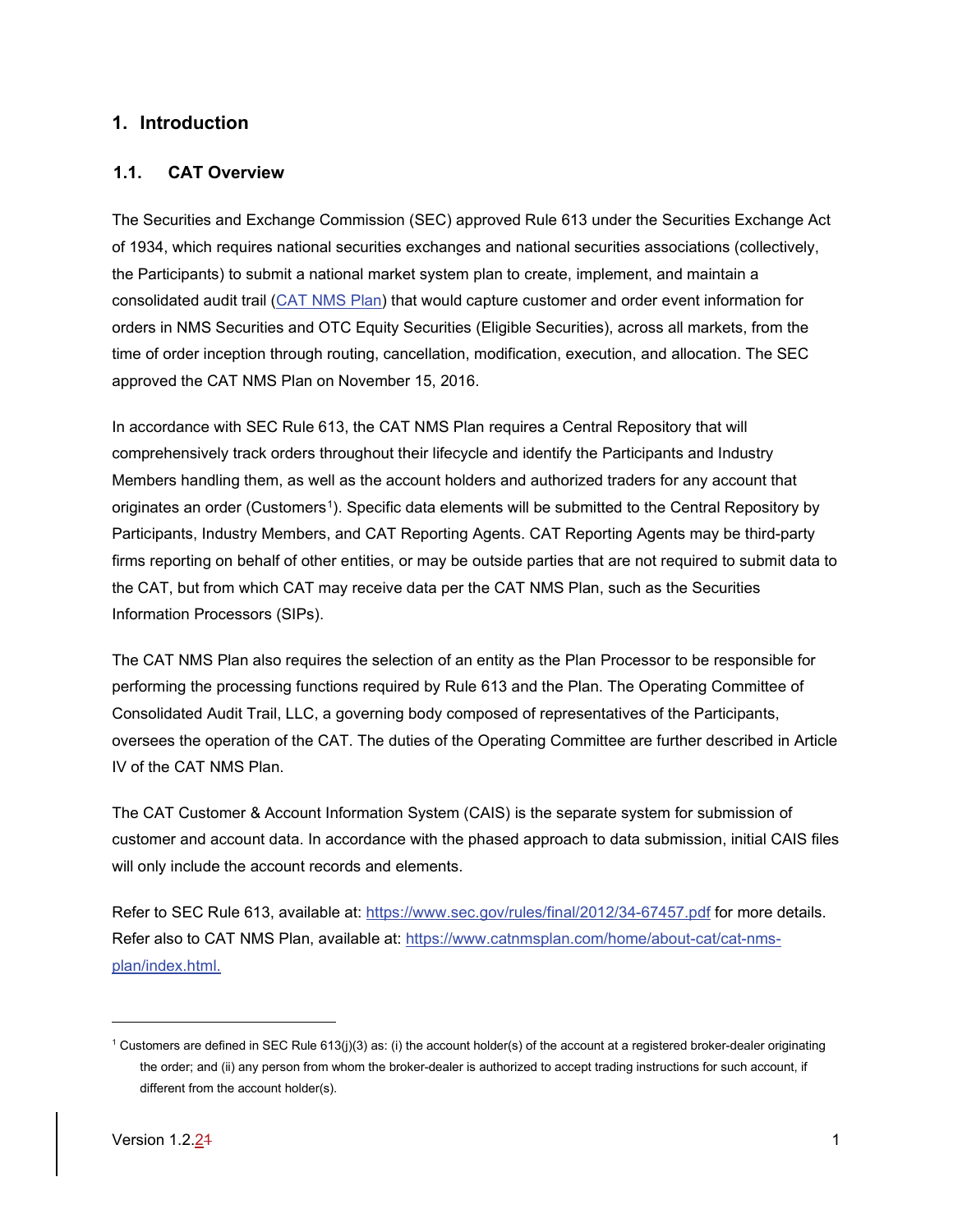# <span id="page-7-0"></span>**2. CAT Customer & Account Reporting Fundamentals**

#### <span id="page-7-1"></span>**2.1. Key Data Elements**

The sections below describe the key data elements of CAT used in CAT CAIS submission files. In accordance with the phased implementation schedule, only Account data elements are included in the CAIS Technical Specification at this time.

#### <span id="page-7-2"></span>**Firm Identifiers in File Submissions**

The CAT submissions process relies on certain firm identifiers to determine whose data is being reported, to determine and verify the authorization of the submitter of the data, and to obtain and verify the authorization of the third party that may take action on the data.

#### **CAT Reporter CRD**

The CAT Reporter CRD is the Industry Member's Central Registration Depository (CRD) number, used to ensure all account and customer reporting activity of a single Industry Member CAT reporter can be consolidated at the firm level in CAT CAIS.

#### **CAT Submitter ID**

The CAT Submitter ID is a CAT assigned identifier for a firm that submits data to CAT. The Submitter ID uniquely identifies the Submitter and may be a different identifier than the CAT Reporter CRD. CAT Reporters may submit data for themselves or may authorize a separate Submitter firm to report on the CAT Reporter's behalf.

Authorization between CAT Reporters and Submitter is granted through a reporting relationship that will be entered by the CAT Reporter using the CAT Reporter Portal. When a file is received, CAT CAIS will verify that the CAT Reporter has authorized the Submitter to submit on their behalf.

#### <span id="page-7-3"></span>**2.2. Reference Data**

#### <span id="page-7-4"></span>**Firm Designated ID (FDID)**

Section 6.4 of the CAT NMS Plan requires that for the original receipt or origination of an order, Industry Members must report the Firm Designated ID (FDID). FDID is defined in Section 1.1 of the CAT NMS Plan as a unique identifier for each trading account. Before the reporting of Customer Account Information and Customer Identifying Information begins in July 2022, regulatory users of the CAT will use FDIDs to identify whether the same account is trading within a single broker-dealer. After the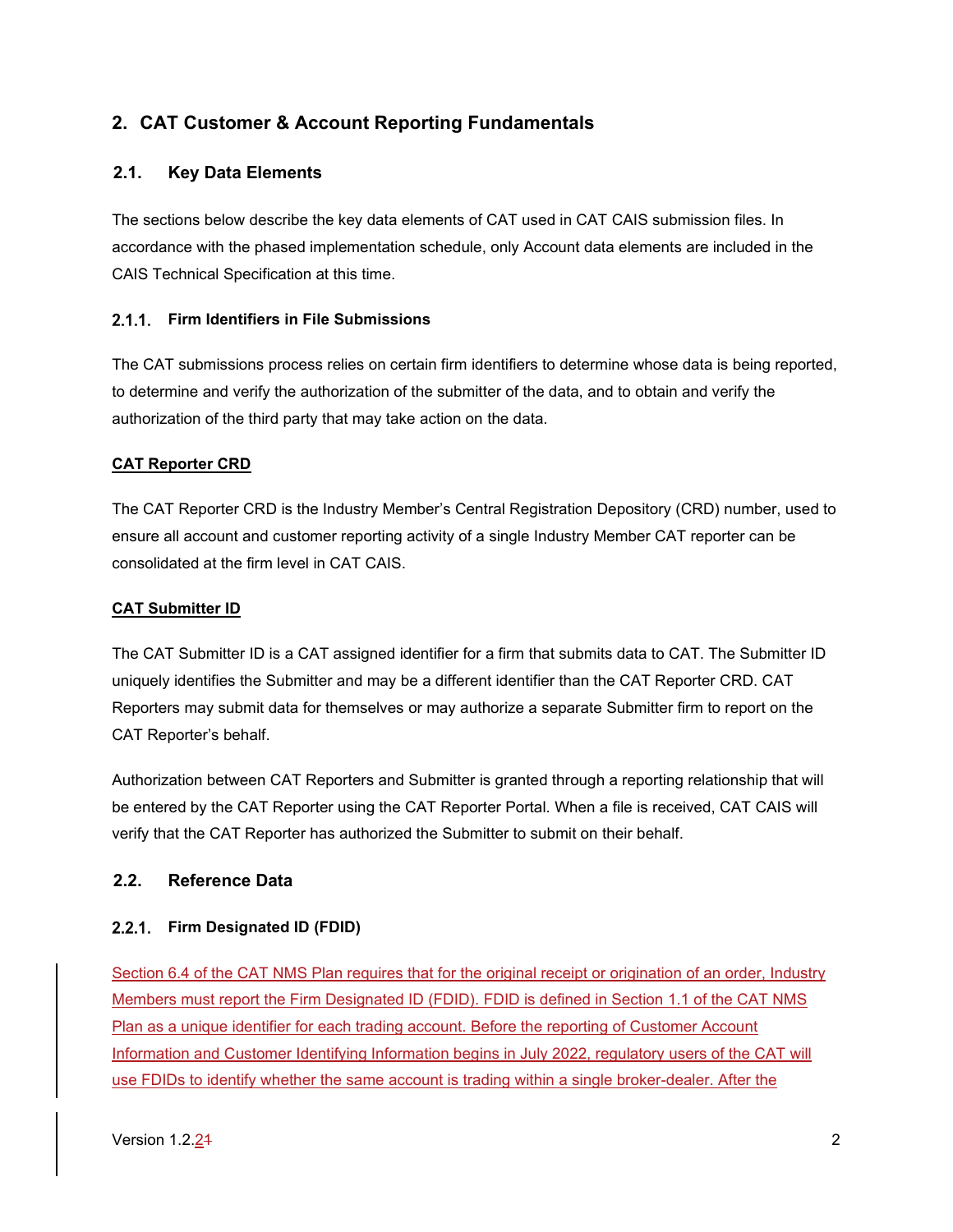reporting of Customer Account Information and Customer Identifying Information begins, FDIDs will be used to link accounts to specific customers, including mapping accounts with common ownership (for instance, where a customer is associated with more than one FDID). Therefore, FDID is required to be populated on all Transaction Order events requiring an FDID for both equities and options.

Industry Members must assign a single FDID to each trading account that is unique, persistent and consistent within the firm and across all vendors and systems the Industry Member may use to report Transaction Order events requiring an FDID to CAT and associated Customer and Account Information for the FDID to CAT CAIS, and unique across time (with limited exceptions, such as closed accounts, system migration, and change of vendors). For example, if an Industry Member uses multiple vendors for reporting Transaction data to CAT, the Industry Member must ensure that all vendors use the same FDID for a particular trading account in all CAT Transaction Order events requiring an FDID, and that the same FDID associated with the trading account is submitted to the Customer and Account Information System.FDID is defined in Section 1.1 of the CAT NMS Plan as a unique identifier for each trading account. Industry Members must assign a single FDID to each trading account that is unique within the firm and unique across time (with limited exceptions, such as closed accounts). For example, if an Industry Member uses multiple vendors for reporting, the Industry Member must ensure that the same FDID is used by all vendors submitting Reportable Events to CAT involving the same unique trading account at the Industry Member.

Examples of what an FDID would represent include:

- Individual Customer Account Number
- Institutional Customer Account Number
- Account Number of Average Price Account Designated for a Specific Customer (e.g., Master Account or agency Representative Order scenarios)
- Account Number of Firm Average Price Account Shared Across Customers (e.g., Master Account, Account Used For Agency Representative Order Flows)
- Entity ID of the firm when an employee of the firm is exercising discretion over multiple customer accounts
- Proprietary Trading Account Number
- Firm assigned identifier representing a trading relationship (Relationship ID) can be used when the trading account structure is unavailable at the time the order was placed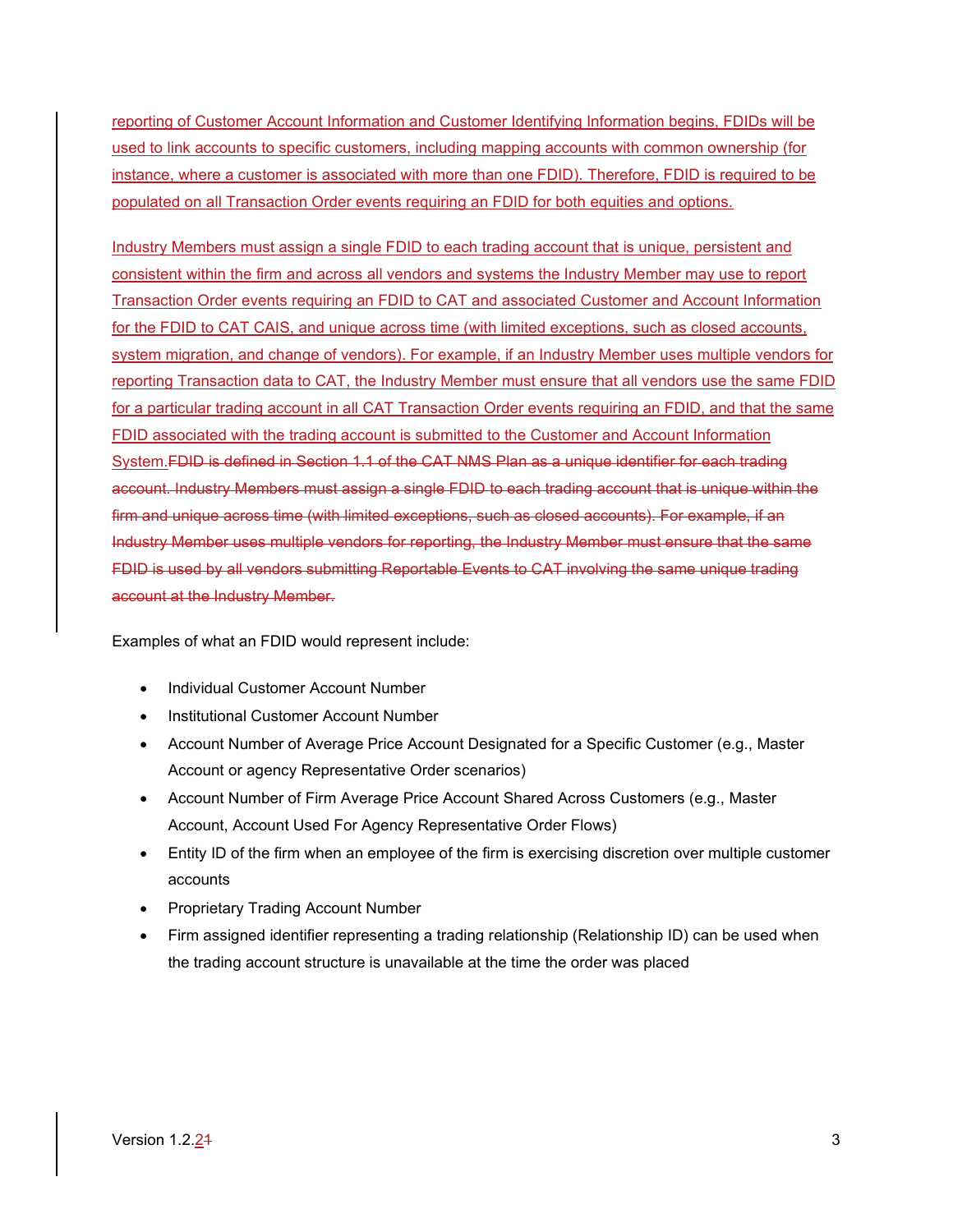• Firm assigned identifier (Entity  $ID^2$  $ID^2$ ) representing the firm's discretionary relationship with the client when an employee of the Industry Member is exercising discretion over multiple client accounts and creates an aggregated order for which a trading account number of the Industry Member is unavailable at the time of order origination

An actual account number may not be used as the FDID for a customer account for CAT reporting. See [CAT FAQ M2](https://catnmsplan.com/faq/index.html#faqFDID) for more information on the prohibition on use of actual account numbers. Refer to the [CAT](https://catnmsplan.com/wp-content/uploads/2019/04/FDID-Guidance-April-2019.pdf)  Industry Presentation [on FDID for additional information.](https://catnmsplan.com/wp-content/uploads/2019/04/FDID-Guidance-April-2019.pdf)

#### <span id="page-9-0"></span>**Large Trader ID (LTID) and Unidentified Large Trader ID (ULTID)**

LTID is an identifier assigned by the SEC to a "large trader," defined as a person whose transactions in NMS securities equal or exceed:

- 2 Million shares or \$20 Million in any single calendar day; OR
- 20 Million shares or \$200 Million in any calendar month

A person qualifying as a large trader is required to submit Form 13H to the Commission, and be assigned an LTID. In accordance with the CAT NMS plan as amended for LTID, CAT Reporter firms are required to report all LTIDs associated to their FDIDs as part of their customer and account reporting. Thus, CAT Reporter firms are required to obtain the LTID for each account (to the extent that an LTID exists).

In the scenario a CAT Reporter that is a clearing firm determines a person (which includes both natural persons and legal entities under Section 13(h)(8)(e) of the Exchange Act) would qualify as a large trader, but the firm has not yet been provided with an LTID by the person, the clearing firm is required to assign an ULTID to the person until such time as the person provides their LTID. Any CAT Reporter that is a clearing firm with an obligation to assign an ULTID under the large trader rule is required to report any assigned ULTIDs associated to their FDIDs as part of their customer and account reporting. CAT Reporters that are not self-clearing and do not have an obligation to assign ULTIDs are not required to report ULTIDs to CAT as they will have no such number to report.

Please refer to Section 4 – CAIS Reporting – for information regarding the format requirements of the LTID and ULTID. For purposes of the CAT CAIS Reporting Technical Specification, references to LTID attributes and scenarios throughout the document are intended to cover both LTID and ULTID usage in accordance with the reporting obligations noted above.

<span id="page-9-1"></span><sup>&</sup>lt;sup>2</sup> Usage of Entity ID is subject to SEC approval of the CAT NMS Plan Amendment filed on April 14, 2020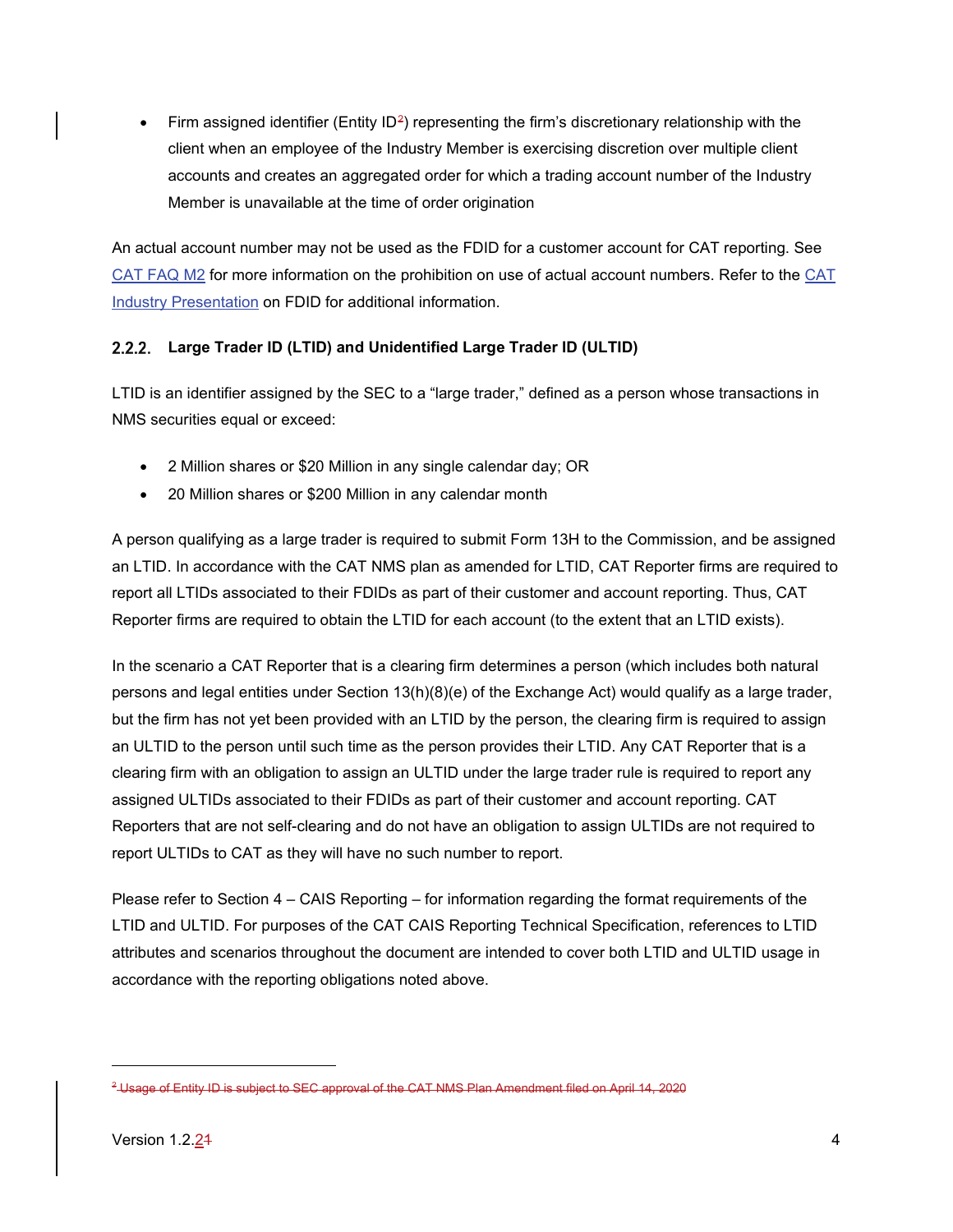#### <span id="page-10-0"></span>**FDID Open Date**

The FDID open date is included in the CAIS data schema as *fdidDate*. The fdidDate field must be populated with either:

- Date in which the account was opened, or
- The Account Effective Date, as defined in Section 1.1 of the Plan, in the following circumstances:
	- $\circ$  The Industry Member has established a trading relationship, but not an account, with an institution or client
	- o Proprietary trading accounts of the Industry Member
	- o Accounts opened prior to the implementation date of the CAT NMS Plan applicable to the relevant CAT Reporter
	- $\circ$  The Industry Member has acquired another Industry Member and the Account Open Date was changed to a date value on or after the completion of the merger

#### <span id="page-10-1"></span>**2.3. Data Types**

CAT customer and account data must be reported using JSON text files. Data types used throughout this document are described below. Data types used for CAT customer and account reporting are a subset of the data types used for CAT transaction reporting, with the following differences:

• Timestamp – only STRING versions of timestamp are supported in customer and account reporting

To support JSON submissions, the [Industry](https://catnmsplan.com/technical-specifications/index.html) Member Customer & Account Schema (JSON) file is available on the CAT public website that describes each data type with required representation formats.

#### <span id="page-10-2"></span>**Data Validation Based on Data Types**

All customer and account data submitted to CAT will be validated based on the defined data type of each item, including proper formatting and range checking. Examples of accepted values are detailed in the table below. Valid values for Choice fields are defined in the Data Dictionary for each data element. Valid data values, ranges, and formats will be specified in the record schema files, which will be used to validate submitted data element values. Records and values that fail validation will be rejected and will be reported as feedback to the Reporter and Data Submitter as detailed in Section 6.

#### **Table 3: Data Types**

| Data Type | JSON Type     | Description <sup>1</sup>                                                   |
|-----------|---------------|----------------------------------------------------------------------------|
| Unsigned  | <b>NUMBER</b> | An unsigned value, greater than or equal to zero, with no decimal fraction |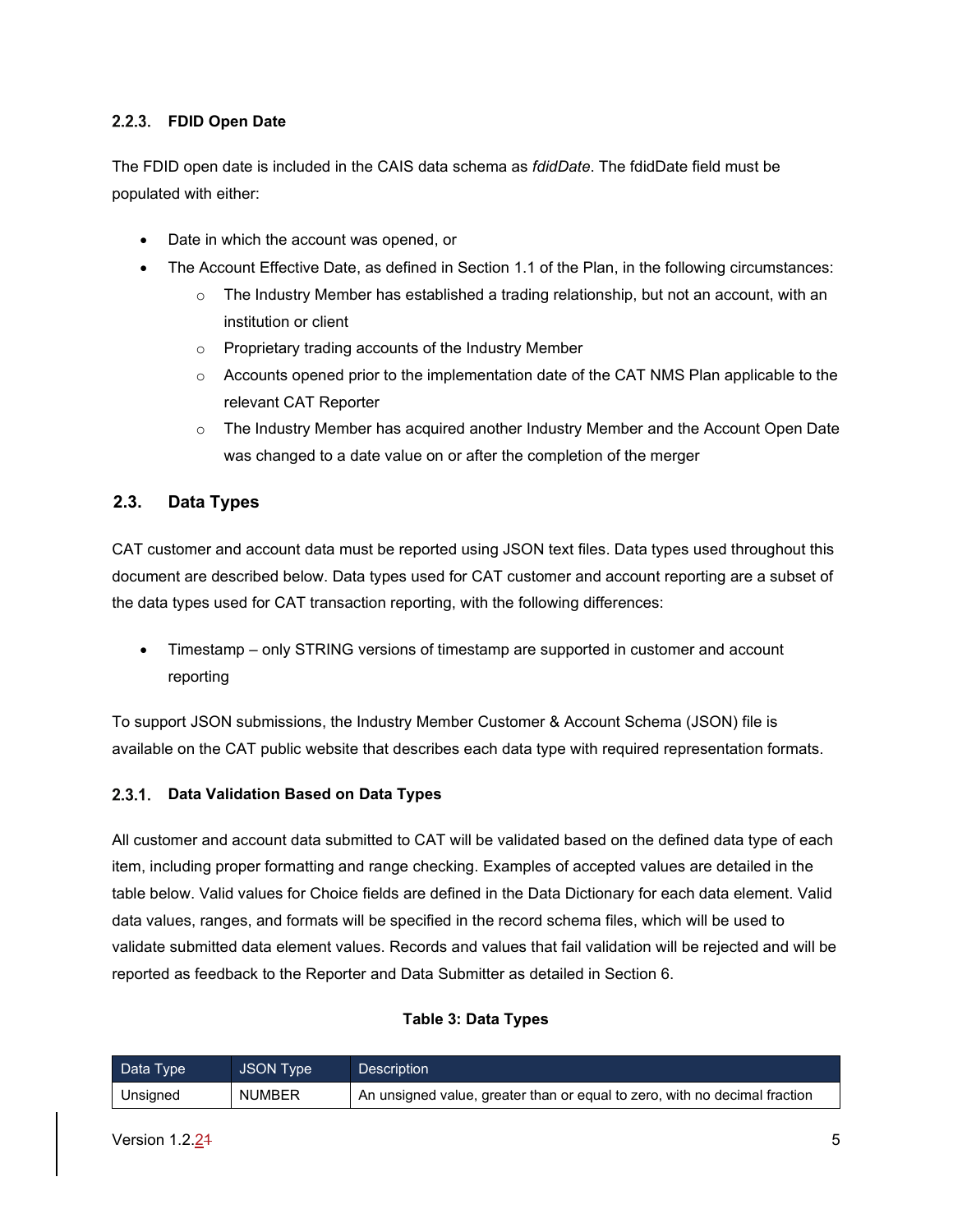| Data Type      | <b>JSON Type</b> | Description                                                                                                                                                                                                                                                                                                                                                                                                                                                                                 |  |  |  |  |  |
|----------------|------------------|---------------------------------------------------------------------------------------------------------------------------------------------------------------------------------------------------------------------------------------------------------------------------------------------------------------------------------------------------------------------------------------------------------------------------------------------------------------------------------------------|--|--|--|--|--|
|                |                  | component, in the inclusive range from 0 to 9,223,372,036,854,775,807<br>(the same range as a 63-bit unsigned integer).                                                                                                                                                                                                                                                                                                                                                                     |  |  |  |  |  |
| <b>Boolean</b> | BOOLEAN          | A value with two choices: true or false. In JSON representation, if the field is<br>not present, the value is considered false.                                                                                                                                                                                                                                                                                                                                                             |  |  |  |  |  |
| Alphanumeric   | <b>STRING</b>    | A string, composed only of letters and digits [a-zA-Z0-9]. When an<br>Alphanumeric type is described, it will include a number, indicating the<br>maximum length of the field. For example, Alphanumeric (7) means that the<br>field can contain up to 7 characters. Alphanumeric values are case<br>sensitive.                                                                                                                                                                             |  |  |  |  |  |
| Text           | <b>STRING</b>    | A string, composed of any printable ASCII character between 32 and 126.<br>The string may not include the following characters which serve as<br>delimiters:                                                                                                                                                                                                                                                                                                                                |  |  |  |  |  |
|                |                  | comma (ASCII decimal 44, hex 2C),<br>$\bullet$                                                                                                                                                                                                                                                                                                                                                                                                                                              |  |  |  |  |  |
|                |                  | pipe (ASCII decimal 124, hex 7C),<br>$\bullet$                                                                                                                                                                                                                                                                                                                                                                                                                                              |  |  |  |  |  |
|                |                  | double quote (ASCII decimal 34, hex 22), and<br>$\bullet$                                                                                                                                                                                                                                                                                                                                                                                                                                   |  |  |  |  |  |
|                |                  | @ (ASCII decimal 64, hex 40).                                                                                                                                                                                                                                                                                                                                                                                                                                                               |  |  |  |  |  |
|                |                  | When a Text data type is described, it will include a number, indicating the<br>maximum length of the field. For example, Text (7) means that the field can<br>contain up to 7 characters. Text values are case sensitive.                                                                                                                                                                                                                                                                  |  |  |  |  |  |
|                |                  | When represented in JSON, the following rule applies: Backslash '\' is a<br>reserved printable character in JSON and must be escaped in order to be<br>used in strings by inserting a backslash prior to it within the string. For<br>example: firmDesignatedID = 1234\ABCD must be reported to CAT as<br>"firmedDesignatedID": "1234\\ABCD". If the backslash is not escaped, the<br>submitted record will be rejected. Escape characters do not participate in<br>the field value length. |  |  |  |  |  |
| Date           | <b>NUMBER</b>    | An 8-digit integer representing the date in YYYYMMDD.                                                                                                                                                                                                                                                                                                                                                                                                                                       |  |  |  |  |  |
| Timestamp      | <b>STRING</b>    | A timestamp represents a moment in time. All timestamps must be in<br>Eastern Time (ET).                                                                                                                                                                                                                                                                                                                                                                                                    |  |  |  |  |  |
|                |                  | Timestamps formatted as a STRING have a maximum length of 25 and are<br>formatted as 'YYYYMMDD HHMMSS.CCCNNNNNN' with the Date and<br>Time portions, separated by a space (ASCII decimal 32, hex 20) or the letter<br>T (ASCII decimal 84, hex 54).                                                                                                                                                                                                                                         |  |  |  |  |  |
|                |                  | The Date portion must include four-digit year, two-digit month, and two-<br>digit day. Valid values: YYYY = 0000 - 9999, MM = 01 - 12, DD = 01 -<br>31.                                                                                                                                                                                                                                                                                                                                     |  |  |  |  |  |
|                |                  | The Time portion must include a two-digit hour, two-digit minute, and<br>$\bullet$<br>two-digit seconds. Valid values: $HH = 00 - 23$ , MM = 01 - 59, SS = 01 -<br>59, CCC = $000 - 999$ , NNNNNN = $000000 - 999999$ .                                                                                                                                                                                                                                                                     |  |  |  |  |  |
|                |                  | Examples which comply with Timestamp in STRING format:                                                                                                                                                                                                                                                                                                                                                                                                                                      |  |  |  |  |  |
|                |                  | 20190617T000120.000000000<br>$\bullet$                                                                                                                                                                                                                                                                                                                                                                                                                                                      |  |  |  |  |  |
|                |                  | 20190617T000120<br>$\bullet$                                                                                                                                                                                                                                                                                                                                                                                                                                                                |  |  |  |  |  |
|                |                  | 20190617T000120.000<br>$\bullet$                                                                                                                                                                                                                                                                                                                                                                                                                                                            |  |  |  |  |  |
|                |                  | 20170107T213000.123456789<br>$\bullet$                                                                                                                                                                                                                                                                                                                                                                                                                                                      |  |  |  |  |  |
|                |                  | 20170107 213000.123456789<br>$\bullet$                                                                                                                                                                                                                                                                                                                                                                                                                                                      |  |  |  |  |  |
|                |                  | 20190617 000120.123000000<br>$\bullet$                                                                                                                                                                                                                                                                                                                                                                                                                                                      |  |  |  |  |  |
|                |                  |                                                                                                                                                                                                                                                                                                                                                                                                                                                                                             |  |  |  |  |  |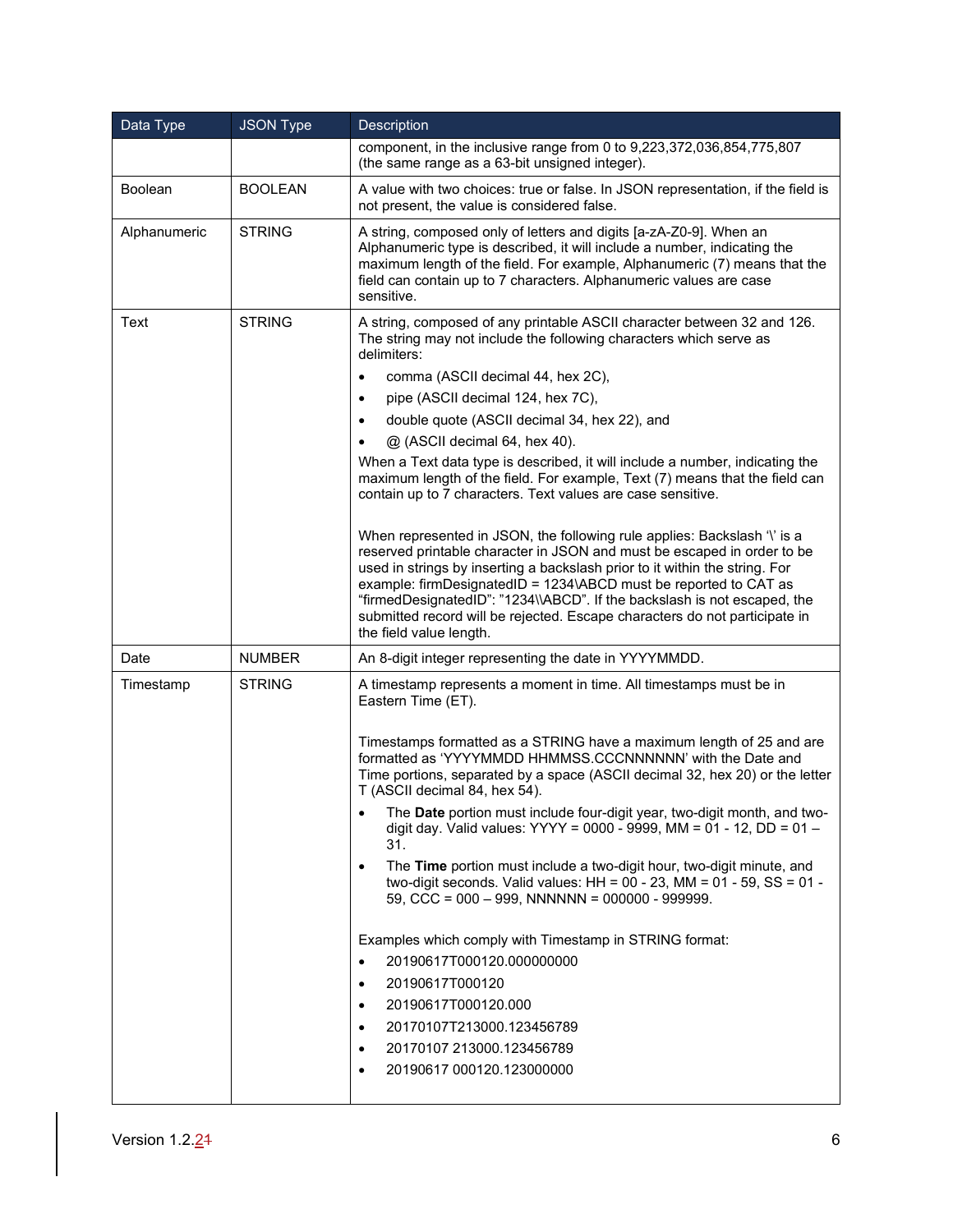| Data Type                      | <b>JSON Type</b>                      | Description                                                                                                                                                                                                                                                                               |  |  |  |  |
|--------------------------------|---------------------------------------|-------------------------------------------------------------------------------------------------------------------------------------------------------------------------------------------------------------------------------------------------------------------------------------------|--|--|--|--|
|                                |                                       | Examples which do not comply with Timestamp in STRING format:                                                                                                                                                                                                                             |  |  |  |  |
|                                |                                       | 20190617T0120<br>$\bullet$                                                                                                                                                                                                                                                                |  |  |  |  |
|                                |                                       | 20190617T000120.                                                                                                                                                                                                                                                                          |  |  |  |  |
| Name/Value<br>Pairs            | <b>OBJECT</b>                         | An object composed of a list of zero or more attributes where each attribute<br>is either a name with no value, or a name with an accompanying value.<br>Multiple attributes are separated by a delimiter.                                                                                |  |  |  |  |
|                                |                                       | When represented in JSON, the following rules apply:                                                                                                                                                                                                                                      |  |  |  |  |
|                                |                                       | The OBJECT is contained within curly brackets $\{ \}$<br>$\bullet$                                                                                                                                                                                                                        |  |  |  |  |
|                                |                                       | Name/Value Pairs are comma separated<br>$\bullet$                                                                                                                                                                                                                                         |  |  |  |  |
|                                |                                       | A value accompanied by a name must be formatted as per the data<br>$\bullet$<br>type syntax required in JSON                                                                                                                                                                              |  |  |  |  |
| Array                          | <b>ARRAY</b>                          | A list of 0, 1 or more values of the same data type.                                                                                                                                                                                                                                      |  |  |  |  |
|                                |                                       | When represented in JSON, the following rules apply:                                                                                                                                                                                                                                      |  |  |  |  |
|                                |                                       | ARRAY is within a set of brackets []<br>$\bullet$                                                                                                                                                                                                                                         |  |  |  |  |
|                                |                                       | Elements within the array are comma separated.<br>$\bullet$                                                                                                                                                                                                                               |  |  |  |  |
| Choice                         | <b>STRING</b>                         | A Text field with an explicit list of acceptable values. The Data Dictionary<br>section of this document lists the acceptable values for each Choice field.                                                                                                                               |  |  |  |  |
| Multi-<br>Dimensional<br>Array | Multi-<br>Dimensional<br><b>ARRAY</b> | A compound object that consists of an array of objects. The JSON syntax<br>for this data type is consistent with other Multi-Dimensional Array JSON<br>Types. Multi-Dimensional Array is specified as the data type within the<br>Submissions file as well as the Feedback response file. |  |  |  |  |
|                                |                                       | When represented in JSON, the following rules apply:                                                                                                                                                                                                                                      |  |  |  |  |
|                                |                                       | ARRAY is within a set of brackets []<br>$\bullet$                                                                                                                                                                                                                                         |  |  |  |  |
|                                |                                       | Each OBJECT contained in the ARRAY is within curly brackets { }<br>$\bullet$                                                                                                                                                                                                              |  |  |  |  |
|                                |                                       | Elements within each object are comma separated<br>$\bullet$                                                                                                                                                                                                                              |  |  |  |  |
|                                |                                       | Conditional elements that do not have a value are not required to be<br>$\bullet$<br>included.                                                                                                                                                                                            |  |  |  |  |

## <span id="page-12-0"></span>**Required, Conditional, and Optional Fields**

Throughout this document, record attribute fields will be defined. Each field will be notated with the abbreviation R, C, or O to represent whether it is required, conditional, or optional. This codification will appear within each row of a table describing a field.

#### **Table 4: Include Key**

| Value       | <b>Abbreviation Description</b> |                                                                                                            |
|-------------|---------------------------------|------------------------------------------------------------------------------------------------------------|
| Required    | R                               | Required for the given record. This field must always be included.                                         |
| Conditional | C                               | Conditionally required for the submission, depending upon other values<br>submitted on the account record. |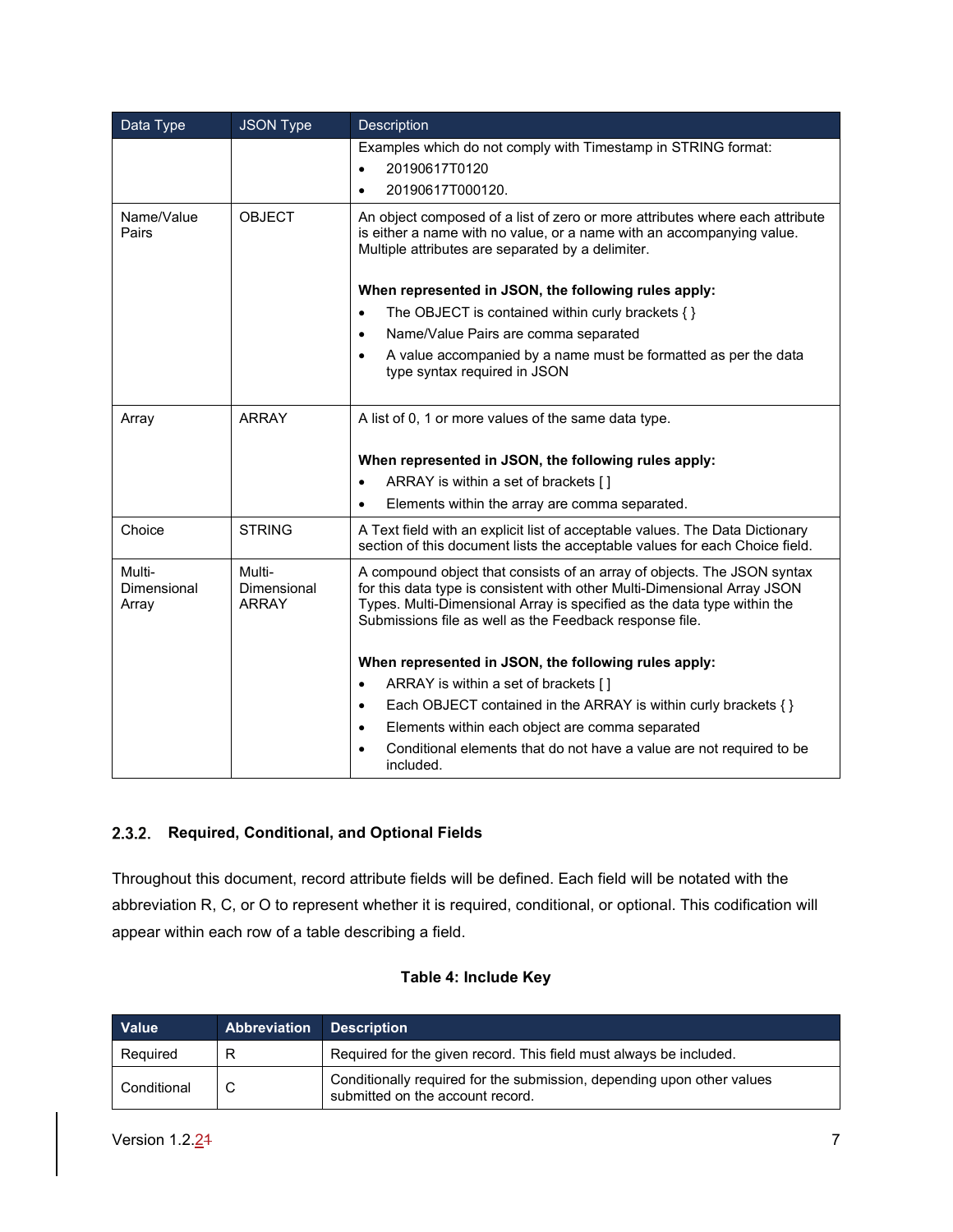| <b>Value</b> | <b>Abbreviation Description</b> |                                                                                                |
|--------------|---------------------------------|------------------------------------------------------------------------------------------------|
| l Optional   |                                 | Optional for the given record. May be included at the discretion of the<br>reporter/submitter. |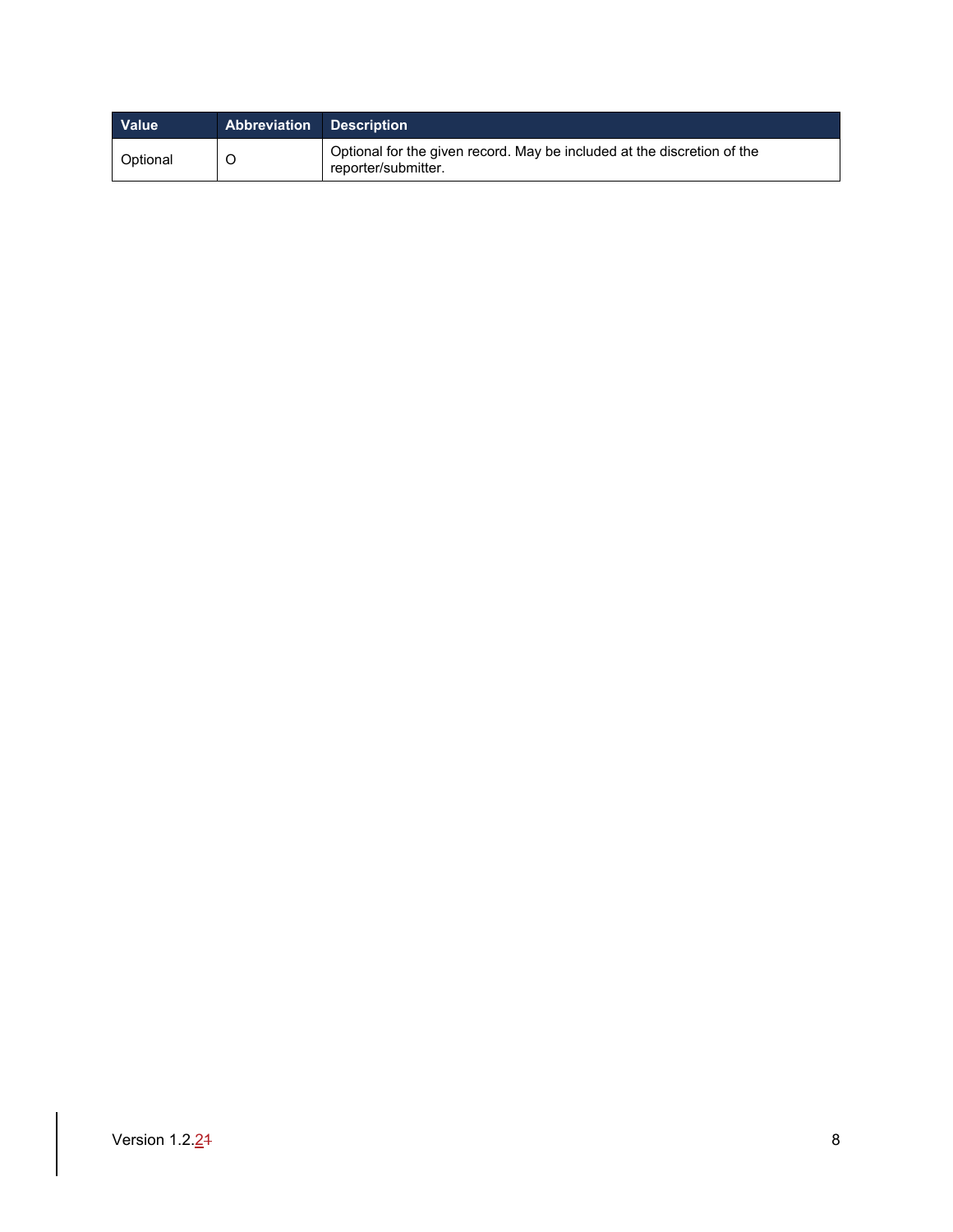#### <span id="page-14-0"></span>**3. Special Reporting Requirements**

#### <span id="page-14-1"></span>**3.1. Replacement of FDIDs within a CAT Reporter Firm**

The current functionality enables CAT Reporters to report the replacement of an FDID record with another FDID within their firm through use of the replacedByFDID attribute. If a CAT Reporter desires to replace one or more of their FDID records for any reason, they are able to do so by submitting each individual FDID to be replaced and populating the replacedByFDID with the new FDID is being used in its place. The CAT Reporter is required to either include the new FDID record in the same submission or ensure the new FDID has already been accepted into CAIS in a prior submission. There is no limit on how many FDID records can be replaced within a submission file, other than the standing record limits for file transmission.

#### <span id="page-14-2"></span>**3.2. Mass Transfer of FDIDs across CAT Reporter Firms**

This section intentionally left blank.

#### <span id="page-14-3"></span>**3.3. Reserved**

This section intentionally left blank.

#### <span id="page-14-4"></span>**3.4. Reserved**

This section intentionally left blank.

#### <span id="page-14-5"></span>**3.5. Reserved**

This section intentionally left blank.

#### <span id="page-14-6"></span>**3.6. Reserved**

This section intentionally left blank.

#### <span id="page-14-7"></span>**3.7. Reserved**

This section intentionally left blank.

#### <span id="page-14-8"></span>**3.8. Reserved**

This section intentionally left blank.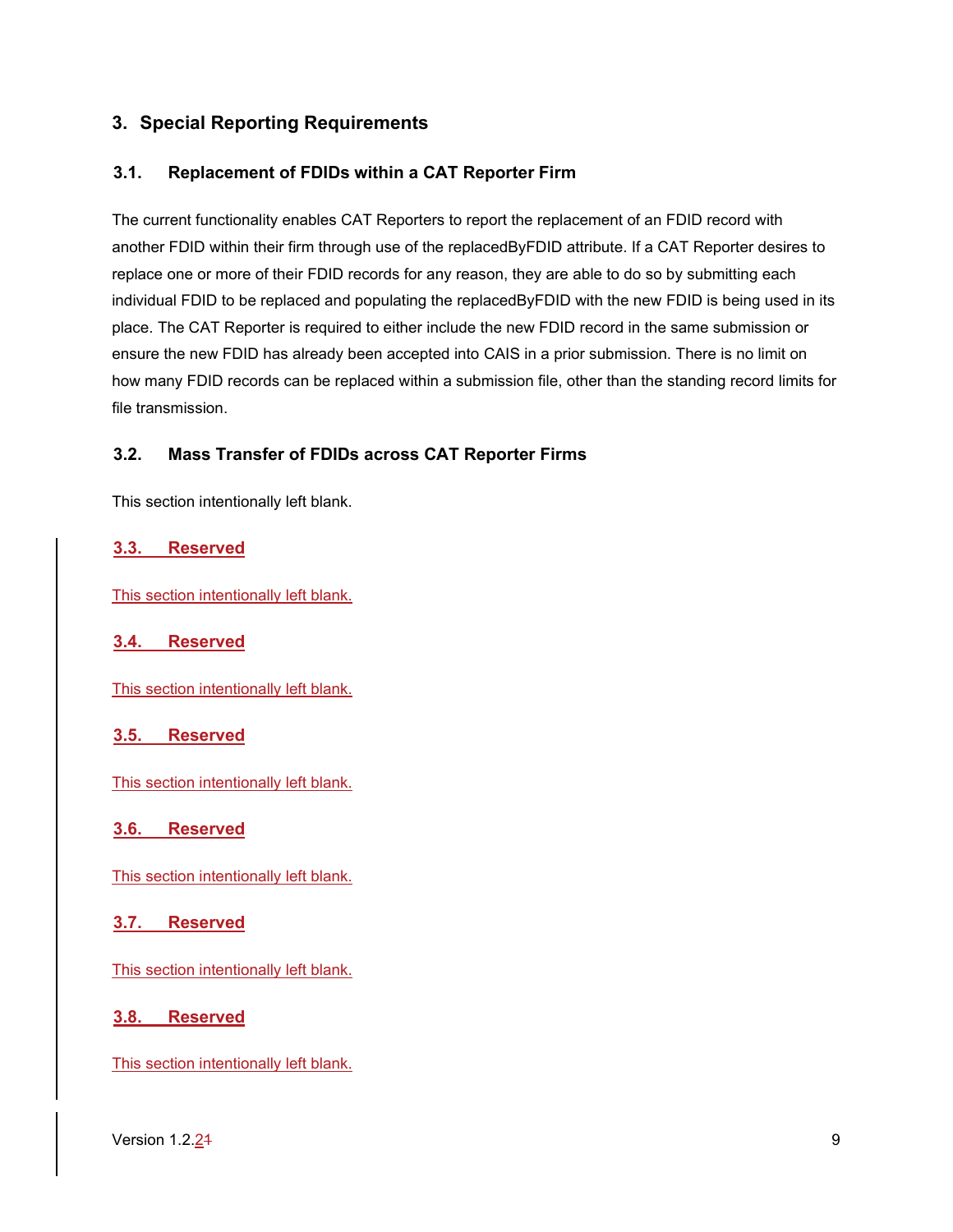#### <span id="page-15-0"></span>**3.9. Reserved**

This section intentionally left blank.

#### <span id="page-15-1"></span>**3.10. Special Rules Regarding FDID Characters**

The following are rules regarding specific handling of characters used to generate FDIDs, following the change to allow a broader set of characters.

- An FDID reported as the value "PENDING", regardless of case, will be rejected. The value of PENDING is used in CAT Transaction reporting when an FDID is required for the event, but not available at the time of reporting; however, the value is not valid for reporting to CAIS. Once an FDID has been assigned by the Industry Member, it must be reported to CAIS in the phase in which the Industry Member is required to report to CAIS.
- Inclusion of any of the following character combinations in an FDID will result in rejection of the FDID due to JSON data parsing rules unless the backslash is properly escaped:
	- o \b  $\circ$  \r  $\circ$  \f  $\circ$  \n  $\circ$  \t  $\circ \quad '$
- A backslash that is followed by any character other than the ones noted above, will result in the file having an Integrity Error for invalid JSON, unless the backslash is properly escaped.
- As an example of a properly escaped backslash, if a firm has an FDID of "1234\ABCD", they would be required to report this to CAIS as "1234\\ABCD".
- Leading and trailing spaces in an FDID will be removed during processing, and the string between them will be stored in CAIS. Spaces bounded by other characters within the FDID string will be retained.
- An FDID that consists of only spaces will be rejected.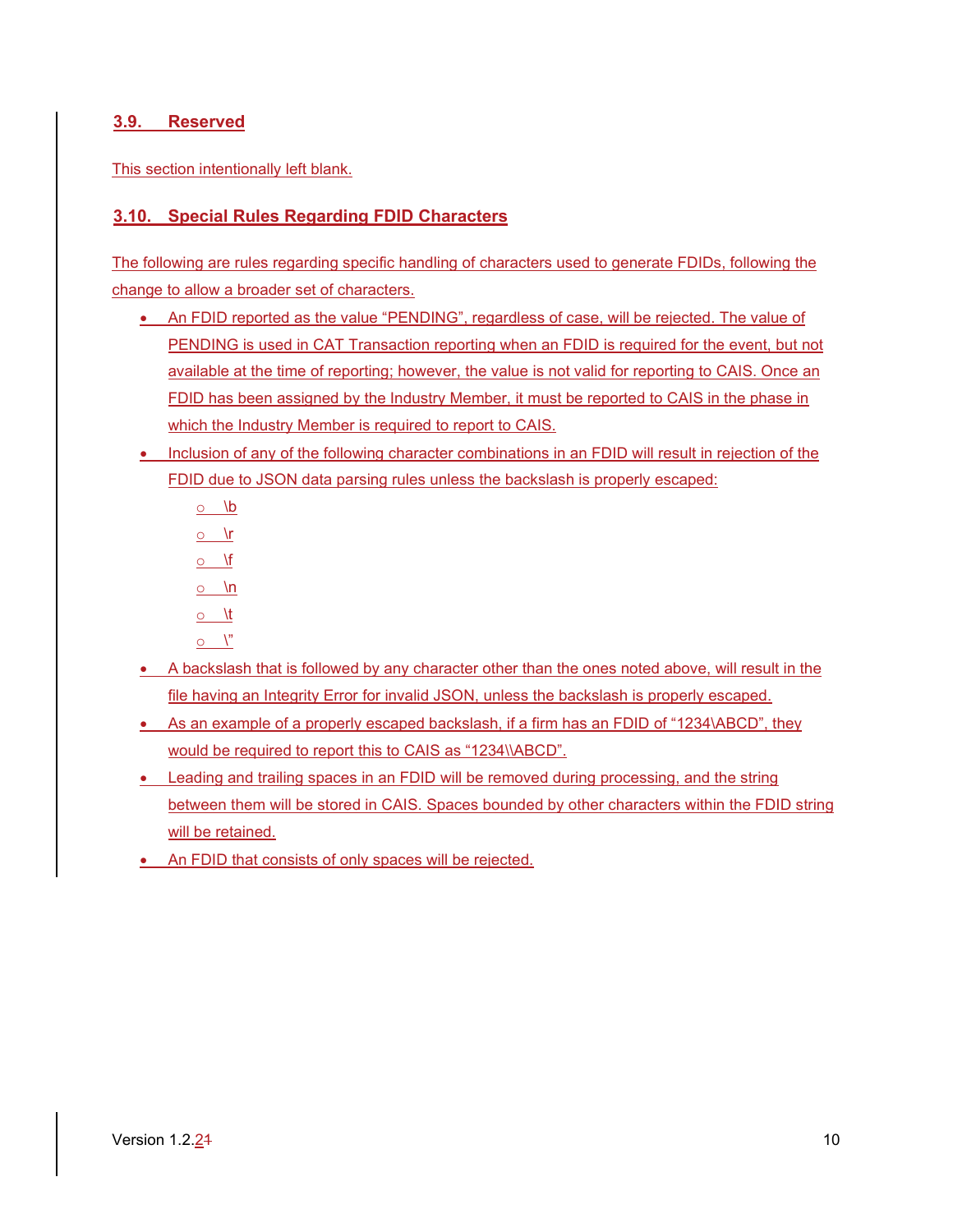# <span id="page-16-0"></span>**4. CAIS Reporting**

This section describes the attributes for inclusion within the CAIS submission file. All submissions to CAIS are required to be in UTF-8 encoding. The following table lists each record attribute in JSON naming convention, as well as corresponding Data Types, Include Key, acceptable Occurrences, Description, and Format or Accepted Values for a Choice-type attribute.

| <b>Field Name</b> | <b>Data Type</b>           | <b>JSON</b><br><b>Object</b> | Include<br><b>Key</b> | <b>Occurrences</b>                              | <b>Description</b>                                                                                                                                                                                                                          | Format/<br><b>Accepted Values</b> |
|-------------------|----------------------------|------------------------------|-----------------------|-------------------------------------------------|---------------------------------------------------------------------------------------------------------------------------------------------------------------------------------------------------------------------------------------------|-----------------------------------|
| version           | Text (10)                  | Main                         | R                     | <b>Exactly One</b><br>per<br>submission<br>file | The version of the<br>CAIS Schema under<br>which the data is<br>reported. Initial<br>version utilized will<br>be 1.0.0                                                                                                                      |                                   |
| catReporterCRD    | Unsigned                   | Main                         | R.                    | <b>Exactly One</b><br>per<br>submission<br>file | The CRD number<br>assigned to the firm<br>to which the data<br>within the file<br>belongs.                                                                                                                                                  |                                   |
| catSubmitterID    | Unsigned                   | Main                         | R.                    | <b>Exactly One</b><br>per<br>submission<br>file | The ID of the CAT<br>Reporting Agent that<br>submitted the file to<br>CAT. In the case the<br>CAT Reporter is<br>submitting data for<br>themselves, they<br>must still populate<br>the CAT Submitter<br>ID field.                           |                                   |
| fdidRecordCount   | Unsigned                   | Main                         | R                     | <b>Exactly One</b><br>per<br>submission<br>file | The count of<br>firmDesignatedID<br>attribute<br>occurrences within<br>the file. Used to<br>validate the count of<br>FDID records<br>intended to be<br>submitted within the<br>file matches the<br>count of records<br>present in the file. |                                   |
| fdidRecordList    | Multi-Dimensional<br>Array | Main                         | $\mathsf{C}$          | Zero or One<br>per<br>submission<br>file        | Structure for the<br>array of FDID<br>Records that are<br>included in the file.<br>Required if the<br>submission file<br>contains one or<br>more FDID records;<br>not required if no<br>FDID records are                                    |                                   |

#### **Table 5: CAIS Reporting**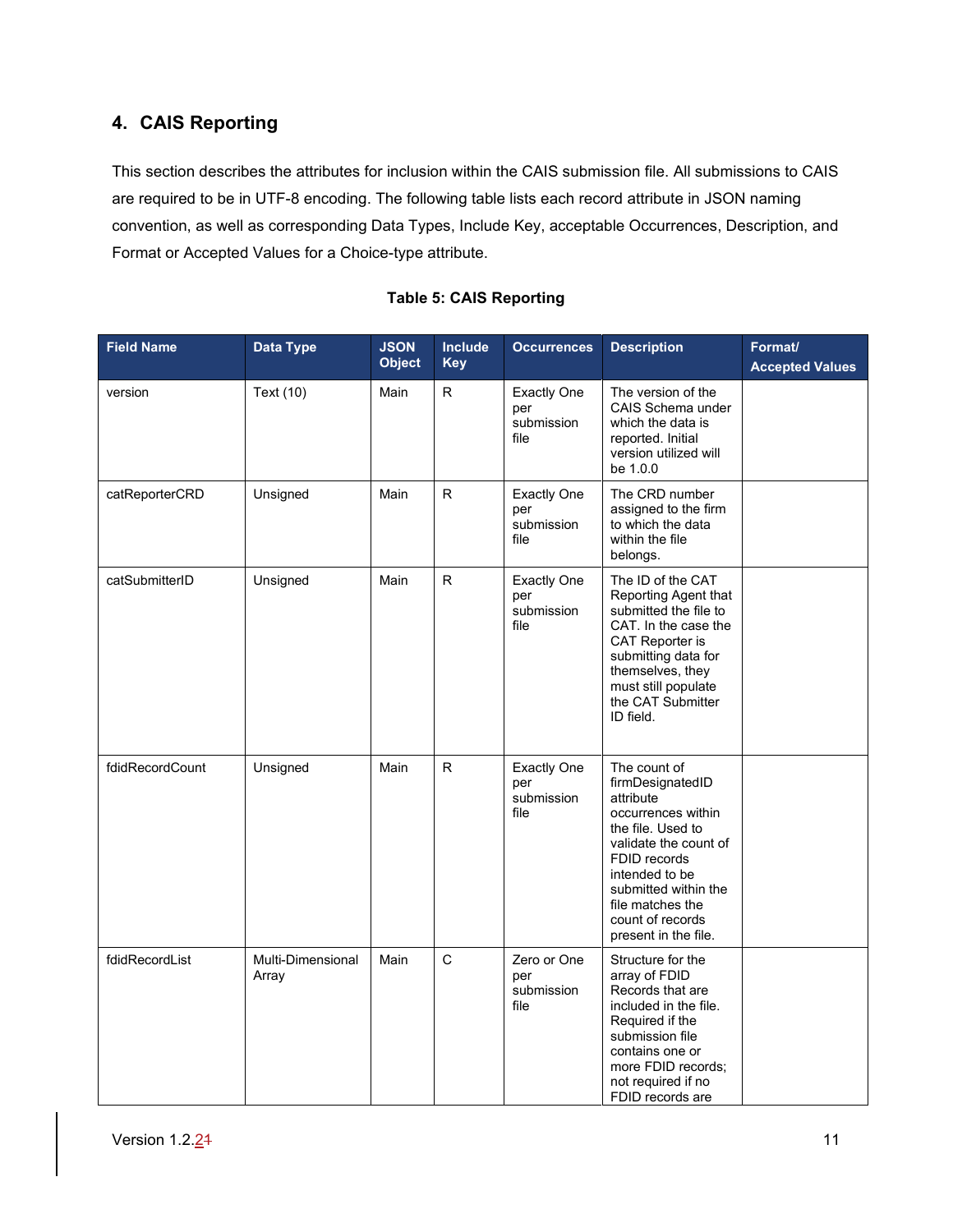| <b>Field Name</b> | <b>Data Type</b>  | <b>JSON</b><br><b>Object</b> | <b>Include</b><br><b>Key</b> | <b>Occurrences</b>                       | <b>Description</b>                                                                                                                                                                                                                               | Format/<br><b>Accepted Values</b>         |
|-------------------|-------------------|------------------------------|------------------------------|------------------------------------------|--------------------------------------------------------------------------------------------------------------------------------------------------------------------------------------------------------------------------------------------------|-------------------------------------------|
|                   |                   |                              |                              |                                          | included in the file.                                                                                                                                                                                                                            |                                           |
| fdidRecordID      | Unsigned          | <b>FDID</b><br>Record        | $\mathsf R$                  | <b>Exactly One</b><br>per FDID<br>Record | A unique reference<br>to a single FDID for<br>a single submission<br>file.                                                                                                                                                                       |                                           |
| firmDesignatedID  | Text (40)         | <b>FDID</b><br>Record        | $\mathsf{R}$                 | <b>Exactly One</b><br>per FDID<br>Record | The Firm<br>Designated ID of the<br>Account or<br>Relationship being<br>reported by the CAT<br>Reporting firm.                                                                                                                                   |                                           |
| fdidType          | Choice            | <b>FDID</b><br>Record        | $\mathsf{R}$                 | <b>Exactly One</b><br>per FDID<br>Record | Representation of<br>the type of record of<br>the reported FDID.<br>Values:<br>ACCOUNT-<br>Account type record<br>RELATIONSHIP-<br>Relationship type<br>record<br>ENTITYID - Entity<br>Identifier type record                                    | "ACCOUNT"<br>"RELATIONSHIP"<br>"ENTITYID" |
| fdidDate          | Date (Number) (8) | <b>FDID</b><br>Record        | $\mathsf{R}$                 | <b>Exactly One</b><br>per FDID<br>Record | Date on which the<br>FDID account<br>opened, as defined<br>in Section 2.2.3 of<br>this specification, in<br>YYYYMMDD format.                                                                                                                     | YYYYMMDD                                  |
| fdidEndDate       | Date (Number) (8) | <b>FDID</b><br>Record        | $\mathsf C$                  | Zero or One<br>per FDID<br>Record        | Date on which the<br>Account was closed<br>or the Relationship<br>was ended, in<br>YYYYMMDD format.<br>Must be provided if<br>the fdidEndReason<br>field is populated.<br>Must not be<br>provided if<br>fdidEndDateNULL is<br>populated as true. | YYYYMMDD                                  |
| fdidEndDateNULL   | <b>Boolean</b>    | <b>FDID</b><br>Record        | $\mathbf C$                  | Zero or One<br>per FDID<br>Record        | Indicates any<br>fdidEndDate<br>currently stored in<br>CAT CAIS should be<br>cleared. Must be<br>provided as true if<br>fdidEndReasonNUL<br>L is populated as<br>true. Must not be<br>provided as true if<br>fdidEndDate is<br>populated.        | true<br>false                             |
| fdidEndReason     | Choice            | <b>FDID</b><br>Record        | $\mathbf C$                  | Zero or One<br>per FDID<br>Record        | Reason why the<br>Account was closed<br>or the Relationship<br>was ended. Must be                                                                                                                                                                | "CORRECTION"<br>"ENDED"<br>"REPLACED"     |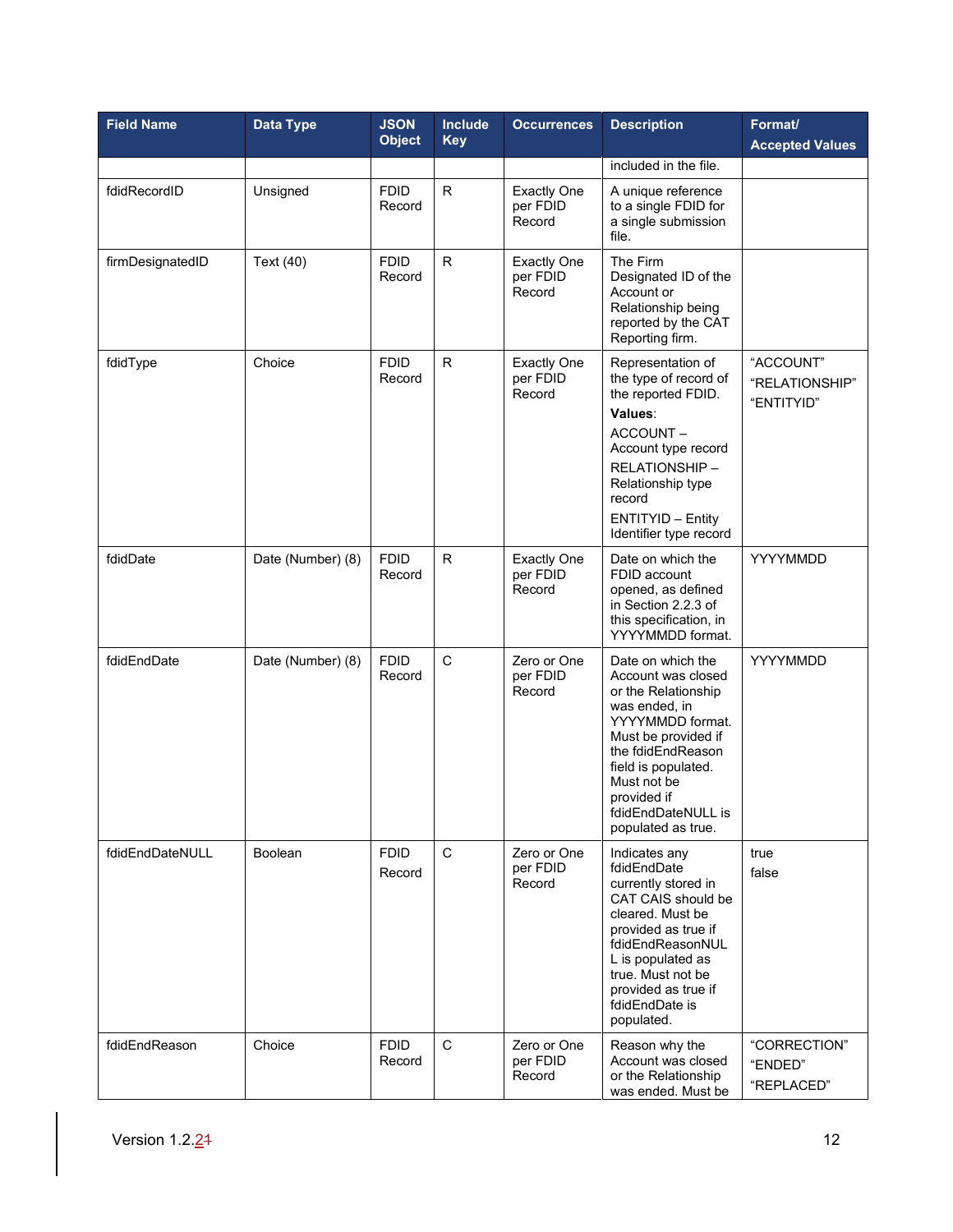| <b>Field Name</b>      | <b>Data Type</b> | <b>JSON</b><br><b>Object</b> | <b>Include</b><br><b>Key</b> | <b>Occurrences</b>                | <b>Description</b>                                                                                                                                                                                                                                                                                                                                                                  | Format/<br><b>Accepted Values</b> |
|------------------------|------------------|------------------------------|------------------------------|-----------------------------------|-------------------------------------------------------------------------------------------------------------------------------------------------------------------------------------------------------------------------------------------------------------------------------------------------------------------------------------------------------------------------------------|-----------------------------------|
|                        |                  |                              |                              |                                   | provided if the<br>fdidEndDate field is<br>populated. Must not<br>be provided if<br>fdidEndReasonNUL<br>L is populated as<br>true.<br>Values:<br>CORRECTION-<br>FDID was<br>erroneously reported<br>ENDED - FDID was<br>ended<br>REPLACED - FDID<br>replaced by another<br>FDID within the CAT<br>Reporter Firm.<br>OTHER - Other<br>unlisted reason for<br>ending the FDID         | "OTHER"                           |
| fdidEndReasonNULL      | <b>Boolean</b>   | <b>FDID</b><br>Record        | $\mathbf C$                  | Zero or One<br>per FDID<br>Record | Indicates any<br>fdidEndReason<br>currently stored in<br>CAT CAIS should be<br>cleared. Must be<br>provided as true if<br>fdidEndDateNULL is<br>populated as true.<br>Must not be<br>provided as true if<br>fdidEndReason is<br>populated.                                                                                                                                          | true<br>false                     |
| replacedByFDID         | Text (40)        | <b>FDID</b><br>Record        | $\mathbf C$                  | Zero or One<br>per FDID<br>Record | The new FDID<br>replacing the<br>currently reported<br>FDID, used to<br>provide historical<br>linkage across<br>replaced records<br>over time. Must be<br>provided if the<br>fdidEndReason is<br>REPLACED. Must<br>not be provided if<br>the fdidEndReason<br>is any value other<br>than REPLACED.<br>Must not be<br>provided if<br>replacedByFDIDNU<br>LL is populated as<br>true. |                                   |
| replacedByFDIDNUL<br>L | Boolean          | <b>FDID</b><br>Record        | $\mathbf C$                  | Zero or One<br>per FDID<br>Record | Indicates any<br>replacedByFDID<br>currently stored in<br>CAT CAIS should be<br>cleared. Must not be<br>provided as true if<br>replacedByFDID is                                                                                                                                                                                                                                    | true<br>false                     |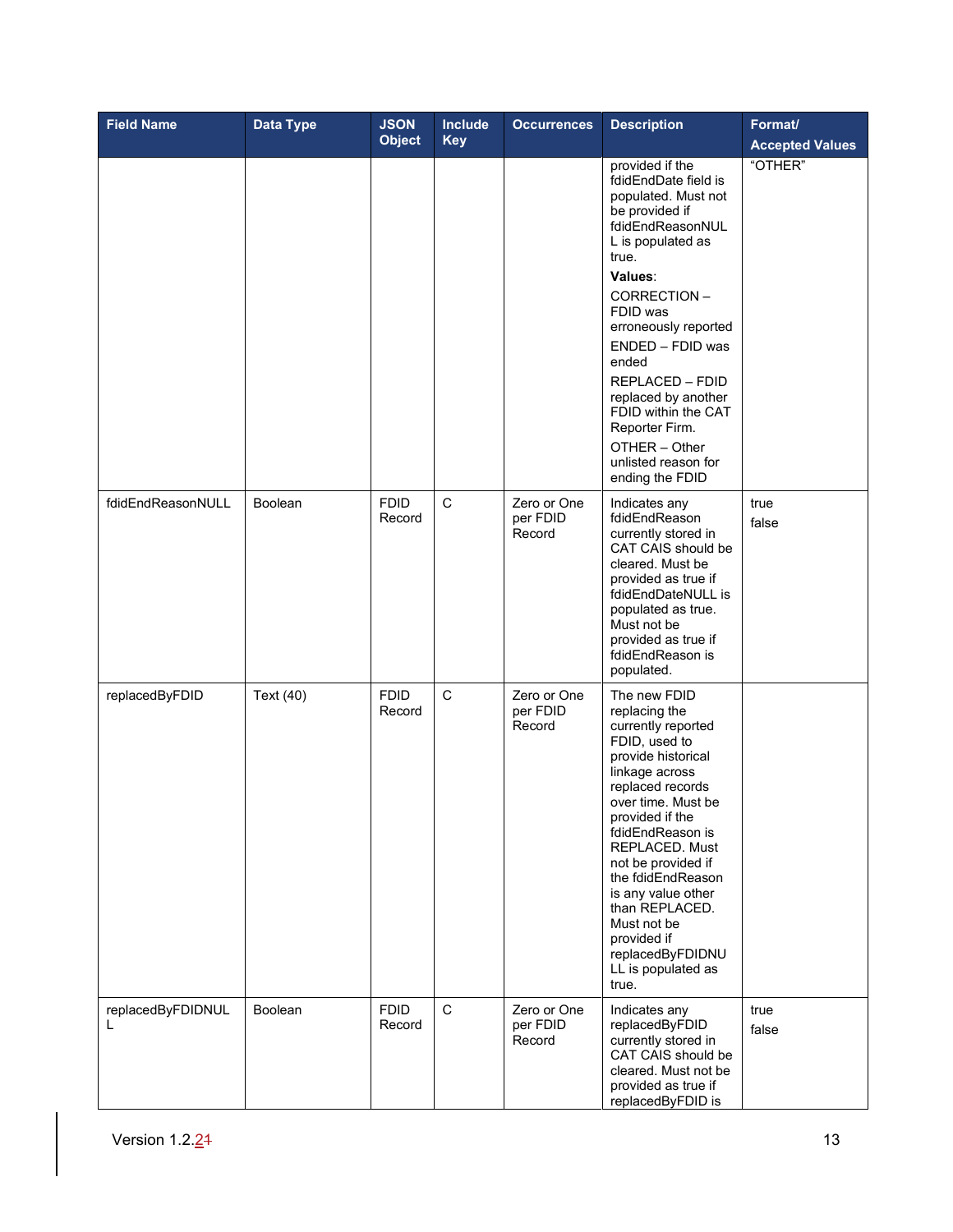| <b>Field Name</b>        | <b>Data Type</b>           | <b>JSON</b><br><b>Object</b> | Include<br><b>Key</b> | <b>Occurrences</b>                                  | <b>Description</b>                                                                                                                                                                                                                                                                                                                                                                                                                                                                        | Format/<br><b>Accepted Values</b>                           |
|--------------------------|----------------------------|------------------------------|-----------------------|-----------------------------------------------------|-------------------------------------------------------------------------------------------------------------------------------------------------------------------------------------------------------------------------------------------------------------------------------------------------------------------------------------------------------------------------------------------------------------------------------------------------------------------------------------------|-------------------------------------------------------------|
|                          |                            |                              |                       |                                                     | populated.                                                                                                                                                                                                                                                                                                                                                                                                                                                                                |                                                             |
| largeTraderList          | Multi-Dimensional<br>Array | <b>FDID</b><br>Record        | $\mathbf C$           | Zero or One<br>per FDID<br>Record                   | Structure for the<br>array of LTID and<br>ULTID records that<br>are associated to the<br>FDID record within<br>the file. Required if<br>the submission file<br>contains one or<br>more LTID/ULTID<br>records associated<br>to the FDID record;<br>not required if no<br>LTID/ULTID records<br>are included in the<br>file in association to<br>the reported FDID.                                                                                                                         |                                                             |
| largeTraderRecordID      | Unsigned                   | Large<br>Trader<br>Record    | R                     | <b>Exactly One</b><br>per Large<br>Trader<br>Record | A unique reference<br>to a single LTID or<br>ULTID in reference<br>to a single FDID for<br>a single submission<br>file.                                                                                                                                                                                                                                                                                                                                                                   |                                                             |
| largeTraderID            | Text (13)                  | Large<br>Trader<br>Record    | $\mathsf{R}$          | <b>Exactly One</b><br>per Large<br>Trader<br>Record | The LTID or ULTID<br>associated to the<br>FDID in the CAT<br>Reporter's system.<br>For LTID records.<br>the identifier must be<br>eight numeric<br>characters, followed<br>by a dash, followed<br>by four numeric<br>characters. For<br>ULTID records, the<br>identifier must start<br>with 'ULT', followed<br>by alphanumeric [0-<br>9A-Z] characters for<br>the fourth through<br>eighth positions,<br>followed by a dash,<br>followed by four<br>alphanumeric [0-9A-<br>Z] characters. | For LTID -<br>99999999-9999<br>For ULTID -<br>ULTXXXXX-XXXX |
| <b>ItidEffectiveDate</b> | Date (Number) (8)          | Large<br>Trader<br>Record    | R.                    | <b>Exactly One</b><br>per Large<br>Trader<br>Record | Date on which the<br>LTID or ULTID<br>became associated<br>to the FDID within<br>the CAT Reporter's<br>system, in<br>YYYYMMDD format.                                                                                                                                                                                                                                                                                                                                                     | YYYYMMDD                                                    |
| <b>ItidEndDate</b>       | Date (Number) (8)          | Large<br>Trader<br>Record    | $\mathsf{C}$          | Zero or One<br>per Large<br>Trader<br>Record        | Date on which the<br>LTID or ULTID was<br>no longer associated<br>to the FDID within<br>the CAT Reporter's<br>system, in<br>YYYYMMDD format.                                                                                                                                                                                                                                                                                                                                              | YYYYMMDD                                                    |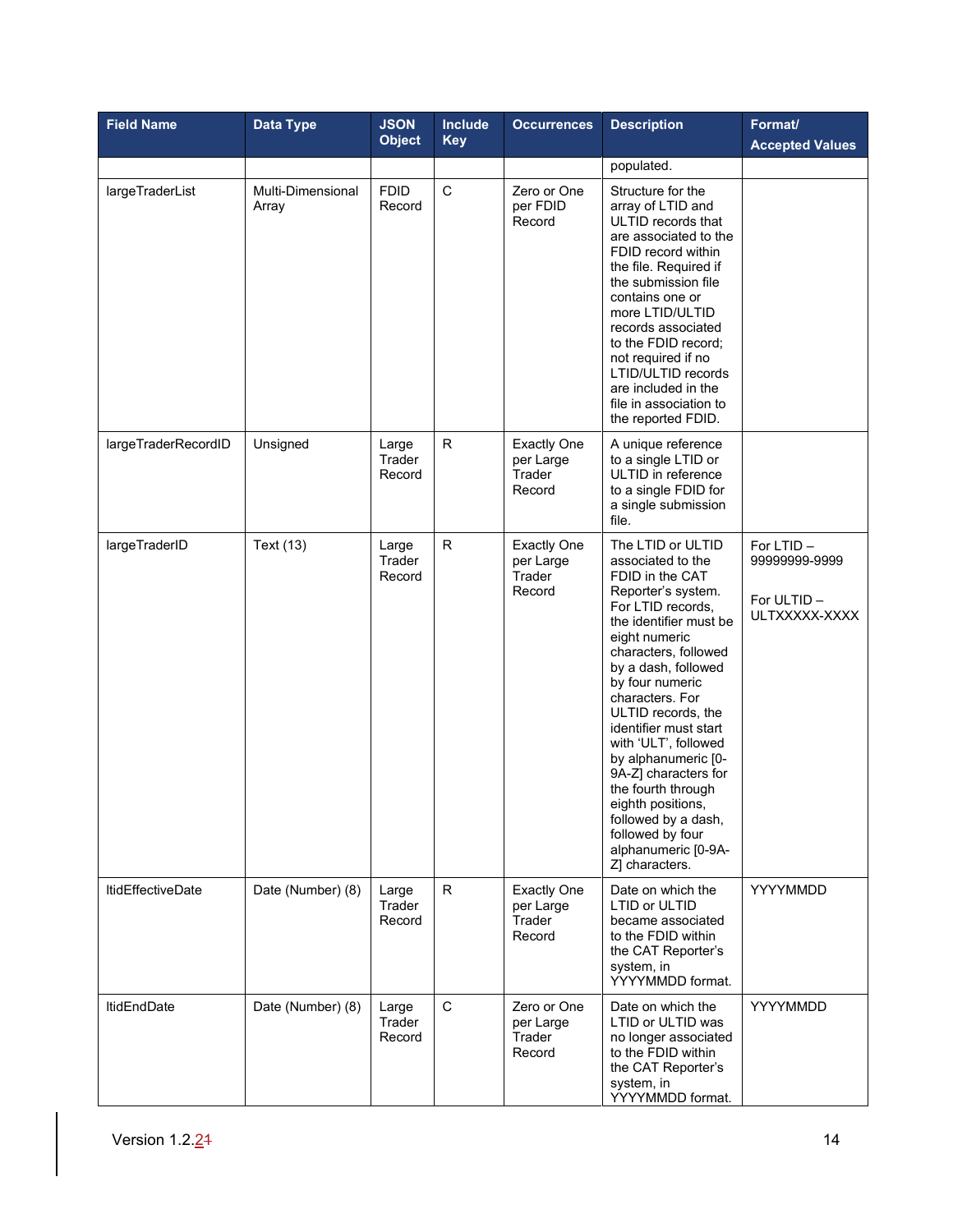| <b>Field Name</b>      | <b>Data Type</b> | <b>JSON</b><br><b>Object</b> | <b>Include</b><br><b>Key</b> | <b>Occurrences</b>                           | <b>Description</b>                                                                                                                                                                                                                                                                                                                                                                                                                                                                                                                                                                   | Format/<br><b>Accepted Values</b>                |
|------------------------|------------------|------------------------------|------------------------------|----------------------------------------------|--------------------------------------------------------------------------------------------------------------------------------------------------------------------------------------------------------------------------------------------------------------------------------------------------------------------------------------------------------------------------------------------------------------------------------------------------------------------------------------------------------------------------------------------------------------------------------------|--------------------------------------------------|
|                        |                  |                              |                              |                                              | Must be provided if<br>the ItidEndReason<br>field is populated.<br>Must not be<br>provided if<br>ItidEndDateNULL is<br>populated as true.                                                                                                                                                                                                                                                                                                                                                                                                                                            |                                                  |
| <b>ItidEndDateNULL</b> | <b>Boolean</b>   | Large<br>Trader<br>Record    | $\mathsf C$                  | Zero or One<br>per Large<br>Trader<br>Record | Indicates any<br>ItidEndDate currently<br>stored in CAT CAIS<br>should be cleared.<br>Must be provided as<br>true if<br>ItidEndReasonNULL<br>is populated as true.<br>Must not be<br>provided as true if<br>ItidEndDate is<br>populated.                                                                                                                                                                                                                                                                                                                                             | true<br>false                                    |
| <b>ItidEndReason</b>   | Choice           | Large<br>Trader<br>Record    | $\mathsf C$                  | Zero or One<br>per Large<br>Trader<br>Record | Reason why the<br>LTID or ULTID was<br>no longer associated<br>to the FDID. Must be<br>populated in order to<br>end date an LTID-to-<br>FDID association in<br>the system. Must be<br>provided if the<br>ItidEndDate field is<br>populated. Must not<br>be provided if<br>ItidEndReasonNULL<br>is populated as true.<br>Values:<br>CORRECTION-<br>LTID was<br>erroneously reported<br>ENDED - LTID-to-<br>FDID association<br>was ended<br>REPLACED - LTID<br>was replaced by a<br>different LTID<br>OTHER - Other<br>unlisted reason for<br>ending the LTID-to-<br>FDID association | "CORRECTION"<br>"ENDED"<br>"REPLACED"<br>"OTHER" |
| ItidEndReasonNULL      | Boolean          | Large<br>Trader<br>Record    | $\mathbf C$                  | Zero or One<br>per Large<br>Trader<br>Record | Indicates any<br>ItidEndReason<br>currently stored in<br>CAT CAIS should be<br>cleared. Must be<br>provided as true if<br>ItidEndDateNULL is<br>populated as true.<br>Must not be<br>provided as true if<br>ItidEndReason is                                                                                                                                                                                                                                                                                                                                                         | true<br>false                                    |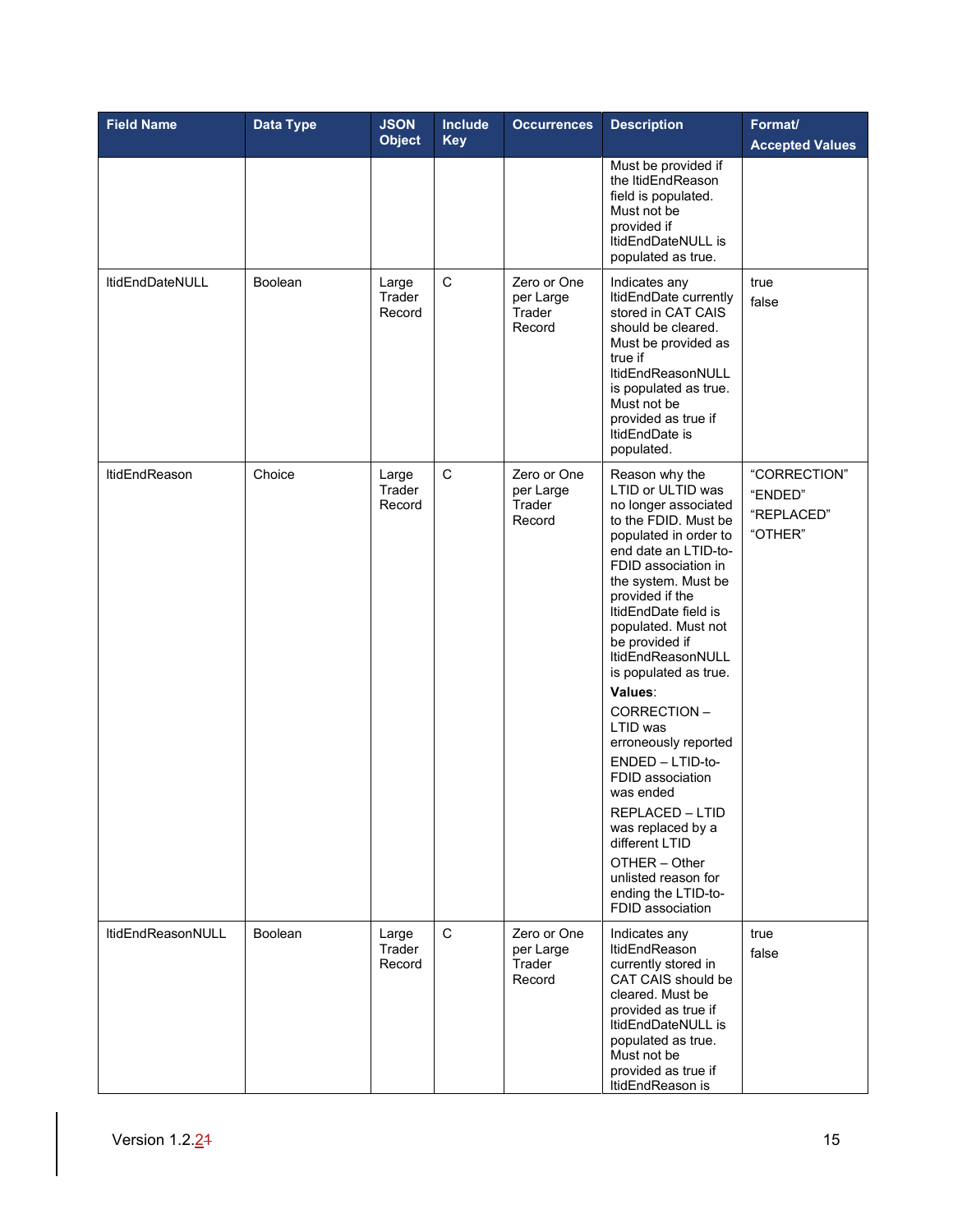| <b>Field Name</b>              | Data Type                  | <b>JSON</b><br><b>Object</b> | <b>Include</b><br><b>Key</b> | <b>Occurrences</b>                                | <b>Description</b>                                                                                                                                                                                                                                                                                                                                                                         | Format/<br><b>Accepted Values</b> |
|--------------------------------|----------------------------|------------------------------|------------------------------|---------------------------------------------------|--------------------------------------------------------------------------------------------------------------------------------------------------------------------------------------------------------------------------------------------------------------------------------------------------------------------------------------------------------------------------------------------|-----------------------------------|
|                                |                            |                              |                              |                                                   | populated.                                                                                                                                                                                                                                                                                                                                                                                 |                                   |
| correctionList                 | Multi-Dimensional<br>Array | Main                         | $\mathsf{C}$                 | <b>Exactly One</b><br>per<br>Submission<br>File   | Structure for the<br>array of Correction<br>records within the<br>file. Required if the<br>submission file<br>contains one or<br>more Correction<br>records. Must only<br>be used for<br>correcting rejections<br>caused by<br>malformed<br>firmDesignatedID or<br>largeTraderID<br>values.                                                                                                |                                   |
| rejectionID                    | Unsigned                   | Correct<br>ion<br>Record     | $\mathsf{R}$                 | <b>Exactly One</b><br>per<br>Correction<br>Record | The rejectionID from<br>a prior submission<br>that was created for<br>the particular Data<br>Ingestion error being<br>corrected.                                                                                                                                                                                                                                                           |                                   |
| correctionAction               | Choice                     | Correct<br>ion<br>Record     | ${\sf R}$                    | <b>Exactly One</b><br>per<br>Correction<br>Record | The particular action<br>that is being taken to<br>correct for the prior<br>rejection.<br>Values:<br>CORRECTION - A<br>new entry is<br>included in the<br>submission file to<br>correct for the prior<br>rejected record<br>using a new<br>firmDesignatedID or<br>new largeTraderID.<br>DELETE - The prior<br>rejection needs to be<br>cleared without a<br>new record being<br>submitted. | "CORRECTION"<br>"DELETE"          |
| correctingFirmDesign<br>atedID | Text (40)                  | Correct<br>ion<br>Record     | $\mathbf C$                  | Zero or One<br>per<br>Correction<br>Record        | The<br>firmDesignatedID<br>that is correcting for<br>the prior rejected<br>FDID. The<br>correctingFirmDesig<br>natedID must be<br>present in the<br>submission file, or<br>have been accepted<br>in a prior CAT CAIS<br>submission.<br>Required if the<br>correctionAction is<br>CORRECTION.                                                                                               |                                   |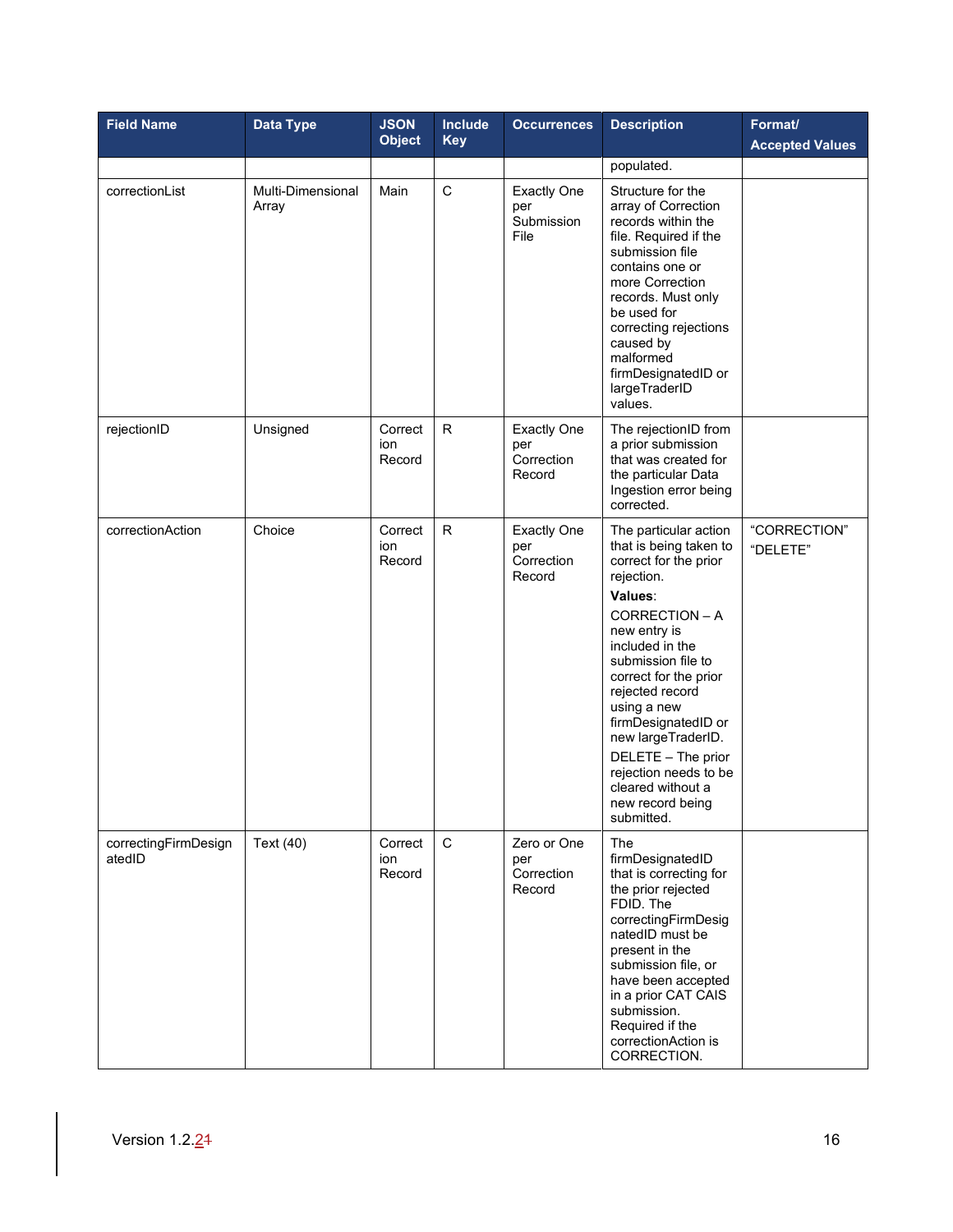# <span id="page-22-0"></span>**5. Submission Process**

This section contains information pertaining to CAT CAIS account data and file formats, CAT CAIS submissions (including a general data flow overview), network and transport options, CAT CAIS access, and reporting hours.

#### <span id="page-22-1"></span>**5.1. File Submissions and Data Formats**

CAT CAIS account submissions must include a data file with populated header record information, including Version, CAT Reporter ID, CAT Submitter ID, and FDID Record Count. It is valid and acceptable for a firm to submit a file with only this header information and record counts of zero, indicating an intentional submission of no account record data. Data files have a prescribed naming convention and are supported in JSON format.

#### <span id="page-22-2"></span>**File Submission Names**

#### 1. Data Files must be named using the following format:

```
<CAT Submitter ID>_<CAT Reporter CRD>_<File Generation 
Date> [<Group> ]<File Kind> <File Number>.<Format
Extension>.<Compression Extension>
```
For example: 123\_999\_20200101\_CAIS\_000123.json.bz2

2. The values assigned within the format of a file name include:

#### **Table 6: Elements of a File Submission Name**

| <b>Field Name</b>           | Data Type         | <b>Description</b>                                                                                                                                                                                                                                                               | <b>Include Key</b> |
|-----------------------------|-------------------|----------------------------------------------------------------------------------------------------------------------------------------------------------------------------------------------------------------------------------------------------------------------------------|--------------------|
| <b>CAT Submitter ID</b>     | Unsigned          | CAT Reporting Agent that submitted the file to CAT.                                                                                                                                                                                                                              | R.                 |
| <b>CAT Reporter CRD</b>     | Unsigned          | The CRD assigned identifier of the firm to which the<br>data within the file belongs.                                                                                                                                                                                            | R                  |
| <b>File Generation Date</b> | Date              | The date the file was generated or reported. Used<br>to guarantee uniqueness of a file across dates.                                                                                                                                                                             | R                  |
|                             |                   | Date must be less than or equal to System Date.<br>Future dates are not acceptable.                                                                                                                                                                                              |                    |
| Group                       | Alphanumeric (20) | Reporter defined string to guarantee uniqueness of<br>a file across dates.                                                                                                                                                                                                       | O                  |
|                             |                   | Filenames associated with web submission directly<br>entered into the CAIS Reporter Portal will be<br>assigned the value of 'caisweb'. We recommend<br>not using the Group value of 'caisweb' for<br>submissions uploaded via the CAIS Reporter Portal<br>or submitted via SFTP. |                    |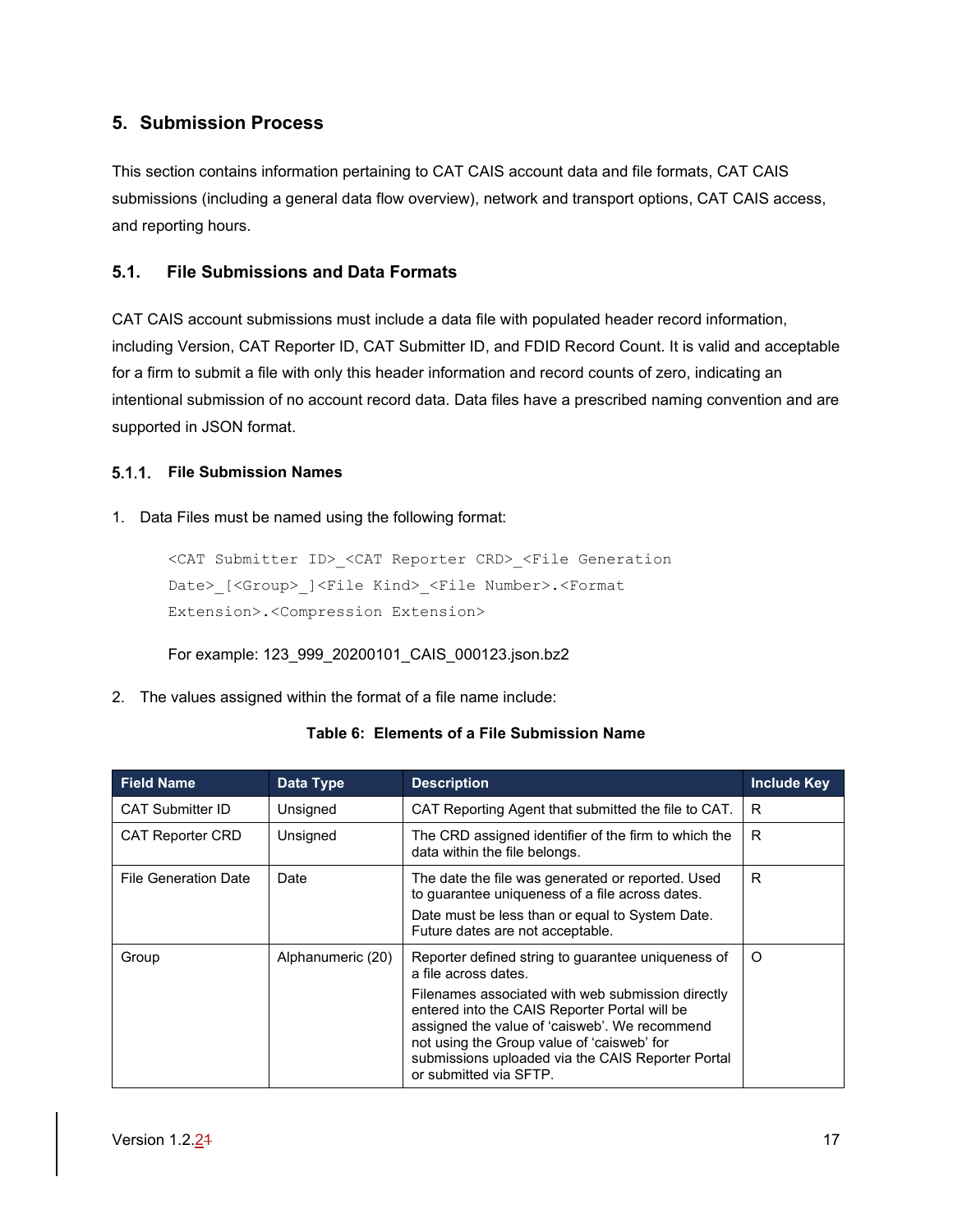| <b>Field Name</b>        | Data Type         | <b>Description</b>                                                                          | <b>Include Key</b> |
|--------------------------|-------------------|---------------------------------------------------------------------------------------------|--------------------|
| File Kind                | Alphanumeric (20) | Set to 'CAIS'                                                                               | R                  |
| File Number              | Unsigned          | Sequence number of the file, 6-digits long, left-<br>padded with zeros.                     | R                  |
| <b>Format Extension</b>  | Alphanumeric (4)  | Represents the format of the data submission.<br>JSON formatted submissions must be 'json'. | R                  |
| Compression<br>Extension | Alphanumeric (3)  | Applicable to Data Files. Set to 'bz2'                                                      | R                  |

3. Data file names should be globally unique among all other data files using the base name (the portion of the file name without the format and compression extensions) of the data file.

#### <span id="page-23-0"></span>**Submission Formats**

CAT CAIS supports the submission of data in JSON format only, due to the relational nature of the account and customer data.

#### <span id="page-23-1"></span>**Data File Submission**

The following rules apply to Data Files:

- 1. The CAT CAIS Processor will support standard JSON syntax for each record or as specified in this document.
- 2. Data files serve as top-level containers for each object.
- 3. All data files sent from the CAT Reporter (or the third-party CAT Reporting Agent for the CAT Reporter) must be compressed using BZip2. The associated compression extension is "bz2".
- 4. Data files must be individually compressed and submitted. Compressed files may not be bundled into a single container file.
- 5. The data contained within the data file must represent data for the CAT Reporter CRD number identified within the file name.
- 6. Files submitted through SFTP are limited to a maximum uncompressed size of 100GB.
- 7. Files sizes <= 1GB are recommended as feedback will be returned faster.
- 8. Files submitted through the CAT Reporter Portal CAIS are limited to a maximum uncompressed size of 1GB, with a record limit of 100,000 FDID records per file. Files with more than 100,000 FDID records will be rejected.
- 9. Schema files will be maintained by the Plan Processor and will be versioned as the Technical Specifications change.
- 10. Data files submitted to CAT CAIS will be treated as Delta files, and updates or changes will only be enacted on records as contained within the submission file; records previously received and not included in a later submission file, or optional or conditional attributes previously received for an FDID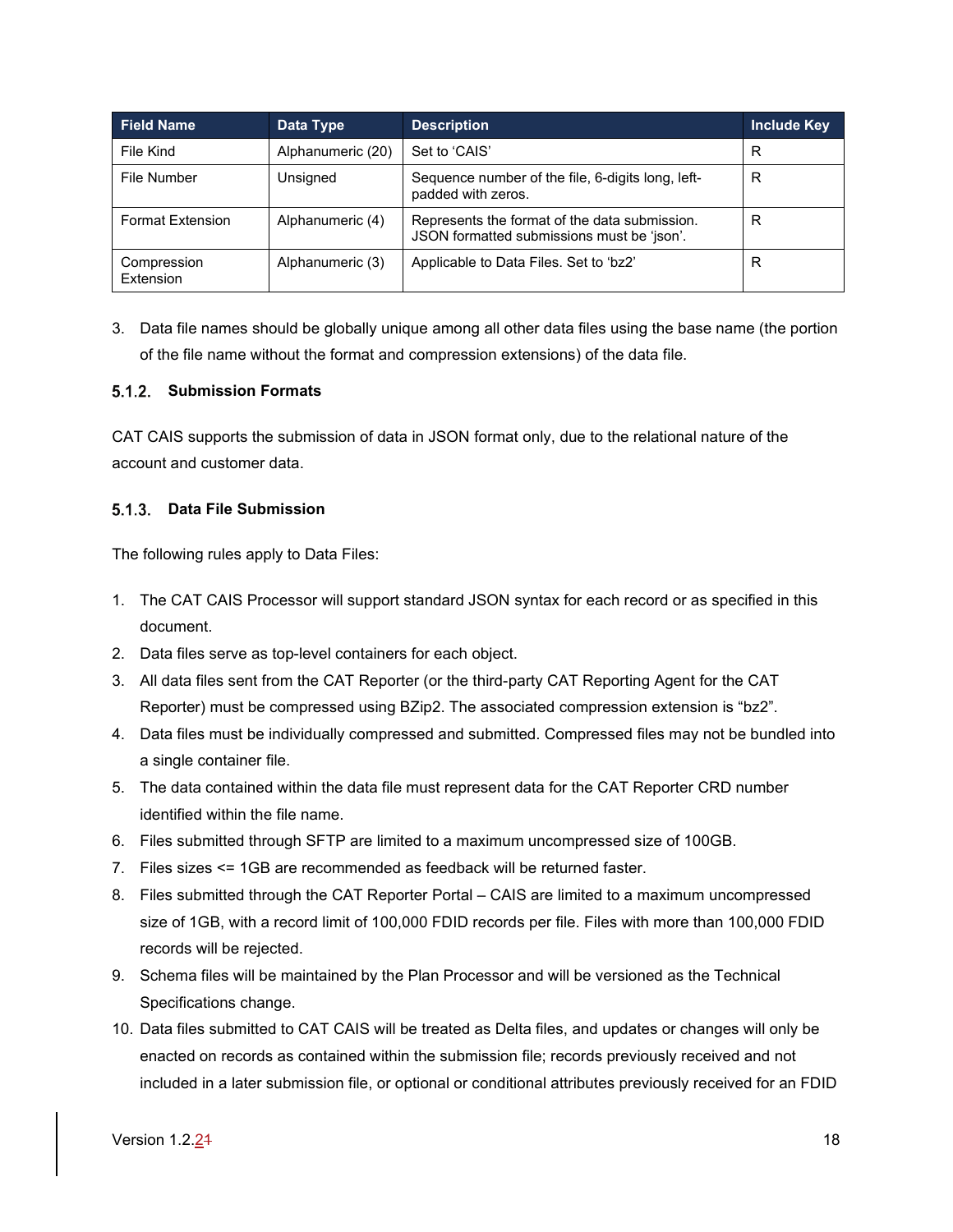and not included in a later submission file, will not be changed in CAT CAIS until included in a subsequent submission file.

- 11. Conditional and optional fields without a value must be omitted from the submission.
- 12. In the scenario a Firm ends an FDID record, by including a populated *fdidEndDate* and *fdidEndReason* attribute, any remaining active LTIDs associated to the ended FDID will be ended on behalf of the Firm. The *fdidEndDate* and *fdidEndReason* will be cascaded as the *ltidEndDate* and *ltidEndReason*, respectively.
- 13. In the scenario a Firm is ending an FDID record that has currently active LTIDs associated to the ending FDID, and they do not want the date and reasons cascaded, they must explicitly end the LTID-to-FDID association by including the association in the submission file with populated *ltidEndDate* and *ltidEndReason* attributes.
- 14. In the scenario a Firm is ending an FDID record that has one or more LTID-to-FDID associations where the *ltidEndDate* is set to a date later than the *fdidEndDate*, the *ltidEndDate* values stored in CAIS will be updated to the earlier *fdidEndDate* value. The *ltidEndReason* currently set on the association will not be updated if it differs from the currently stored *ltidEndReason* value.
- 15. In the scenario a Firm needs to clear a previously submitted conditional or optional field value, they must include the corresponding nullifying attribute field with a value of true, indicating the intent to clear the prior value.
	- a. If a Firm previously ended an FDID record for a reason other than REPLACED, and the Firm wants to resume submission of the FDID record, they would need to send a true value for the *fdidEndDateNULL* and *fdidEndReasonNULL* fields.
	- b. If the Firm intends to resume submission of an FDID record ended for a reason of REPLACED, the Firm would need to send a true value for the *fdidEndDateNULL*, *fdidEndReasonNULL*, and *replacedByFDIDNULL* fields.
	- c. If a Firm previously ended an LTID-to-FDID association, but did not end the FDID, and the Firm wants to resume submission of the LTID record, they would need to send a true value for the *ltidEndDateNULL* and *ltidEndReasonNULL* fields.
- 16. Clearing previously set *fdidEndDate* and *fdidEndReason* attributes through use of the corresponding nullifying fields will not result in reactivation of LTID associations of the FDID.
- 17. Each FDID included in a submission file must contain all required attributes, however optional and conditional attributes are not required to be included unless the Firm intends to modify said attribute.
- 18. Once an LTID-to-FDID association has passed data validation checks and been accepted by CAT CAIS, the Firm is not required to include the LTID-to-FDID association in subsequent submission files unless the Firm intends to end or modify said LTID-to-FDID association.
- 19. If an LTID is associated to multiple FDID records within a single CAT Reporter Firm, the LTID-to-FDID association must be submitted for each FDID. The associations may be submitted within a single submission file or across multiple submission files as associations are established.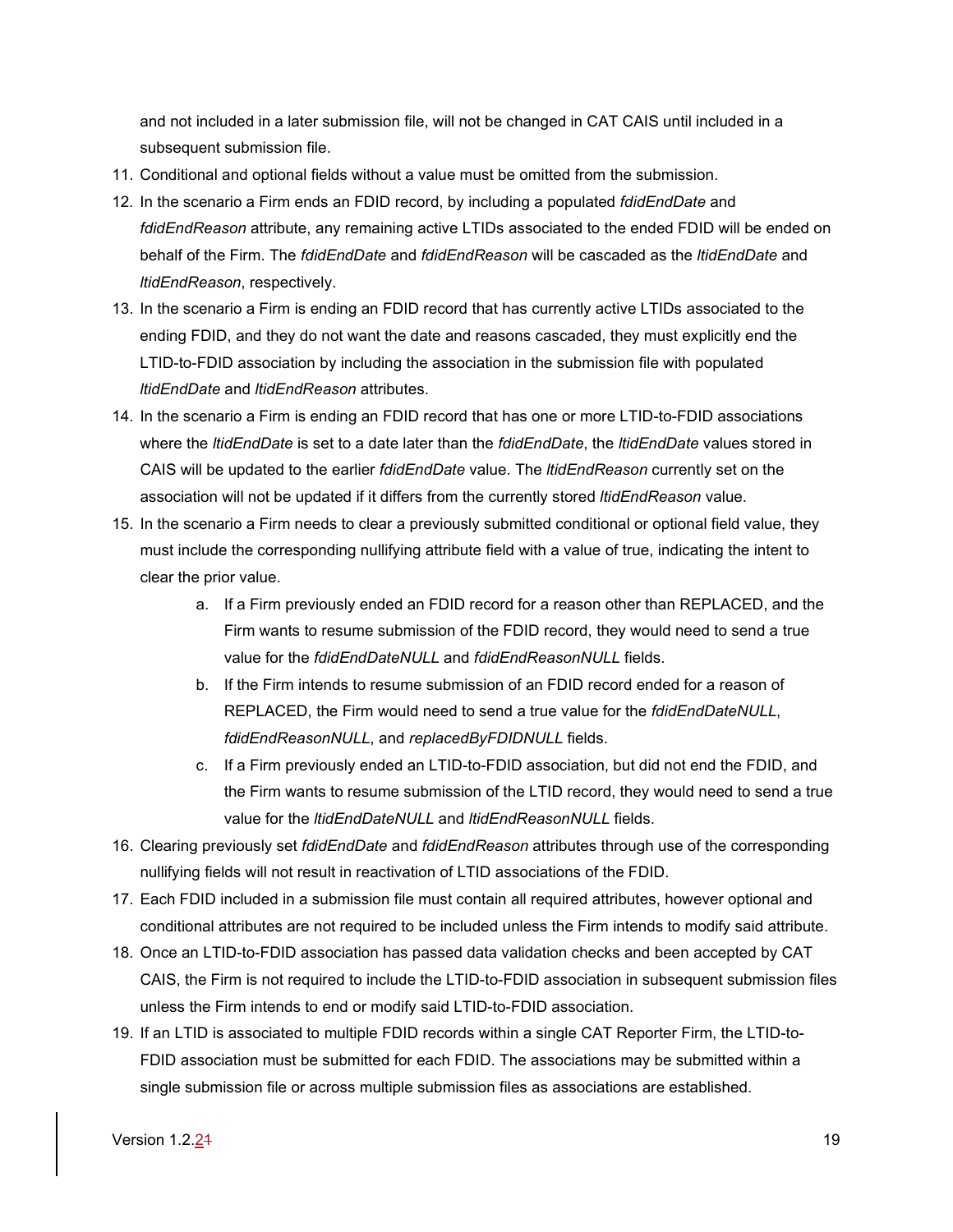- 20. If an LTID becomes associated to an FDID that was previously submitted and accepted by CAT CAIS, the Firm must establish the LTID-to-FDID association by including the FDID in a submission file with all required attributes, and including the LTID within the *largeTraderList* array of the FDID record.
- 21. Data files may contain original submissions, updates to records contained in prior submissions, firminitiated corrections of records contained in prior submissions, and record error corrections.
- 22. The *replacedByFDID* value included in a submission file must reference an FDID that is either included in the current submission file or was accepted by CAT CAIS in a prior submission file.
- 23. If the *replacedByFDID* record in a submission file was not accepted by CAT CAIS in a prior submission file and is not included in the current submission file, or is included in the current submission file but the replacing FDID record does not pass data validation checks, the submission record referencing the replacing FDID will fail data validation and not be accepted by CAT CAIS.
- 24. The *correctingFirmDesignatedID* value included in a submission file must reference a corresponding FDID that is either included in the current submission file or was accepted by CAT CAIS in a prior submission file.
- 25. If the FDID listed in the *correctingFirmDesignatedID* value in a submission file was not accepted by CAT CAIS in a prior submission file and is not included in the current submission file, or is included in the current submission file but the FDID record does not pass data validation checks, the correction submission record referencing the FDID record will fail data validation and not be accepted by CAT CAIS.
- 26. No validation will occur for LTID Dates (*ltidEffectiveDate* and *ltidEndDate*) compared to the associated FDID Dates (*fdidDate* and *fdidEndDate*). However the *ltidEffectiveDate* included in a submission must still be set to a value earlier than the *ltidEndDate* when *ltidEndDate* is populated.
- 26. It is acceptable to set the *ltidEffectiveDate* to a value earlier than the *fdidDate* or *fdidEndDate* of the associated FDID record, however the *ltidEffectiveDate* included in a submission must still be set to a value earlier the *ltidEndDate* if one is included.

#### **5.1.3.1. Data File JSON Example**

The following JSON example demonstrates how a Firm would structure a data file submission.

```
{
   "version": "1.0.0",
   "catReporterCRD": 123,
   "catSubmitterID": 999,
   "fdidRecordCount": 3,
   "fdidRecordList": [
\left\{\begin{array}{ccc} \end{array}\right\} "fdidRecordID": 1, 
        "firmDesignatedID": "EZAccount123",
        "fdidType": "ACCOUNT",
```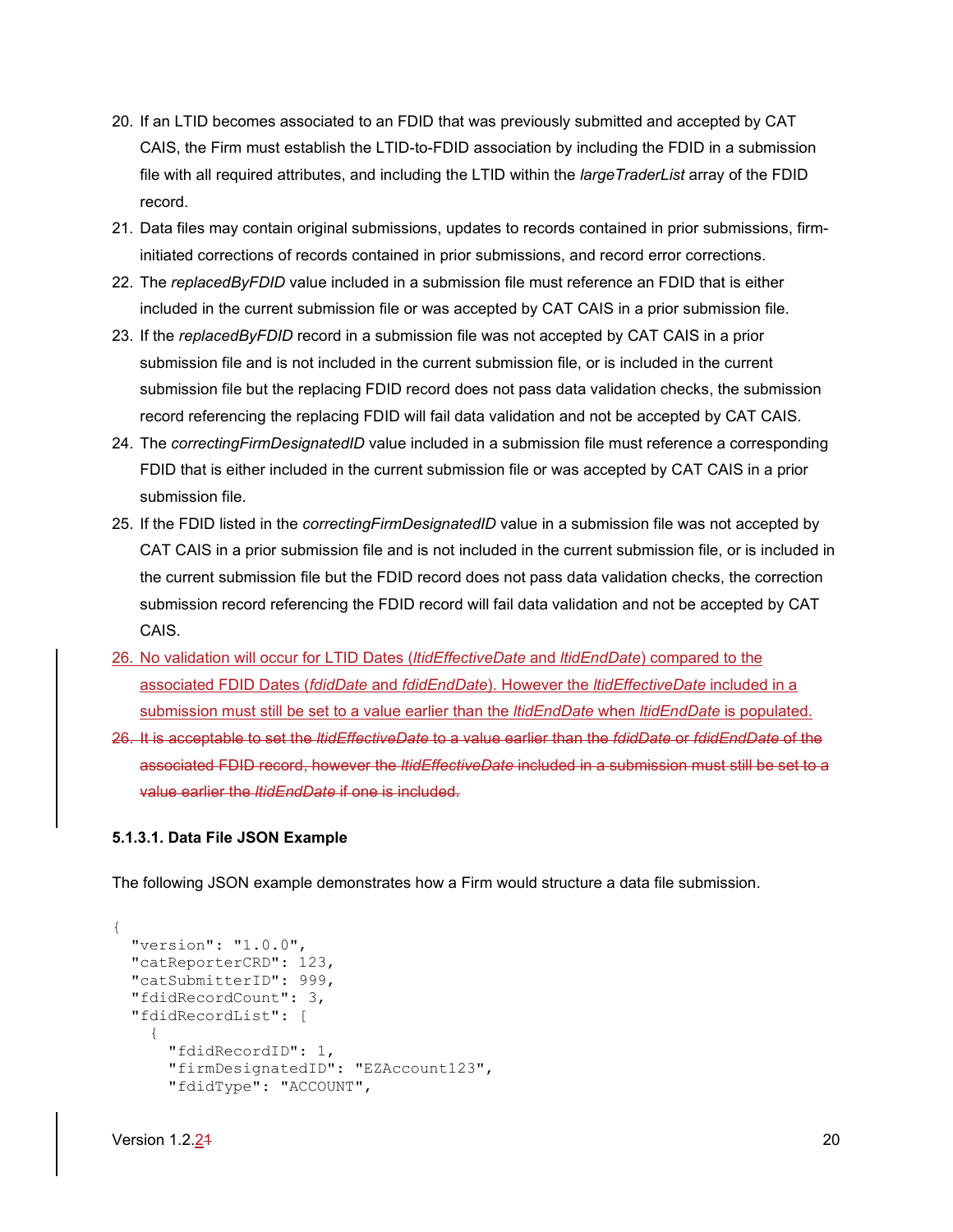```
 "fdidDate": 20190101,
       "largeTraderList": [
\{ "largeTraderRecordID": 1,
           "largeTraderID": "ULT00001-0001",
           "ltidEffectiveDate": 20190501
         },
\{ "largeTraderRecordID": 2,
           "largeTraderID": "12345678-0001",
           "ltidEffectiveDate": 20190501
         }
       ]
    },
     {
       "fdidRecordID": 2,
       "firmDesignatedID": "MyTestAccount",
       "fdidType": "ACCOUNT",
      "fdidDate": 20170308,
      "fdidEndDate": 20191201,
       "fdidEndReason": "ENDED",
       "largeTraderList": [
\{ "largeTraderRecordID": 1,
           "largeTraderID": "99999999-0000",
           "ltidEffectiveDate": 20190501,
           "ltidEndDate": 20191130,
         "ltidEndReason": "ENDED"
 }
       ]
     },
     {
      "fdidRecordID": 3,
      "firmDesignatedID": "InternalRel",
      "fdidType": "RELATIONSHIP",
      "fdidDate": 20150121,
      "fdidEndDateNULL": true,
       "fdidEndReasonNULL": true,
      "replacedByFDIDNULL": true
    }
  ],
  "correctionList": [
    {
       "rejectionID": 1127,
       "correctionAction": "CORRECTION",
       "correctingFirmDesignatedID": "EZAccount123"
    },
     {
       "rejectionID": 821,
       "correctionAction": "DELETE"
    }
  ]
```
}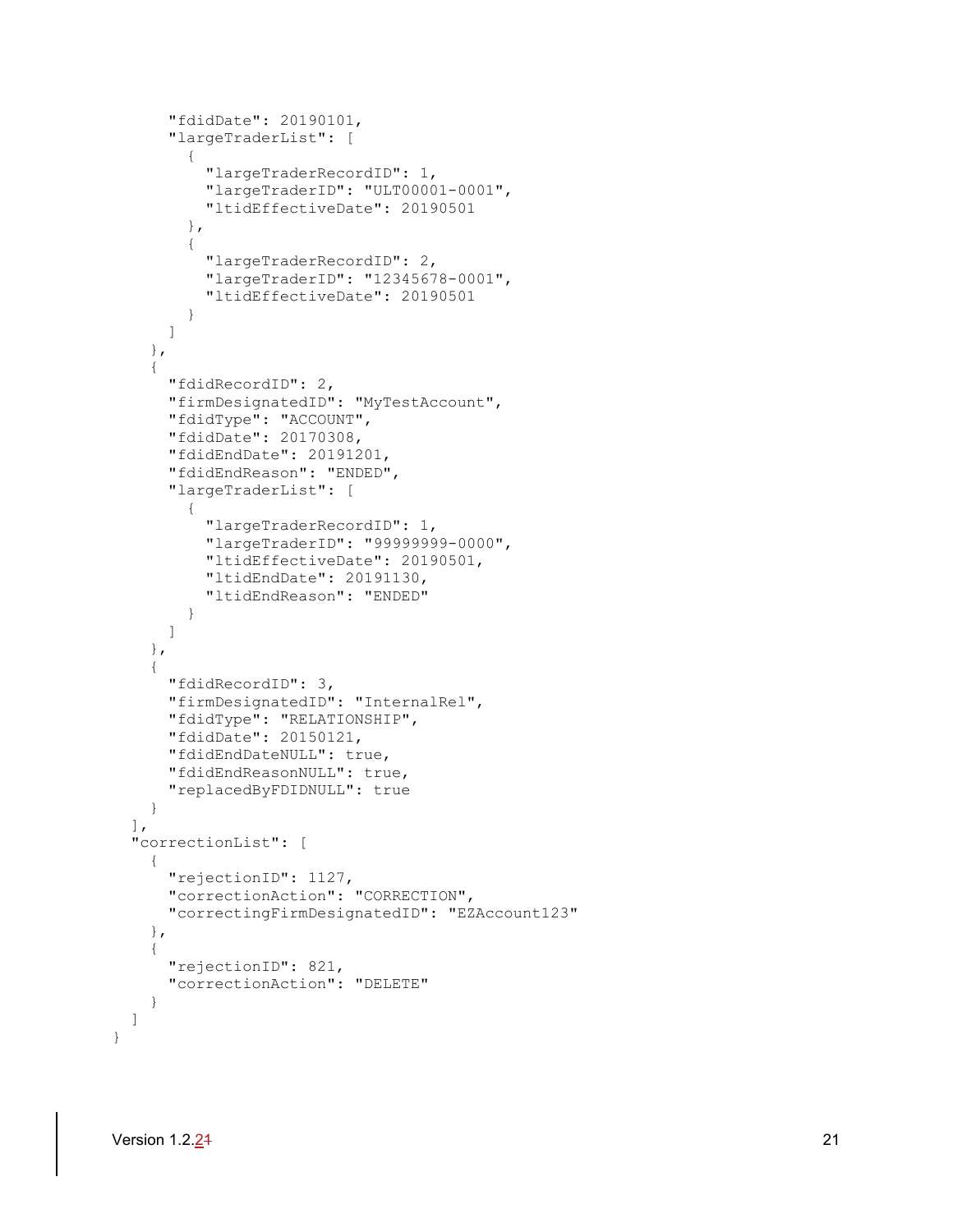#### <span id="page-27-0"></span>**Schema**

An Industry Member Schema file that details the structure and expected contents of every CAIS file submission is available on the CAT public website. The schema file will be maintained by the Plan Processor and will be versioned as the account and customer file formats change. The CAT CAIS schema file will use the json schema format as defined at [https://json-schema.org/.](https://json-schema.org/)

#### **5.1.4.1. Schema Version**

Schema changes will be updated when changes to the CAT Reporting Technical Specifications for Industry Members occur that impact the schema. The following rules apply:

- 1. The Schema Version is formatted as <Major>.<Minor>.<Patch>. All digits must be represented.
	- o **Major –** updated when a change occurs that impacts all or a significant portion of Industry Member CAT Reporters. In such cases, the schema is not be backward compatible and will be specified accordingly.
	- o **Minor –** updated when a change occurs that does not require coding changes for all Industry Member CAT Reporters. In such cases, the schema is backward compatible with support for previous version(s) as specified.
	- o **Patch –** updated when a change occurs that does not require coding changes for any Industry Member CAT Reporters.
- 2. Records contained in a Data File must be formatted as per the Schema Version noted in the submission file.
- 3. Feedback provided by CAT CAIS will set the *feedbackVersion* equal to the applicable Schema Version for the submission file.

#### **5.1.4.2. Schema Definition**

The schema file is a JSON format file that represents the following:

- 1. **Data Types** CAT defined data types containing the following elements:
	- **dataType**: Data Type (E.g. Text) as defined in Table 3: Data Types<del>Table 3: Data Types</del>
	- **JSONDataType**: JSON standard data type to be used to submit data of this type.
	- **maxLength**: Maximum length of the string submission. Applicable to text and alphanumeric types only.
- 2. **Choices** For choice data types, the list of possible values.
- 3. **Name/Value Pairs**  Field specifications for Name/Value Pair fields.
	- **name**: Field Name.
	- **dataType**: Data Type or an array of Data Types.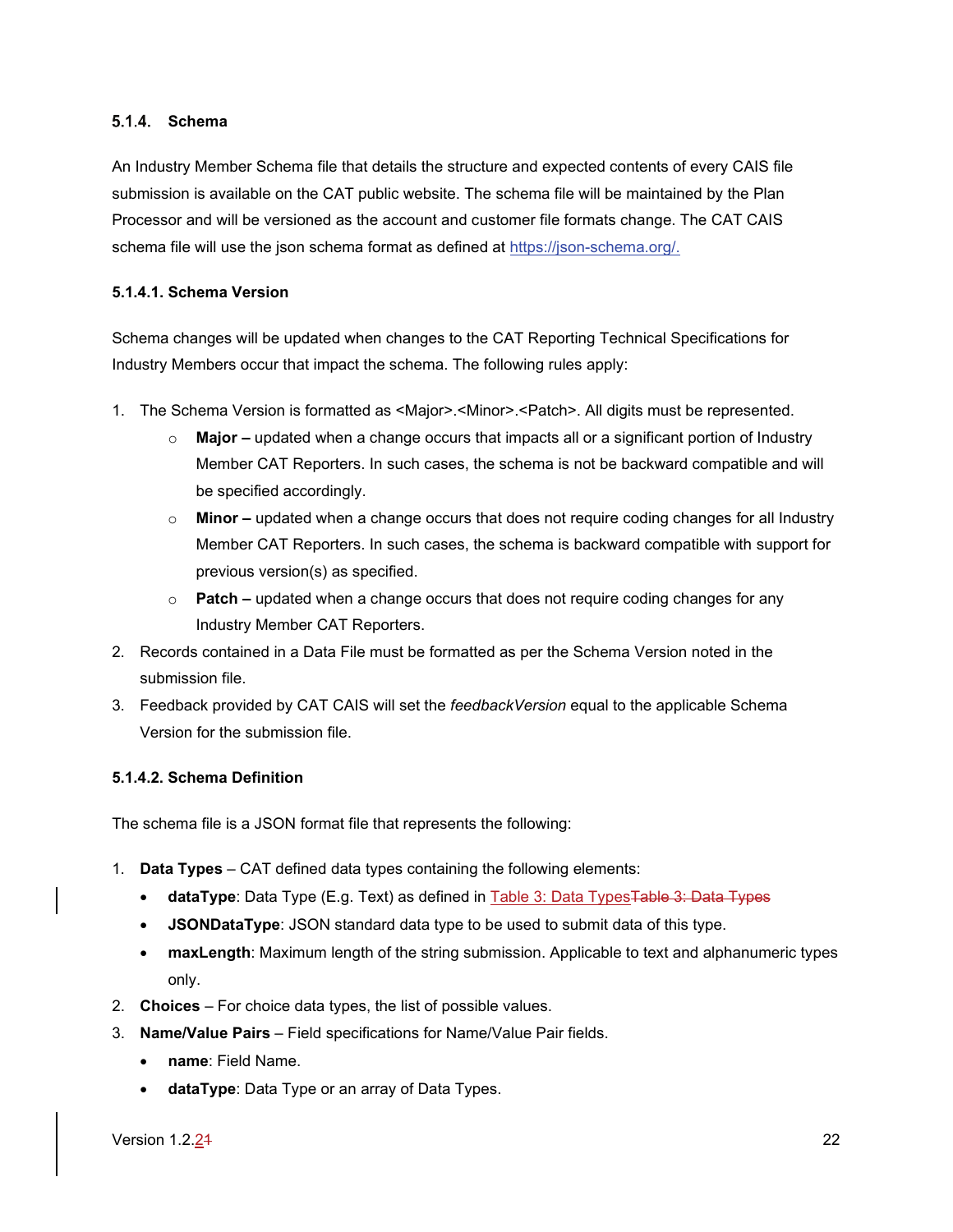- **JSONDataType**: The JSON standard data type or an array or JSON standard data types.
- **required**: Indicates whether the field is "Required," "Conditional," or "Optional."

#### <span id="page-28-0"></span>**5.2. Connectivity**

Connectivity to CAT will be through at least one of the following methods:

- Private Line provided by a Managed Network Service Provider (MNSP)
- AWS PrivateLink<sup>[3](#page-28-1)</sup>
- CAT Secure Reporting Gateway (SRG) Reporter Portal

Both the Private Line and AWS PrivateLink connectivity methods will support the CAT File Transfer service, which provides access for automated, machine-to-machine file submissions, acknowledgements, rejections, and corrections using the Secure File Transfer Protocol (SFTP) service as well as to the CAT Reporter Portal for interactive reporting through web-based forms or manual file uploads.

The CAT Secure Reporting Gateway (SRG) connectivity method will only support the CAT Report Portal. The SRG requires multi-factor authentication (MFA) to establish a secure, encrypted session before accessing the CAT Reporter Portal. The SRG requires the use of modern browsers supporting HTML5 and TLS (Transport Layer Security). No client software installation is required.

The combinations of Connectivity and Interface Methods are summarized below.

#### **Table 7: Connectivity Methods and Supported CAT Interfaces Methods**

| Connectivity Methods               | Interface Methods        |                                             |  |  |
|------------------------------------|--------------------------|---------------------------------------------|--|--|
|                                    | <b>CAT File Transfer</b> | <b>CAT Reporter</b><br><b>Portal - CAIS</b> |  |  |
| Private Line provided by MNSP      |                          |                                             |  |  |
| <b>AWS PrivateLink</b>             |                          |                                             |  |  |
| CAT Secure Reporting Gateway (SRG) | N                        |                                             |  |  |

For a detailed description of the CAT Connectivity Methods, including instructions for establishing access and connectivity to the CAT system, refer to the FINRA CAT Connectivity Supplement for Industry [Members.](https://www.catnmsplan.com/transaction-registration)

<span id="page-28-1"></span><sup>3</sup> Industry Members and CAT Reporting Agents interested in AWS PrivateLink should contact the FINRA Help Desk at 888-696 3348 or a[t help@finracat.com.](mailto:help@finracat.com)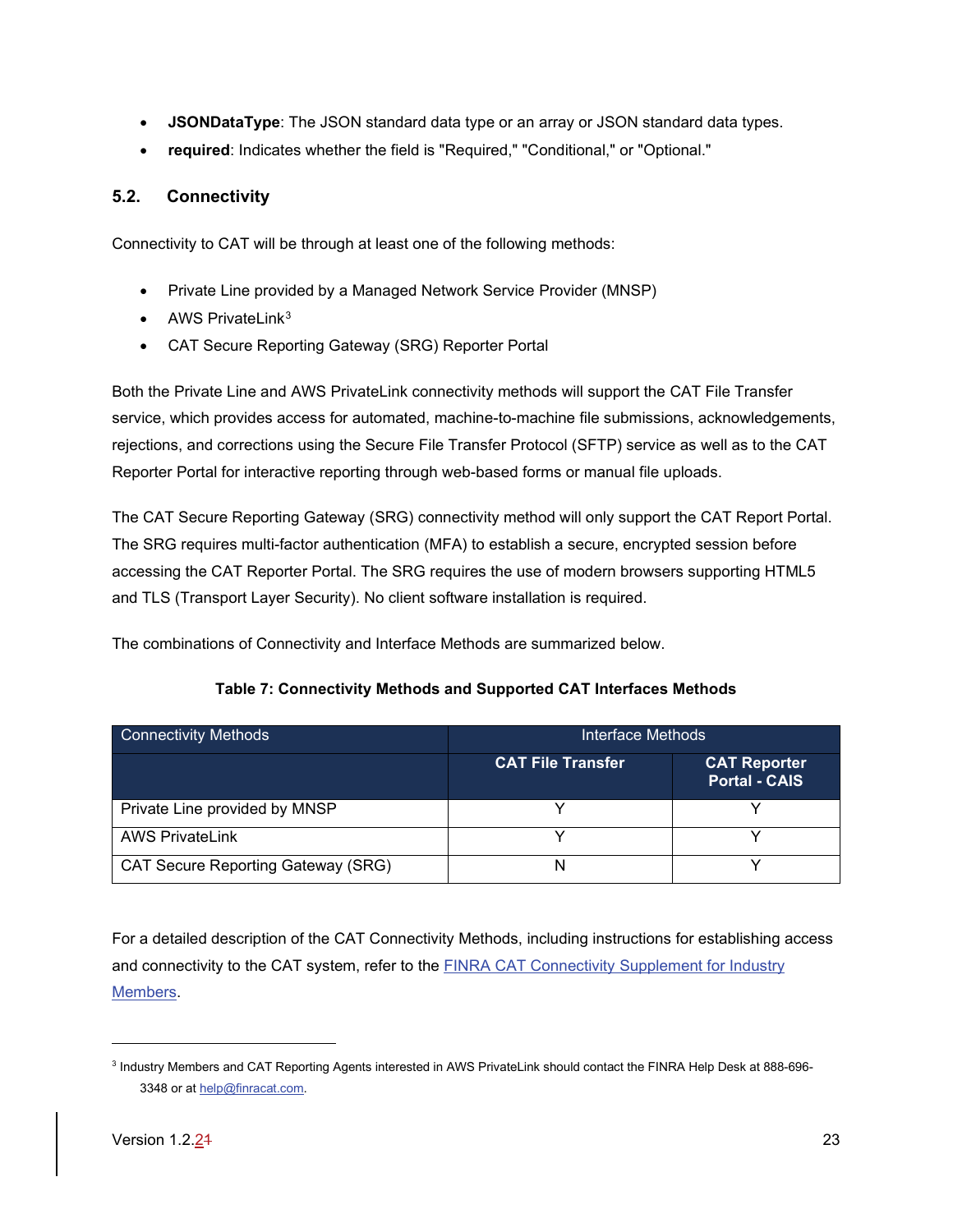#### <span id="page-29-0"></span>**5.3. CAT Interface Methods**

The interface methods available to Industry Members and CAT Reporting Agents to submit data and retrieve reporting feedback include CAT File Transfer and the CAT Reporter Portal. For a detailed description of the CAT Interface Methods, including instructions for establishing access and connectivity to the CAT system, refer to the [FINRA CAT Connectivity Supplement for Industry Members.](https://www.catnmsplan.com/transaction-registration)

The following identifies the types of CAT information with the respective interface methods available for each:

<span id="page-29-2"></span>

| <b>CAT Data Submission and Feedback</b>                                  | Category       | <b>CAIS</b><br><b>SFTP</b> | <b>CAT Reporter</b><br><b>Portal - CAIS</b> | <b>CAT Reporter</b><br><b>Portal</b> |
|--------------------------------------------------------------------------|----------------|----------------------------|---------------------------------------------|--------------------------------------|
| Submission of CAT CAIS files                                             | Submission     | ✓                          | ✓                                           |                                      |
| Resubmission of Rejected Files/Records,<br><b>Corrections and Clears</b> | Submission     | ✓                          | ✓                                           |                                      |
| Interactive CAT Reportable Account Entry                                 | Submission     |                            | ✓                                           |                                      |
| <b>File Status Retrieval</b>                                             | Feedback       | ✓                          | ✓                                           |                                      |
| <b>Reporting Statistics</b>                                              | Feedback       |                            | ✓                                           |                                      |
| Error Feedback                                                           | Feedback       | ✓                          | ✓                                           |                                      |
| <b>CAIS System Status and Announcements</b>                              | Feedback       |                            | ✓                                           |                                      |
| <b>FDID Reconciliation Report</b>                                        | Feedback       |                            | ✓                                           |                                      |
| <b>Account Maintenance</b>                                               | Administration |                            |                                             |                                      |
| <b>Establishment of Reporting Relationships</b>                          | Administration |                            |                                             |                                      |

#### **Table 8: CAT Data and Feedback Interface Methods**

#### <span id="page-29-1"></span>**CAT File Transfer**

The CAT File Transfer method is an automated, machine-to-machine interface utilizing the Secure File Transfer Protocol ("SFTP") for file submissions, acknowledgements, rejections and corrections. SFTP enables Industry Members and CAT Reporting Agents to create machine-to-machine connections to securely transmit data and retrieve data from FINRA CAT.

The following is the SFTP directory structure that will be made available in the submitter's home directory. Files associated with data submissions and associated feedback will be uploaded in SFTP directories as per the following table.

#### **Table 9: SFTP Directories**

| <b>SFTP Directory</b>        | <b>Usage</b>                                                                                                                     |
|------------------------------|----------------------------------------------------------------------------------------------------------------------------------|
| /submitterID/cat/cais/upload | SFTP submissions uploaded by Submitters including Data files. CAT<br>will move files from this directory for further processing. |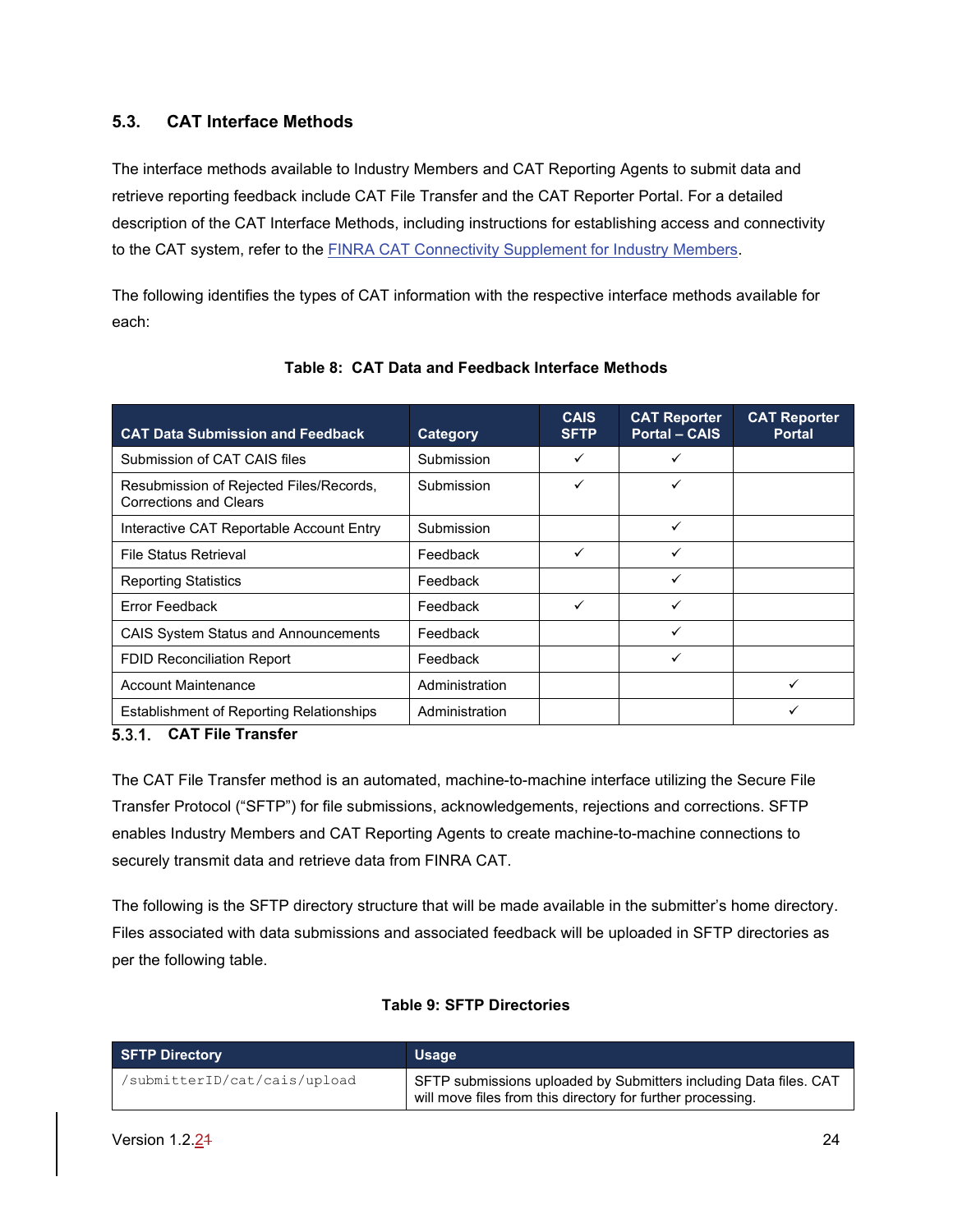| /submitterID/cat/cais/feedback | Feedback files associated with submission file processing. |
|--------------------------------|------------------------------------------------------------|
|--------------------------------|------------------------------------------------------------|

The following rules apply:

- 1. Processing is initiated when a file appears in the /submitterID/cat/cais/upload directory.
- 2. CAT will remove files from the upload directory as soon as each file upload is complete.
- 3. The Submitter must not delete files from the /submitterID/cat/cais/upload directory.
- 4. Due to the PII considerations of the account and customer data, a copy of uploaded files will not be made available to the Reporter or Submitter after submission.
- 5. Firms using SFTP will be able to obtain Feedback Files for files submitted through the SFTP, as well as any files submitted through the CAT Reporter Portal - CAIS through either file upload or manual submission.

#### <span id="page-30-0"></span>**CAT Reporter Portal - CAIS**

The CAT Reporter Portal – CAIS is a web interface utilizing secure encryption protocols (HTTPS/TLS) and multifactor authentication (MFA). The CAT Reporter Portal - CAIS will facilitate data submissions using the following methods:

- Manual data file uploads for files up to 1GB in size and limited to 100,000 FDID records meeting all requirements of data files as specified in [5.1.3.](#page-23-1)
- Data entry for original submissions, repairs for CAT identified errors, and firm initiated corrections and deletion instructions. These entries will be converted to submission files generated by the portal. Because these files will contain PII data, they will not be available to download after submission.
- The CAT Reporter Portal CAIS will include a summary view screen for records created through manual submission that contains the record data which will be submitted, allowing users to confirm, and capture for their records, the details of their submission.
- Firms using the CAT Reporter Portal CAIS will not be able to view the full details of the originally submitted record for correction of CAT identified errors for data security. The CAT Reporter Portal - CAIS will only display the following attributes regarding the error record, and will require entry of all other data attributes to be included in the submission:
	- catReporterCRD
	- catSubmitterID
	- **+** firmDesignatedID
	- fdidRecordID
	- largeTraderRecordID (if error is against a Large Trader record)
	- rejectionID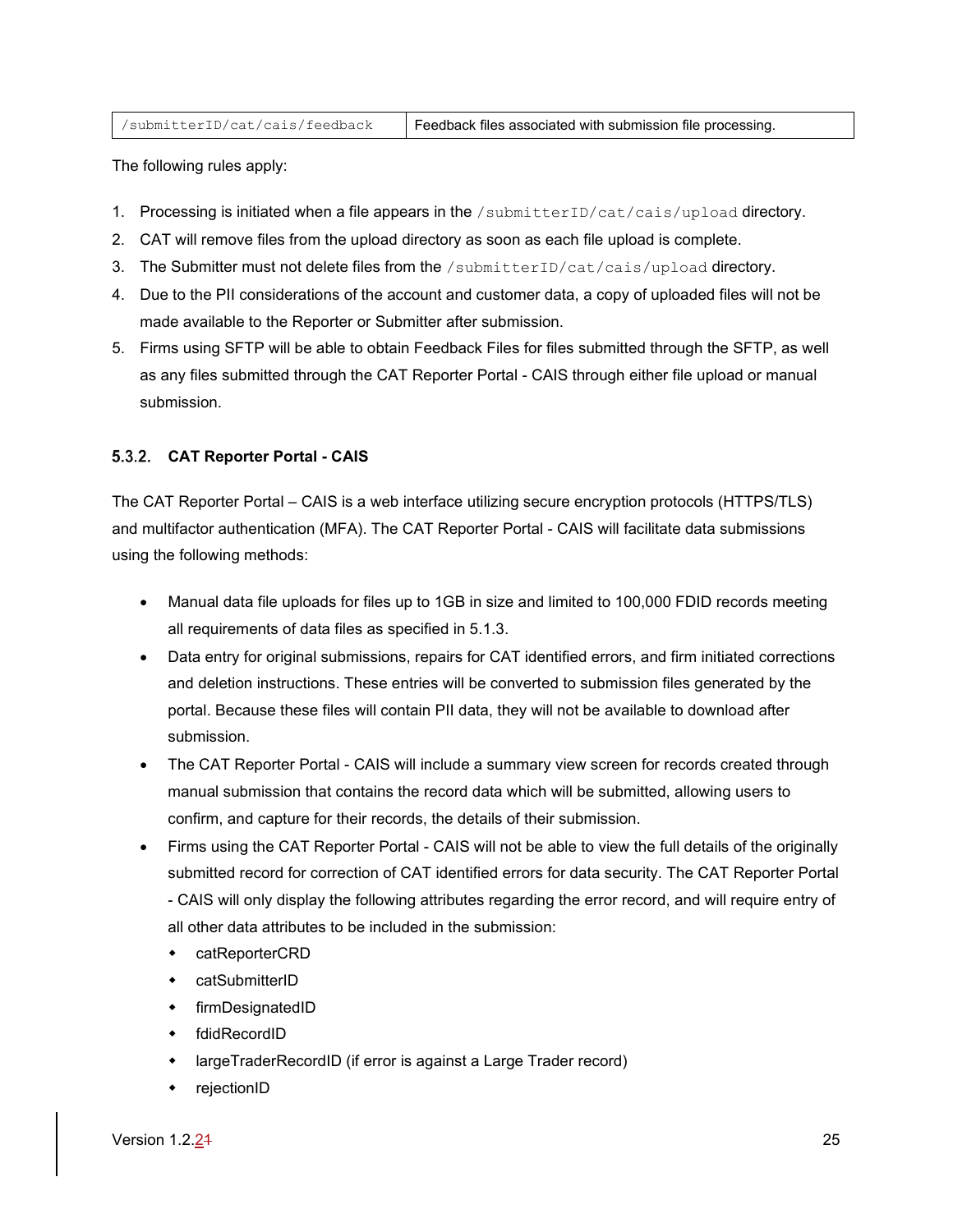- ◆ errorCodeID
- Firms using the CAT Reporter Portal CAIS will only be able to view Feedback Files for files submitted through the CAT Reporter Portal - CAIS. They will not be able to view Feedback Files for files posted via SFTP.

#### <span id="page-31-0"></span>**5.4. CAT CAIS Reporting Hours**

#### <span id="page-31-1"></span>**Submission of CAT Account and Customer Data**

The CAT NMS Plan requires Industry Members to report Received Industry Member Data, which includes customer and account data, by 8:00 a.m. Eastern Time on the CAT Trading Day following the day the Industry Member receives such Received Industry Member Data. Customer and Account data may be bulk uploaded at the end of the CAT Trading Day, or may be submitted in batches with associated uploads throughout the day. All creation of, or modifications to, CAT reportable accounts are required to be submitted to CAT CAIS by 8:00 a.m. Eastern Time on the CAT Trading Day following the day such information was received by the Industry Member.

Weekends or any day that all equities or options national securities exchanges are closed are not considered a CAT Trading Day.

#### <span id="page-31-2"></span>**Deadline of Repair for Errors Identified by CAT CAIS**

For data submitted by 8:00 a.m. ET, errors will be identified by CAT CAIS and provided to Industry Members by no later than 5:00 p.m. ET on the CAT Trading Day such information was submitted to CAT. Once available, repairs can be made immediately. All repairs must be submitted by 5:00 p.m. Eastern Time on the third CAT Trading Day after the account information became available to the Industry Member. Repairs received after the repair deadline will be accepted but considered late.

CAT specifications allow for Industry Members to correct account submissions that did not produce an error during processing at any time after original submission. Firm-initiated corrections will be handled in the same method as any other update to the existing account record.

#### <span id="page-31-3"></span>**5.5. Security**

#### <span id="page-31-4"></span>**Encryption (In-transit)**

TLS-based encryption, version 1.2 minimum, is required for connection to the Reporter Portal (whether accessed via private line or the SRG) and to the Security Reporter Gateway itself.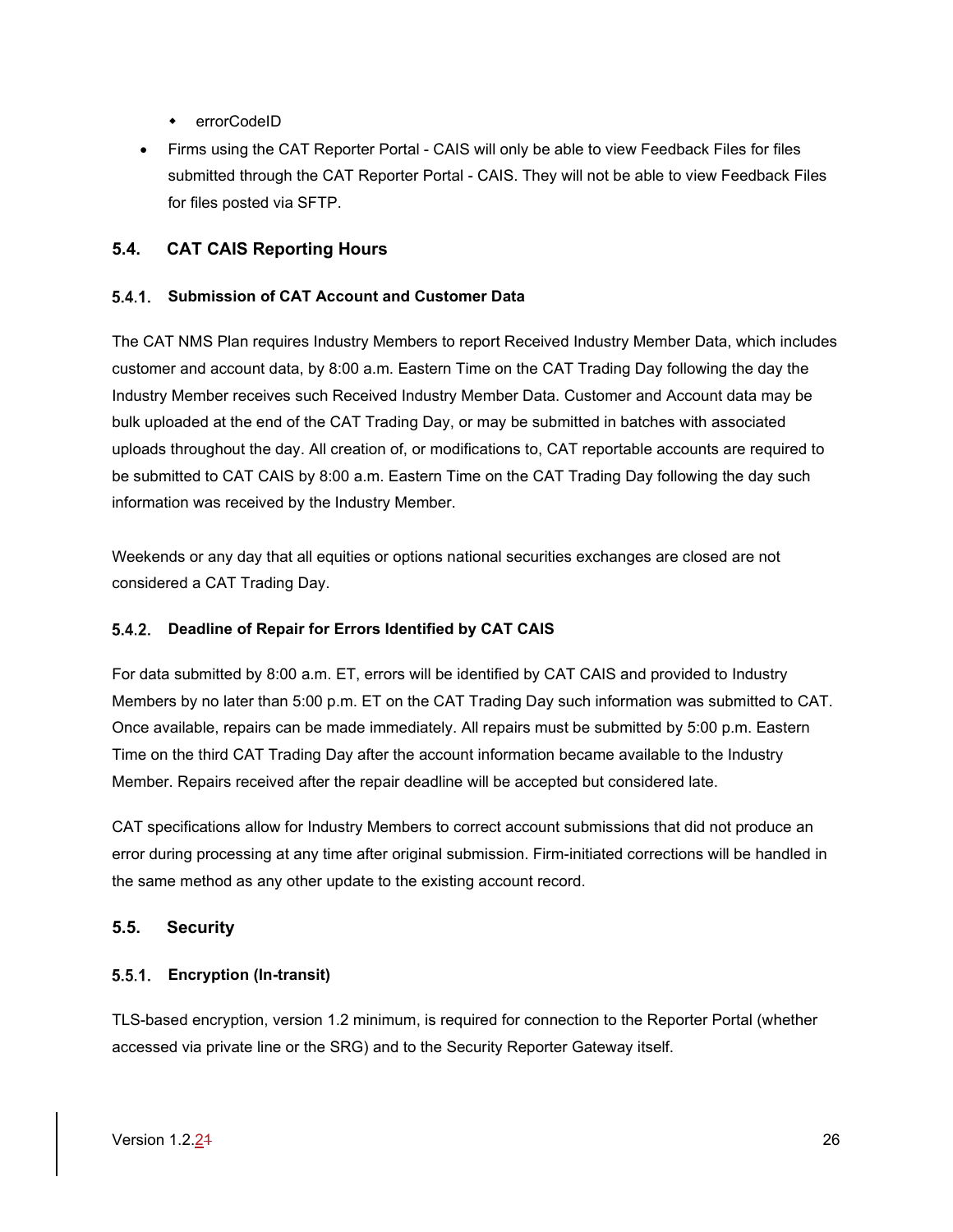For SFTP, in addition to the fact that the SFTP service is only accessible via private line, traffic will be encrypted by virtue of the intrinsic encryption capabilities of SFTP. AES256 will be supported for SFTP; support for other encryption protocols is under evaluation.

#### <span id="page-32-0"></span>**Encryption (At-rest)**

The CAT CAIS system will use native AWS encryption features to encrypt data upon receipt. No action is required by the Industry Member.

#### <span id="page-32-1"></span>5.5.3. Authentication

Two-factor authentication will be required for access to the CAIS Reporter Portal. The first factor will be username and password which will require periodic rotation.

The second factor will to be via push notification to an off-the-shelf application installed on a mobile device provided by the user. The user will be required to install the application to their mobile device through their mobile operating system's application store and then complete a registration process on the Reporter Portal or SRG. There is no cost to the Reporter or the user for this mobile application.

The SFTP service similarly requires that two conditions be met to access the interface. The first factor is authentication via username and password. The second is the use of a defined IP source address that is established during initial onboarding. The SFTP system implements an IP whitelist that prevents access from any system not on the whitelist.

More detailed information related to Security is described in the **FINRA CAT Connectivity Supplement for** [Industry Members](https://www.catnmsplan.com/transaction-registration) available at https://www.catnmsplan.com/transaction-registration.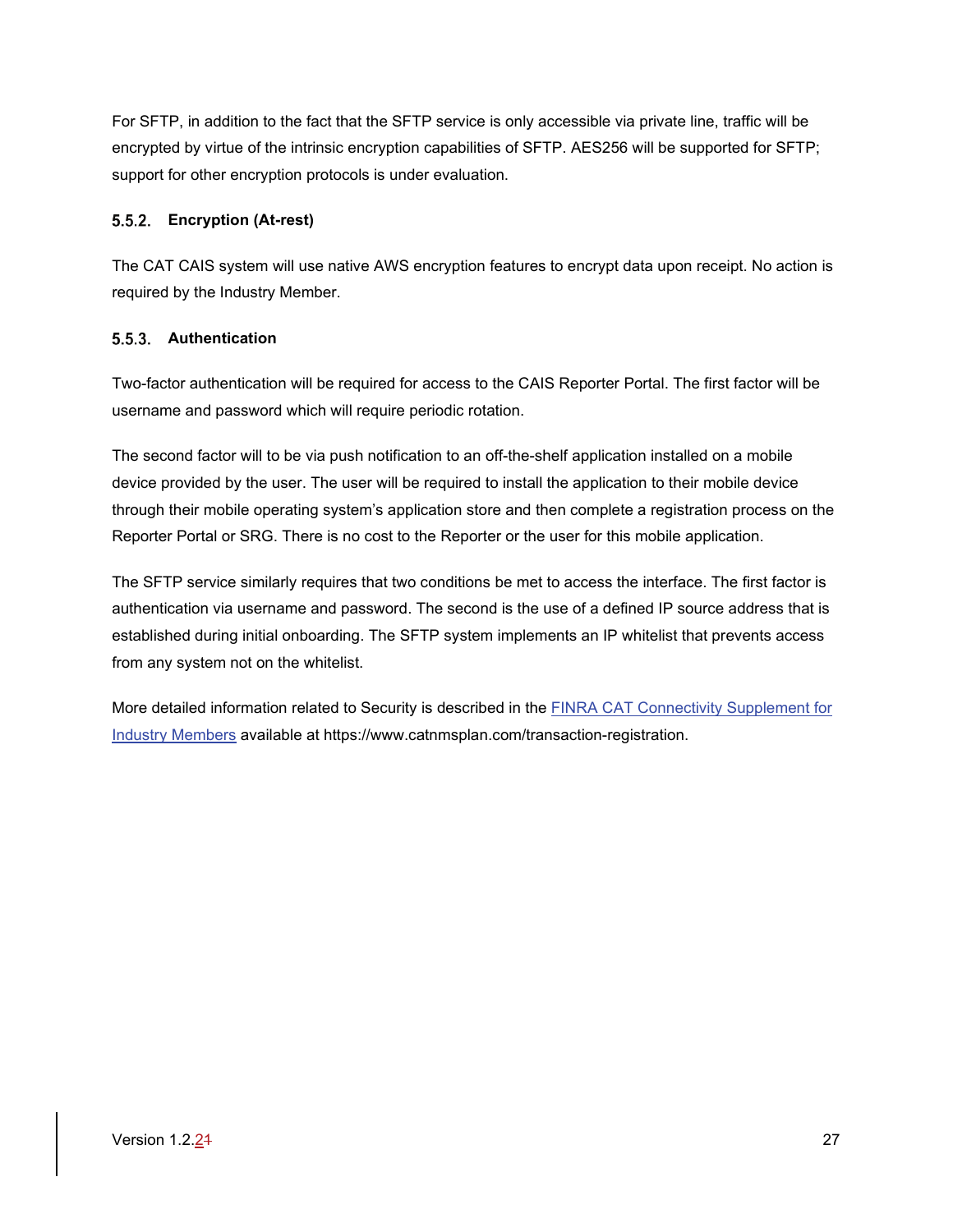# <span id="page-33-0"></span>**6. Feedback and Corrections**

CAT provides feedback associated with CAT CAIS submissions for CAT Reporters and Submitters as follows:

- **File Status:** available via SFTP and the CAT Reporter Portal CAIS, indicates the acceptance or associated errors with a submission file.
- **Reporting Statistics:** available via the CAT Reporter Portal CAIS, daily summary statistics representing reporting activity and errors for prior submissions. Error Rate is also included.
- **Error Feedback:** available via SFTP and the CAT Reporter Portal CAIS, errors found during processing will be made available, including error code, affected FDID, and associated record ID(s) from the submission file.
- **Corrections Feedback:** available via the CAT Reporter Portal CAIS, information is provided for the repair status of all corrections. When an error has been corrected, the updated status will be reflected.
- **System Status and Announcements:** available via the CAT Reporter Portal CAIS, the status of CAT processing will be made available with a distinction for instances when a processing delay or issue is occurring. Additionally, announcements related to system maintenance and upcoming changes will be presented.

This section describes the procedures for obtaining feedback and making corrections/deletions associated with feedback of errors. Additionally this section describes the requirement for making correction/deletions for accepted data for which there was no feedback.

## <span id="page-33-1"></span>**6.1. File and Error Feedback**

A feedback file will be made available for each submission file that is acknowledged as uploaded. This file will contain information about current status, as well as previously completed steps in the ingestion process. Feedback related to the following processing steps is expected to be made available within the following timelines:

| <b>Seq</b> | <b>Processing Stage</b> | <b>Feedback</b>                                                       | <b>Anticipated Delivery</b>             | <b>Delivery No Later</b><br>Than |
|------------|-------------------------|-----------------------------------------------------------------------|-----------------------------------------|----------------------------------|
|            | File<br>Acknowledgement | File Acknowledgement<br>Status                                        | Within 10 minutes of File<br>Submission | 1 hour of File<br>Submission     |
| -2         | File Integrity          | File Integrity Error Status or<br><b>File Integrity Passed Status</b> | Within 30 minutes of File<br>Submission | 2 hours of File<br>Submission    |
| -3         | Data Validation         | Data Errors including syntax                                          | Within an 1 hour of File                | 4 hours of File Integrity        |

#### **Table 10: Feedback and Error Correction Availability**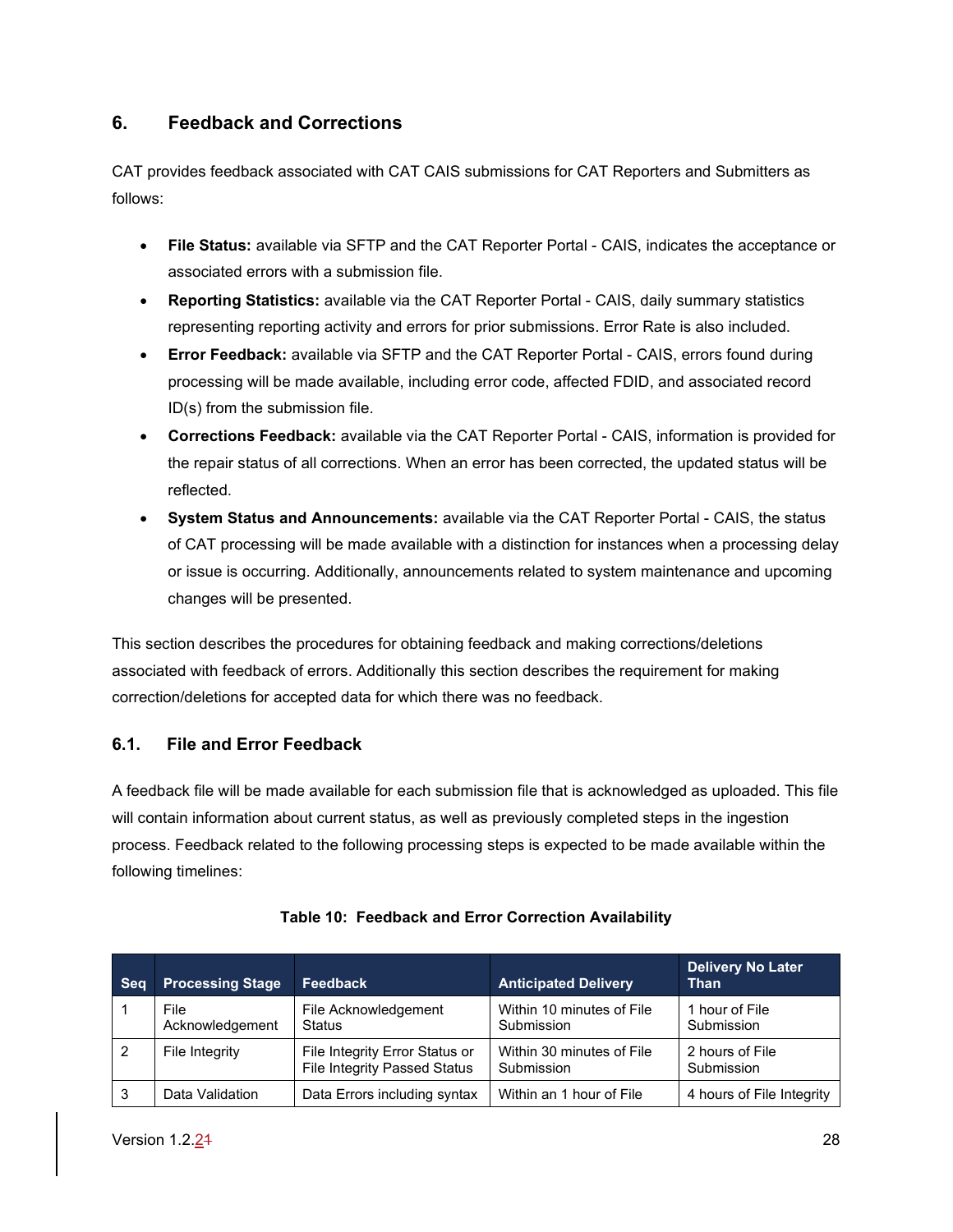| Seq Processing Stage Feedback |                     | <b>Anticipated Delivery</b> | <b>Delivery No Later</b><br><b>Than</b> |
|-------------------------------|---------------------|-----------------------------|-----------------------------------------|
|                               | and semantic errors | Integrity Feedback          | Feedback                                |

#### <span id="page-34-0"></span>**Feedback Generation**

Feedback associated with all processing stages will be made available via SFTP and/or the CAT Reporter Portal - CAIS as described in [Table 8: CAT Data and Feedback Interface](#page-29-2) MethodsTable 8: [CAT Data and Feedback Interface](#page-29-2) Methods. A single series of feedback files will be generated for each file submission, and will be updated with status information as the file completes eachprogresses through each stage of processing. The file names will have the same base portion, but with differing version values.

For Feedback files made available via SFTP, the following rules apply:

- 1. The format of feedback files will be JSON.
- 2. Feedback files will be accessible under the cat/cais/feedback directory in the Submitter's home directory on the Feedback SFTP server.
- 3. In addition to the feedback posted to the Submitter's home directory, the Feedback-feedback for data submitted by a CAT Submitter on behalf of a CAT Reporter will be accessible under the CAT Reporter's home directory on the Feedback SFTP server if the CAT Reporter has an SFTP account and the file passes file integrity checks.
- 4. If a file is rejected for a file integrity error, it will not proceed to the next processing stage.
- 5. The minimum retention time for feedback files on the SFTP server is 10 calendar days. After that time, they may be removed from the server. Feedback will be available via the CAT Reporter Portal - CAIS for at least 90-10 calendar days. Metadata regarding the submission will be available via the CAT Reporter Portal – CAIS for at least 90 days.

<span id="page-34-1"></span>**Feedback File Names and Format**

1. Feedback Files created by CAT CAIS will be named using the following format:

<original File Base Name>.<version>.feedback.<Format Extension>.<Compression type>

#### Example: SUBID\_MYID\_20200101\_CAIS\_000123.v1.feedback.json.bz2

2. If a single Firm submits multiple files having the same original File Base Name, a file version will be appended to the Original File Base name – separate from the version attribute of the feedback file name – so that the feedback file for each version submitted can be retained. The version will be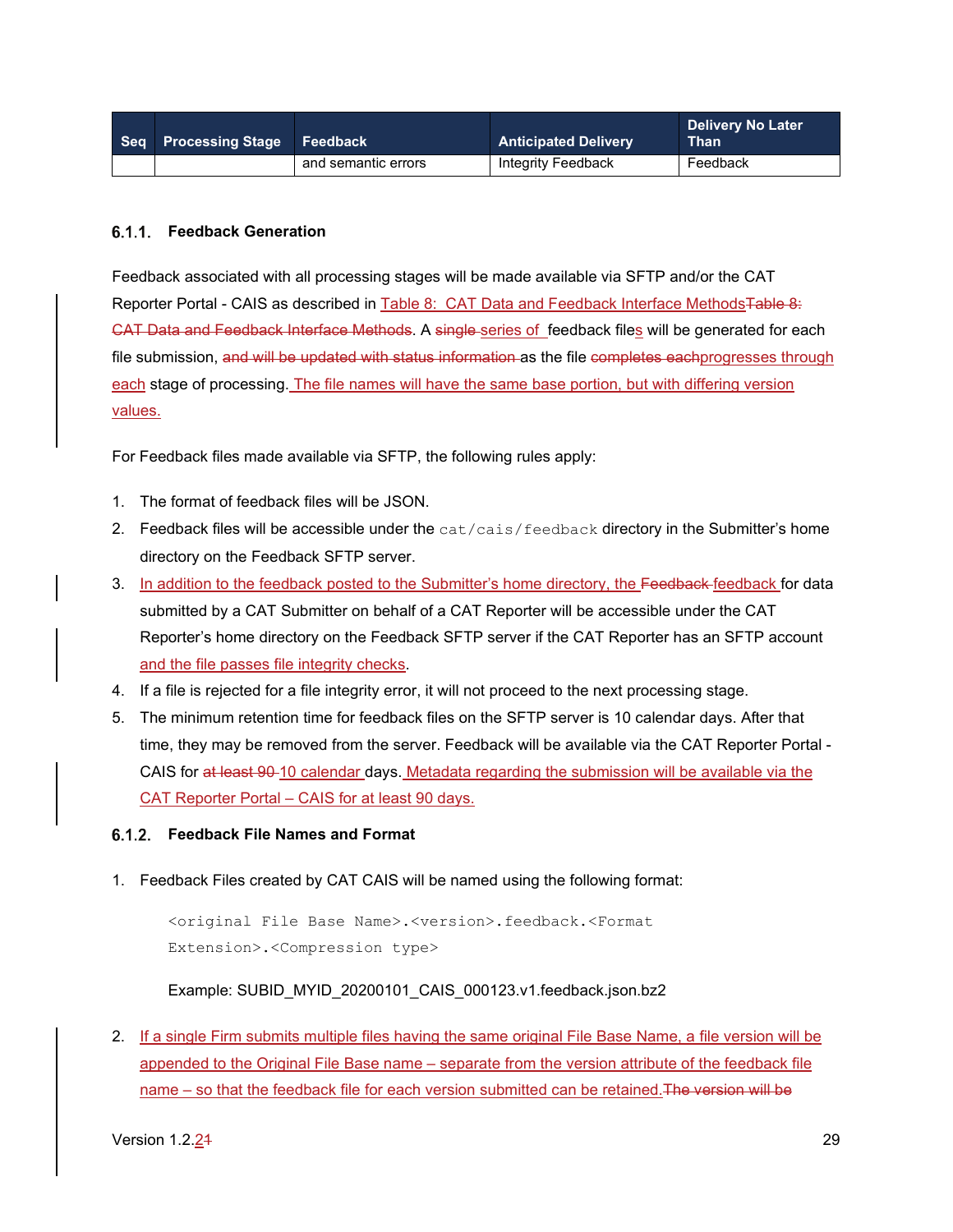applied as part of the file generation process to accommodate situations where a single Firm submits multiple files having the same original File Base Name, so that the feedback file for each version submitted can be retained.

| <b>Field Name</b> | <b>Data Type</b> | <b>JSON</b><br><b>Object</b> | <b>Include</b><br><b>Key</b> | <b>Description</b>                                                                                                                                                                                                                                                                                                                                                                                                                                                                                                                                                                                                                                                                                                                                                                                                                                                                                                                                    |  |
|-------------------|------------------|------------------------------|------------------------------|-------------------------------------------------------------------------------------------------------------------------------------------------------------------------------------------------------------------------------------------------------------------------------------------------------------------------------------------------------------------------------------------------------------------------------------------------------------------------------------------------------------------------------------------------------------------------------------------------------------------------------------------------------------------------------------------------------------------------------------------------------------------------------------------------------------------------------------------------------------------------------------------------------------------------------------------------------|--|
| version           | Text(10)         | Main                         | R                            | The schema version of the feedback file used for<br>providing the response.                                                                                                                                                                                                                                                                                                                                                                                                                                                                                                                                                                                                                                                                                                                                                                                                                                                                           |  |
| submissionID      | Unsigned         | Main                         | $\mathsf{R}$                 | The unique Submission ID assigned to the<br>submission file by the CAT CAIS system. Used to<br>identify the single submission activity. If the same<br>file name is submitted across multiple<br>submissions, each submission instance will have<br>a separate and unique Submission ID value.                                                                                                                                                                                                                                                                                                                                                                                                                                                                                                                                                                                                                                                        |  |
| submitterUsername | Text (200)       | Main                         | $\mathsf{R}$                 | The name associated to the CAT User ID of the<br>account used to submit the file to CAT CAIS.                                                                                                                                                                                                                                                                                                                                                                                                                                                                                                                                                                                                                                                                                                                                                                                                                                                         |  |
| catSubmitterID    | Unsigned         | Main                         | $\mathsf R$                  | The unique identifier assigned to the Submitter<br>firm by CAT.                                                                                                                                                                                                                                                                                                                                                                                                                                                                                                                                                                                                                                                                                                                                                                                                                                                                                       |  |
| catReporterCRD    | Unisgned         | Main                         | $\mathsf R$                  | The unique CRD identifier assigned to the CAT<br>Reporter to whom the data belongs.                                                                                                                                                                                                                                                                                                                                                                                                                                                                                                                                                                                                                                                                                                                                                                                                                                                                   |  |
| submissionStatus  | Choice           | Main                         | $\mathsf R$                  | The current status of the submission file in the<br>processing flow.<br><b>VALUES:</b><br>FILE_ACKNOWLEDGED - indicates the<br>$\bullet$<br>file was acknowledged as having been<br>submitted, and has picked up for file<br>integrity checks.<br>FILE_INTEGRITY_PASSED - indicates<br>$\bullet$<br>the file passed file integrity checks, and<br>will now be processed through record<br>data validations.<br>RECORD_SCAN_COMPLETED -<br>$\bullet$<br>indicates the file has completed record<br>validations. If one or more records<br>passed record validation, they will now<br>be loaded to CAIS. Details about any<br>rejected records are now available within<br>the feedback file in the RejectionItems<br>section.<br>COMPLETED_WITHOUT_REJECTIONS<br>$\bullet$<br>- indicates the file has completed loading<br>into the CAIS, and no data validation<br>errors were encountered. No further<br>updates will be made to the feedback file. |  |

#### **Table 11: Elements of a Feedback file**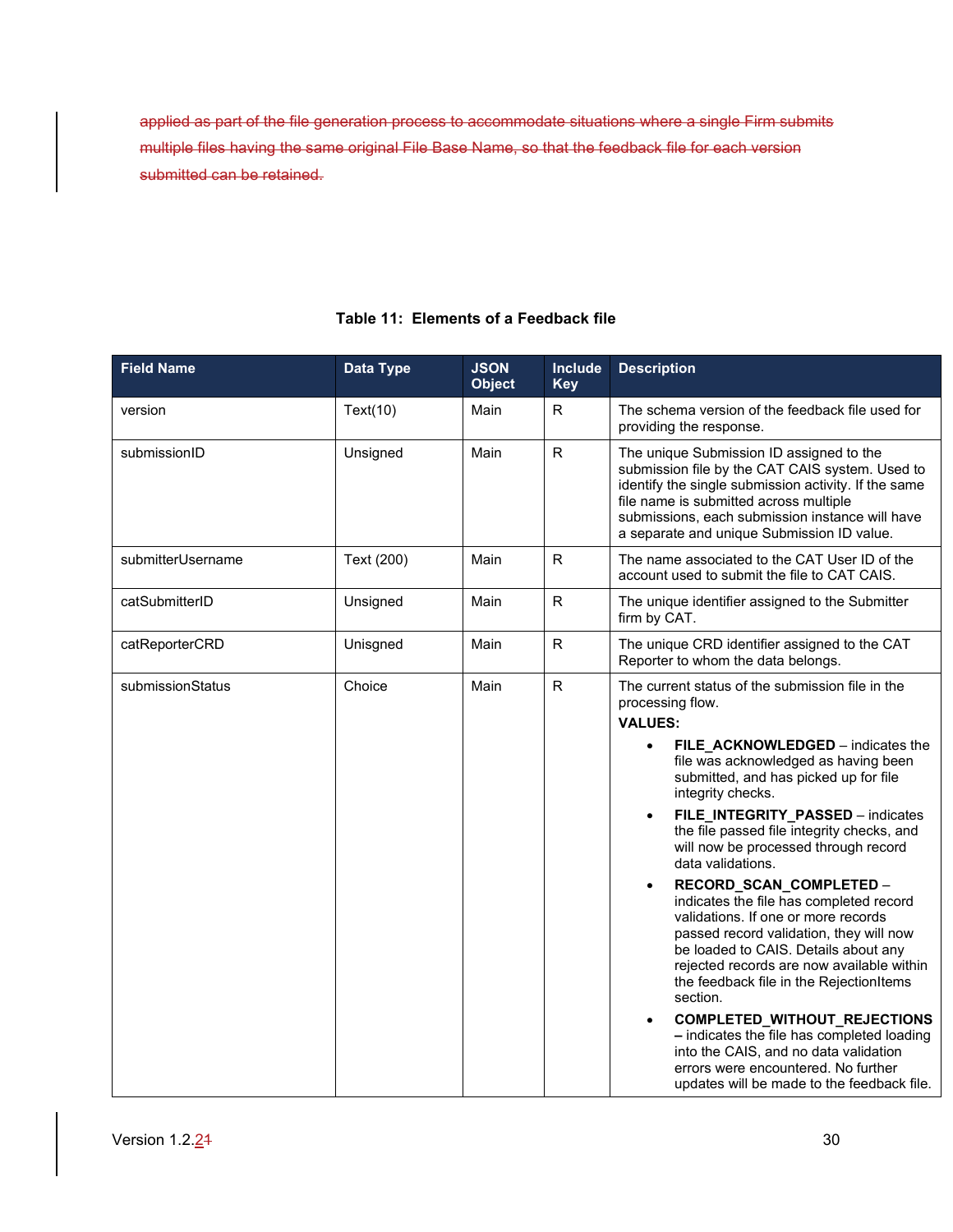| <b>Field Name</b>               | Data Type                      | <b>JSON</b><br><b>Object</b> | Include<br><b>Key</b> | <b>Description</b>                                                                                                                                                                                                                                                                                                                                                                                                                              |
|---------------------------------|--------------------------------|------------------------------|-----------------------|-------------------------------------------------------------------------------------------------------------------------------------------------------------------------------------------------------------------------------------------------------------------------------------------------------------------------------------------------------------------------------------------------------------------------------------------------|
|                                 |                                |                              |                       | COMPLETED_WITH_REJECTIONS -<br>$\bullet$<br>indicates the file has completed loading<br>into the CAIS, and one or more data<br>validation errors were encountered. No<br>further updates will be made to the<br>feedback file.<br>COMPLETED_INTEGRITY_ERROR -<br>$\bullet$<br>indicates the file failed file integrity<br>checks and cannot be processed. No<br>further updates will be made to the<br>feedback file upon reaching this status. |
| receiptTimestamp                | Timestamp<br>(String)          | Main                         | R                     | The time at which the file was acknowledged to<br>have been submitted for processing.                                                                                                                                                                                                                                                                                                                                                           |
| completedTimestamp              | Timestamp<br>(String)          | Main                         | $\mathsf{C}$          | The time at which the file completed processing,<br>reaching a completed status. Only populated after<br>the file has reached a final status.                                                                                                                                                                                                                                                                                                   |
| receivedFDIDRecordCount         | Unsigned                       | Main                         | $\mathsf{C}$          | Total count of FDID Records present within the<br>file. Only populated when the file has reached the<br>interim status of RECORD_SCAN_COMPLETED<br>or a final status of<br><b>COMPLETED_WITHOUT_REJECTIONS</b> or<br>COMPLETED_WITH_REJECTIONS.                                                                                                                                                                                                 |
| successfulFDIDRecordCount       | Unsigned                       | Main                         | $\mathsf C$           | Total count of FDID Records processed without<br>record validation errors. Only populated when the<br>file has reached the interim status of<br>RECORD_SCAN_COMPLETED or a final status<br>of COMPLETED_WITHOUT_REJECTIONS or<br><b>COMPLETED_WITH_REJECTIONS.</b>                                                                                                                                                                              |
| receivedCorrectionActionCount   | Unsigned                       | Main                         | $\mathsf{C}$          | Total count of Correction Action records present<br>within the file. Only populated when the file has<br>reached the interim status of<br>RECORD_SCAN_COMPLETED or a final status<br>of COMPLETED_WITHOUT_REJECTIONS or<br>COMPLETED_WITH_REJECTIONS.                                                                                                                                                                                           |
| successfulCorrectionActionCount | Unsigned                       | Main                         | $\mathbf C$           | <b>Total count of Correction Action records</b><br>processed without record validation warnings.<br>Only populated when the file has reached the<br>interim status of RECORD SCAN COMPLETED<br>or a final status of<br><b>COMPLETED_WITHOUT_REJECTIONS</b> or<br>COMPLETED_WITH_REJECTIONS.                                                                                                                                                     |
| statusHistory                   | Name/Value Pair                | Main                         | $\mathsf{R}$          | Includes the list of events and corresponding<br>timestamps from file processing. Includes the<br>following Name attributes:<br>FILE ACKNOWLEDGED<br>$\bullet$<br>FILE_INTEGRITY_PASSED<br>$\bullet$<br>RECORD_SCAN_COMPLETED<br>$\bullet$<br><b>COMPLETED</b><br>$\bullet$                                                                                                                                                                     |
| rejectionItems                  | Multi-<br>Dimensional<br>Array | Main                         | $\mathsf{C}$          | Includes the list of file integrity error codes or<br>records having data validation errors. Only present<br>if the file had an integrity error or at least one<br>record had a data validation error, and only when                                                                                                                                                                                                                            |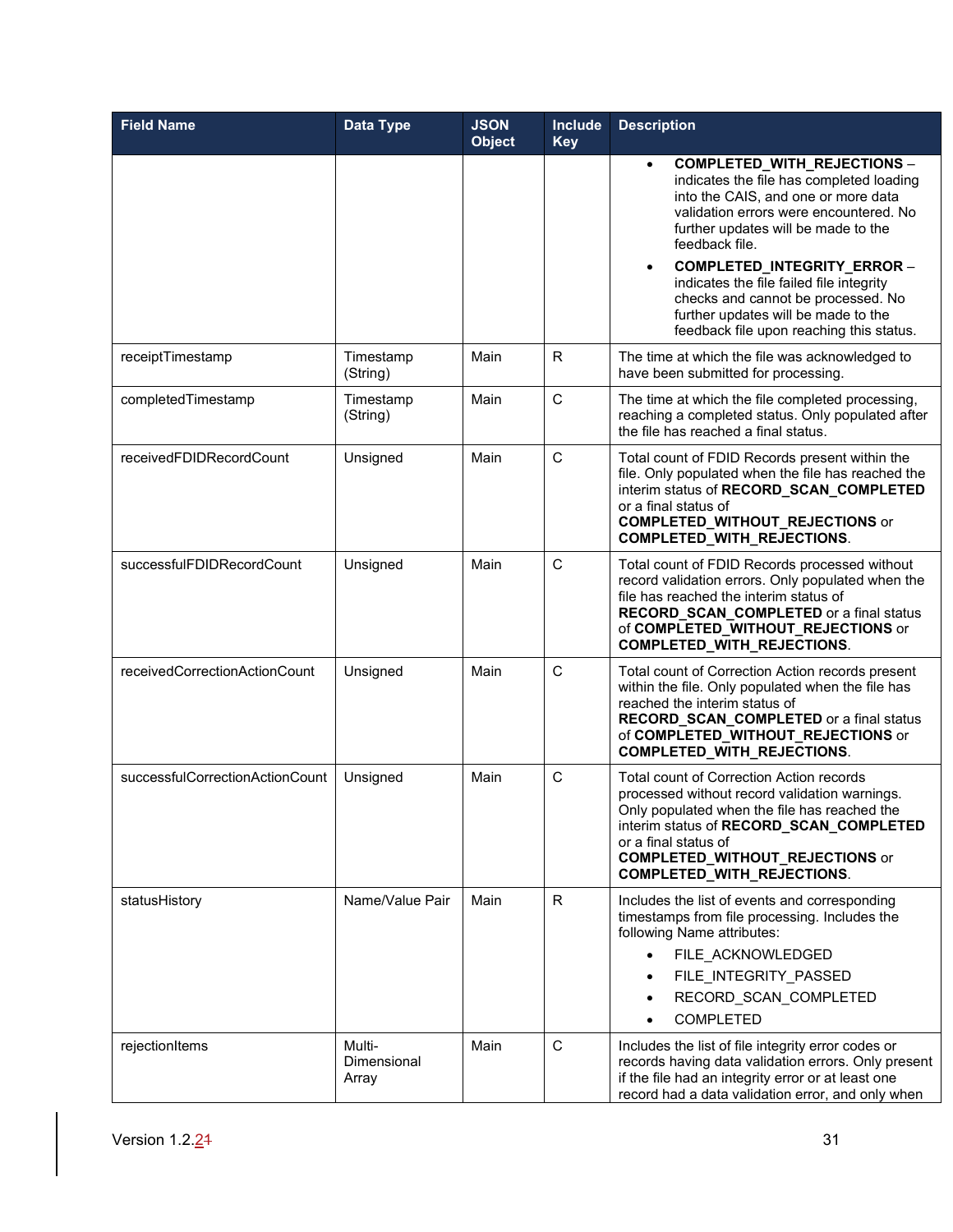| <b>Field Name</b>     | <b>Data Type</b>               | <b>JSON</b><br><b>Object</b>                                                 | <b>Include</b><br><b>Key</b> | <b>Description</b>                                                                                                                                                                                                                                                                           |
|-----------------------|--------------------------------|------------------------------------------------------------------------------|------------------------------|----------------------------------------------------------------------------------------------------------------------------------------------------------------------------------------------------------------------------------------------------------------------------------------------|
|                       |                                |                                                                              |                              | the file has reached the interim status of<br>RECORD_SCAN_COMPLETED or the final<br>statuses of COMPLETED_WITH_REJECTIONS<br>or COMPLETED_INTEGRITY_ERROR.                                                                                                                                   |
| rejectionID           | Unsigned                       | Rejection<br>Record                                                          | R                            | The unique ID reference for the particular record<br>rejection reported on the FDID within the<br>Submission File.                                                                                                                                                                           |
| firmDesignatedID      | Text (40)                      | Rejection<br>Record                                                          | $\mathsf{C}$                 | The FDID of the record having the data validation<br>error.                                                                                                                                                                                                                                  |
| fdidRecordID          | Unsigned                       | Rejection<br>Record                                                          | $\mathsf C$                  | A unique numeric reference to the FDID record<br>within the particular submission file.                                                                                                                                                                                                      |
| largeTraderRecordID   | Unsigned                       | Rejection<br>Record                                                          | $\mathsf{C}$                 | A unique numeric reference to the Large Trader<br>record in association to the FDID record within the<br>particular submission file. Only populated on<br>Large Trader rejections.                                                                                                           |
| errorCode             | Unsigned                       | Rejection<br>Record                                                          | $\mathsf{R}$                 | The error code of the data validation, noting which<br>attribute caused the rejection for the FDID record.                                                                                                                                                                                   |
| rejectionTimestamp    | Timestamp                      | Rejection<br>Record                                                          | $\mathsf{R}$                 | Indicates the time at which the validation error was<br>identified.                                                                                                                                                                                                                          |
| failedCorrectionItems | Multi-<br>Dimensional<br>Array | $\mathsf{C}$<br>Main<br>final status of<br><b>COMPLETED_WITH_REJECTIONS.</b> |                              | Includes the list of Correction Action records<br>having data validation warnings. Only present if at<br>least one record had a data validation warning,<br>and only when the file has reached the interim<br>status of RECORD_SCAN_COMPLETED or a<br><b>COMPLETED_WITHOUT_REJECTIONS or</b> |
| failedRejectionID     | Unsigned                       | Failed<br>Correction<br>Record                                               | R                            | The unique ID reference reported in the<br>submission file for the Correction Action that was<br>not able to be processed.                                                                                                                                                                   |
| warningCode           | Unsigned                       | Failed<br>Correction<br>Record                                               | $\mathsf{R}$                 | The warning code of the data validation, noting<br>which attribute caused the Correction Action to not<br>be able to be processed.                                                                                                                                                           |

#### <span id="page-37-0"></span>**JSON Examples of Feedback File for file acknowledgement**

The following is an example of the feedback file after the submission has been acknowledged and accepted for file integrity checks:

| Original File Submission File Name | 123 456 20200204 CAIS 000123.json.bz2                                                                                                  |
|------------------------------------|----------------------------------------------------------------------------------------------------------------------------------------|
| <b>Feedback File Name</b>          | 123 456 20200204 CAIS 000123.v1.feedback.json.bz2                                                                                      |
| <b>Feedback File Contents</b>      | "version": " $1.0.0$ ",<br>"submissionID": 7,<br>"submitterUserName": "caisimusr",<br>"catSubmitterID": 123,<br>"catReporterCRD": 456, |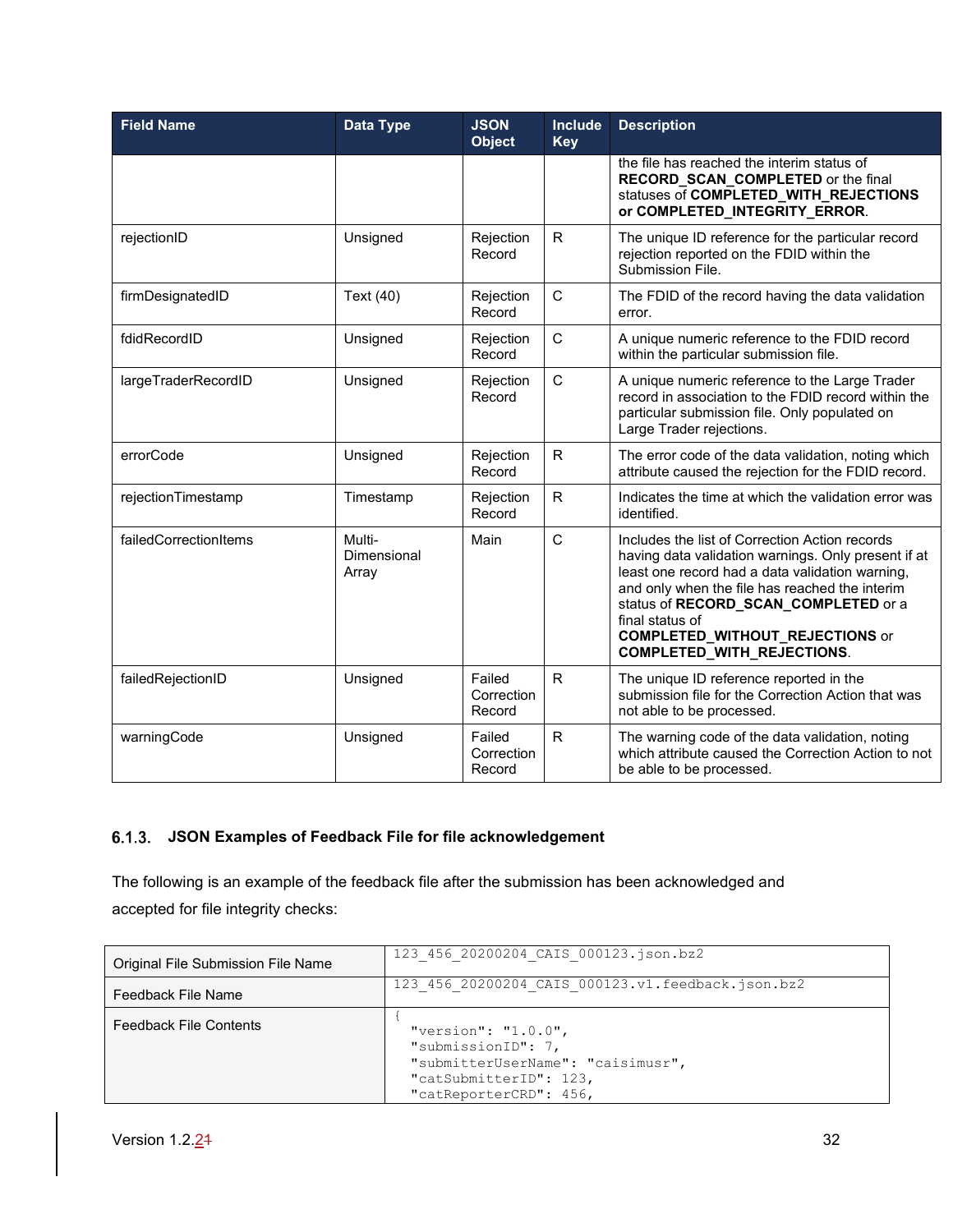| "submissionStatus": "FILE ACKNOWLEDGED",      |
|-----------------------------------------------|
| "receiptTimestamp": "20191123T152233.000045", |
| "statusHistory": {                            |
| "FILE ACKNOWLEDGED": "20191123T152233.000045" |
|                                               |
|                                               |

#### <span id="page-38-0"></span>**6.2. File Integrity**

During the File Integrity processing stage, the submission file contents are also validated to ensure they are readable and formatted as expected.

The following rules apply:

- 1. Data filenames which duplicate prior submissions accepted during File Integrity will reject, unless the original file had a file integrity error.
- 2. Data files which are not readable will reject.
- 3. Data files which include inaccurate counts of records will reject.
- 4. The CAT Submitter ID of the data file must be equal to the Submitter ID of the submitter that sent the files (as determined from SFTP or CAT Reporter Portal - CAIS username).
- 5. The CAT Reporter CRD within the filename must match the CAT Reporter CRD populated in the data file.
- 6. If the CAT Submitter is reporting on behalf of the CAT Reporter, a Reporting Relationship must be effective.

#### <span id="page-38-1"></span>**JSON Examples for File Integrity Feedback**

File Submission Integrity Success:

| Original File Submission File Name | 123 456 20200204 CAIS 000123.json.bz2                                                                                                                                                                                                                                                                                                                                |
|------------------------------------|----------------------------------------------------------------------------------------------------------------------------------------------------------------------------------------------------------------------------------------------------------------------------------------------------------------------------------------------------------------------|
| Feedback File Name                 | 123 456 20200204 CAIS 000123.v1.feedback.json.bz2                                                                                                                                                                                                                                                                                                                    |
| <b>Feedback File Contents</b>      | "version": " $1.0.0$ ",<br>"submissionID": 7,<br>"submitterUserName": "caisimusr",<br>"catSubmitterID": 123,<br>"catReporterCRD": 456,<br>"submissionStatus": "FILE INTEGRITY PASSED",<br>"receiptTimestamp": "20191123T152233.000045",<br>"statusHistory": {<br>"FILE ACKNOWLEDGED": "20191123T152233.000045",<br>"FILE INTEGRITY PASSED": "20191123T152234.123245" |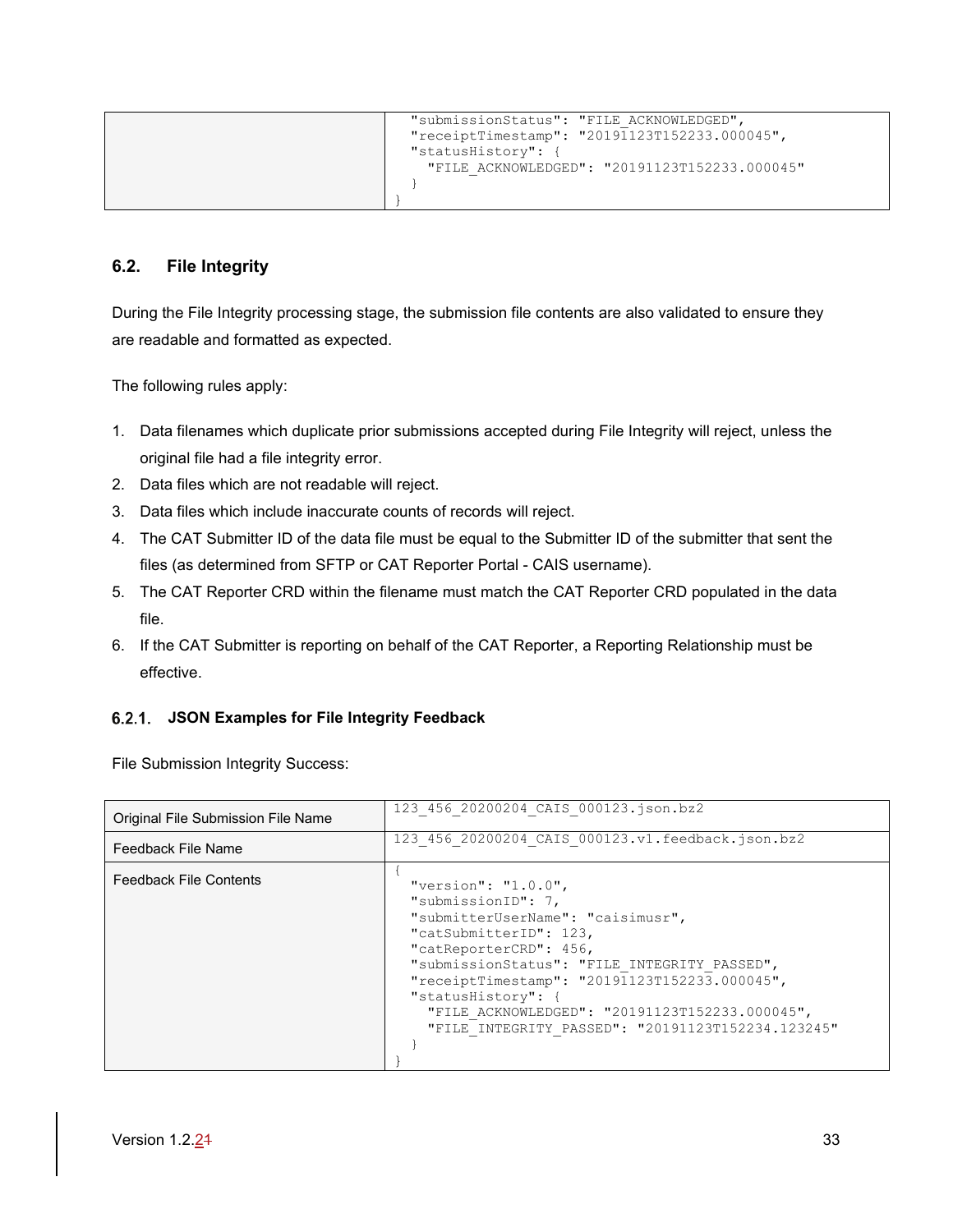File Submission Integrity Error:

| Original File Submission File Name | 123 456 20200204 CAIS 000123.json.bz2                                                                                                                                                                                                                                                                                                                                                                                                                                                                                                                                                                                     |
|------------------------------------|---------------------------------------------------------------------------------------------------------------------------------------------------------------------------------------------------------------------------------------------------------------------------------------------------------------------------------------------------------------------------------------------------------------------------------------------------------------------------------------------------------------------------------------------------------------------------------------------------------------------------|
| Feedback File Name                 | 123 456 20200204 CAIS 000123.v2.feedback.json.bz2                                                                                                                                                                                                                                                                                                                                                                                                                                                                                                                                                                         |
| <b>Feedback File Contents</b>      | "version": "1.0.0",<br>"submissionID": 7,<br>"submitterUserName": "caisimusr",<br>"catSubmitterID": 123,<br>"catReporterCRD": 456,<br>"submissionStatus": "COMPLETED INTEGRITY ERROR",<br>"receiptTimestamp": "20191123T152233.000045",<br>"completedTimestamp": "20191123T152721.023423",<br>"receivedFDIDRecordCount": 0,<br>"successfulFDIDRecordCount": 0,<br>"statusHistory": {<br>"FILE ACKNOWLEDGED": "20191123T152233.000045",<br>"COMPLETED INTEGRITY ERROR": "20191123T152721.023423"<br>"rejectionItems": [<br>"rejectionID": 542247,<br>"errorCode": 21011,<br>"rejectionTimestamp": "20191123T152221.023423" |

#### <span id="page-39-0"></span>**6.3. Data Ingestion**

During Data Ingestion, records within the Data file are validated. Validations to ensure correct syntax and semantics associated with record length, field length, data type, non-null and reference data checks are performed. Validations are initiated by the record type of every record contained in the file. Ingestion feedback will be provided with reference to any and all records that have validation errors.

During the ingestion phase, each record will be checked for proper formatting (JSON field names and values) and data contents.

The following rules apply:

- 1. File Ingestion feedback will be generated for every submission file passing file integrity checks.
- 2. Any record within a Data File determined to be malformed or otherwise invalid will be individually rejected, and will not cause a rejection of the full file.
- 3. When a record is readable and can be parsed, Ingestion validations will occur for every field within the record.
- 4. One or more errors may be found within a record.
- 5. Each error identified against a single FDID record will be listed separately within the feedback file.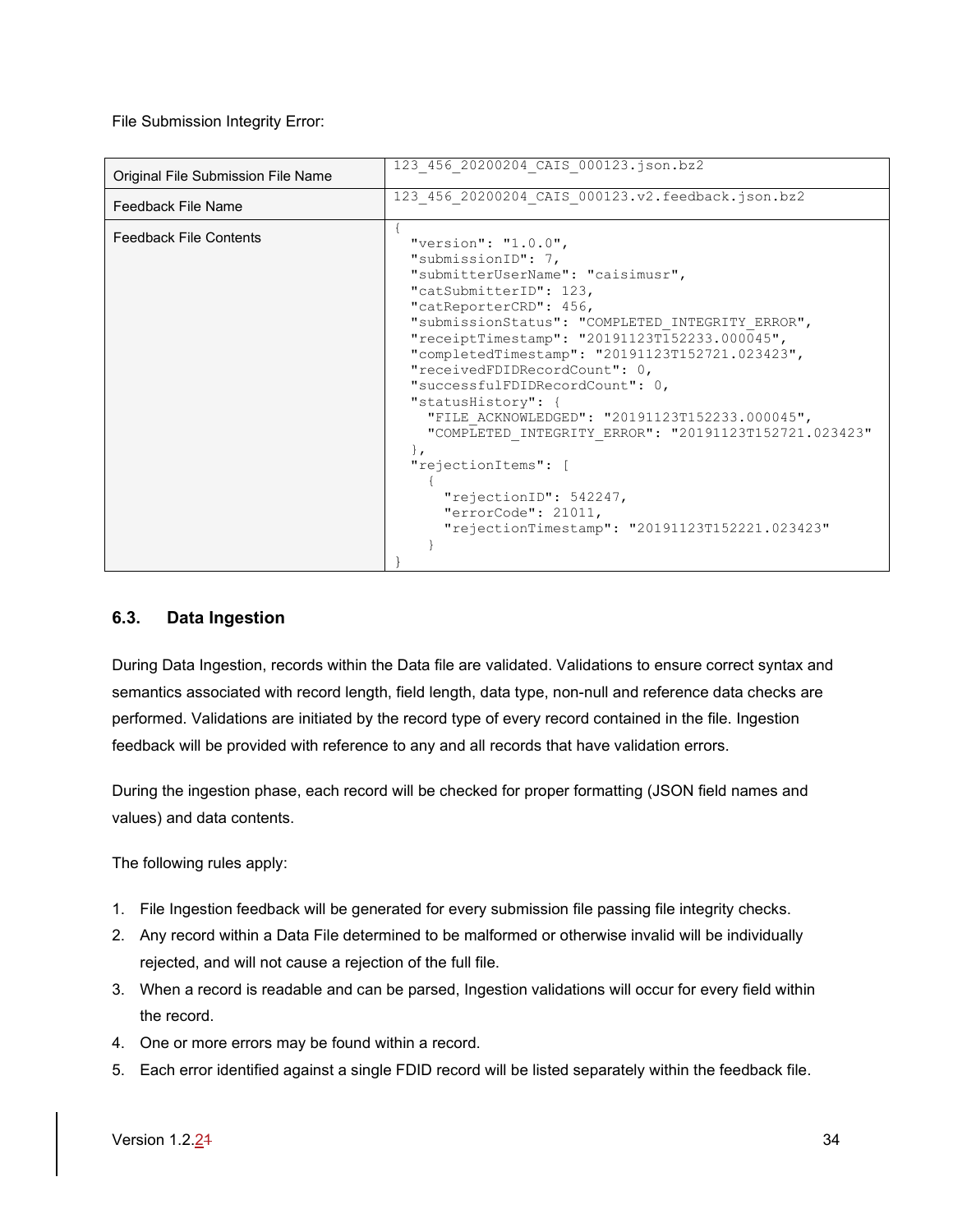- 6. The original record reported to CAT CAIS will not be included in the feedback file. The feedback file will instead include the RecordID and FDID of the record having the error.
- 7. Records that are not rejected during Ingestion will be imported into the CAT CAIS.
- 8. If an FDID record passes validation, but contains one or more errors on associated LTIDs, the FDID record will be imported into the CAT CAIS. The associated LTID with the error will not be imported into the CAT CAIS.

#### <span id="page-40-0"></span>**JSON Examples for Data Ingestion Feedback**

Data File Submission Ingestion Success:

|                                    | 123 456 20200204 CAIS 000123.json.bz2                                                                                                                                                                                                                                                                                                                                                                                                                                                                                                                                                                                                                                                                        |
|------------------------------------|--------------------------------------------------------------------------------------------------------------------------------------------------------------------------------------------------------------------------------------------------------------------------------------------------------------------------------------------------------------------------------------------------------------------------------------------------------------------------------------------------------------------------------------------------------------------------------------------------------------------------------------------------------------------------------------------------------------|
| Original File Submission File Name |                                                                                                                                                                                                                                                                                                                                                                                                                                                                                                                                                                                                                                                                                                              |
| Meta Feedback File Name            | 123 456 20200204 CAIS 000123.v3.feedback.json.bz2                                                                                                                                                                                                                                                                                                                                                                                                                                                                                                                                                                                                                                                            |
| <b>Feedback File Contents</b>      | "version": " $1.0.0$ ",<br>"submissionID": 7,<br>"submitterUserName": "caisimusr",<br>"catSubmitterID": 123,<br>"catReporterCRD": 456,<br>"submissionStatus": "COMPLETED WITHOUT REJECTIONS",<br>"receiptTimestamp": "20191123T152233.000045",<br>"completedTimestamp": "20191123T152721.023423",<br>"receivedFDIDRecordCount": 100,<br>"successfulFDIDRecordCount": 100,<br>"receivedCorrectionActionCount": 0,<br>"successfulCorrectionActionCount": 0,<br>"statusHistory": {<br>"FILE ACKNOWLEDGED": "20191123T152233.000045",<br>"FILE INTEGRITY PASSED": "20191123T152234.123245",<br>"RECORD SCAN COMPLETED": "20191123T152255.324392",<br>"COMPLETED WITHOUT REJECTIONS":<br>"20191123T152721.023423" |
|                                    |                                                                                                                                                                                                                                                                                                                                                                                                                                                                                                                                                                                                                                                                                                              |

Data File Submission Ingestion Error and Failed Correction:

| Original File Submission File Name | 123 456 20200204 CAIS 000123.json.bz2                                                                                                                                                                                                                                                                                                                             |
|------------------------------------|-------------------------------------------------------------------------------------------------------------------------------------------------------------------------------------------------------------------------------------------------------------------------------------------------------------------------------------------------------------------|
| Meta Feedback File Name            | 123 456 20200204 CAIS 000123.v3.feedback.json.bz2                                                                                                                                                                                                                                                                                                                 |
| <b>Feedback File Contents</b>      | "version": "1.0.0",<br>"submissionID": 7,<br>"submitterUserName": "caisimusr",<br>"catSubmitterID": 123,<br>"catReporterCRD": 456,<br>"submissionStatus": "COMPLETED WITH REJECTIONS",<br>"receiptTimestamp": "20191123T152233.000045",<br>"completedTimestamp": "20191123T152721.023423",<br>"receivedFDIDRecordCount": 100,<br>"successfulFDIDRecordCount": 99, |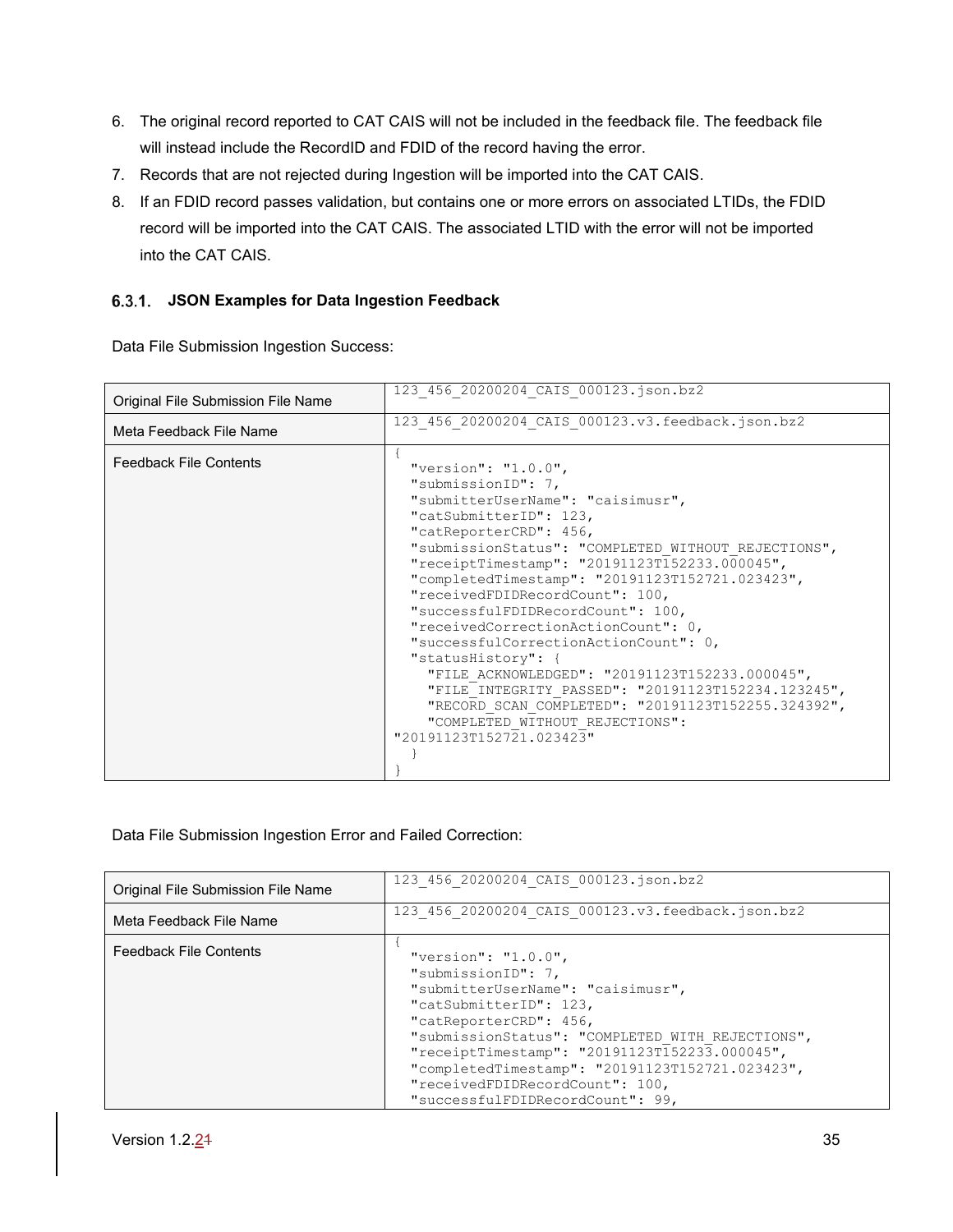```
 "receivedCorrectionActionCount": 1,
  "successfulCorrectionActionCount": 0,
  "statusHistory": {
    "FILE_ACKNOWLEDGED": "20191123T152233.000045",
    "FILE_INTEGRITY_PASSED": "20191123T152234.123245",
    "RECORD_SCAN_COMPLETED": "20191123T152255.324392",
    "COMPLETED WITH REJECTIONS": "20191123T152721.023423"
  }, 
  "rejectionItems": [
     {
       "rejectionID": 1127,
       "firmDesignatedID": "ABC123",
       "fdidRecordID": 4,
       "largeTraderRecordID": 2,
       "errorCode": 22012,
       "rejectionTimestamp": "20191123T152221.023423"
    }
 \frac{1}{2},
  "failedCorrectionItems": [
     {
       "failedRejectionID": 5000,
       "warningCode": 24002
     }
  ]
}
```
#### <span id="page-41-0"></span>**6.4. Corrections**

Errors found during CAT CAIS processing and found by CAT Reporters subsequent to transmission must be repaired. The reporting of Error Corrections is facilitated in CAT CAIS through submissions via SFTP and the CAT Reporter Portal - CAIS. Firm-initiated corrections of data that had been accepted in prior CAT CAIS submissions are acceptable at any time, and will be processed the same as any other update to the original record. The new data provided on the corrected record will update the currently stored record in CAT CAIS in place.

The following scenarios will be detailed below for how data can be corrected:

- Correction or Clearing of a CAT CAIS Submission File having a File Integrity Error
- Correction or Deletion of an FDID record failing FDID format validation
- Correction or Deletion of an LTID record failing LTID format validation
- Correction of an FDID record failing one or more Data Validation errors other than FDID format validation
- Correction of an LTID record failing one or more Data Validation errors other than LTID format validation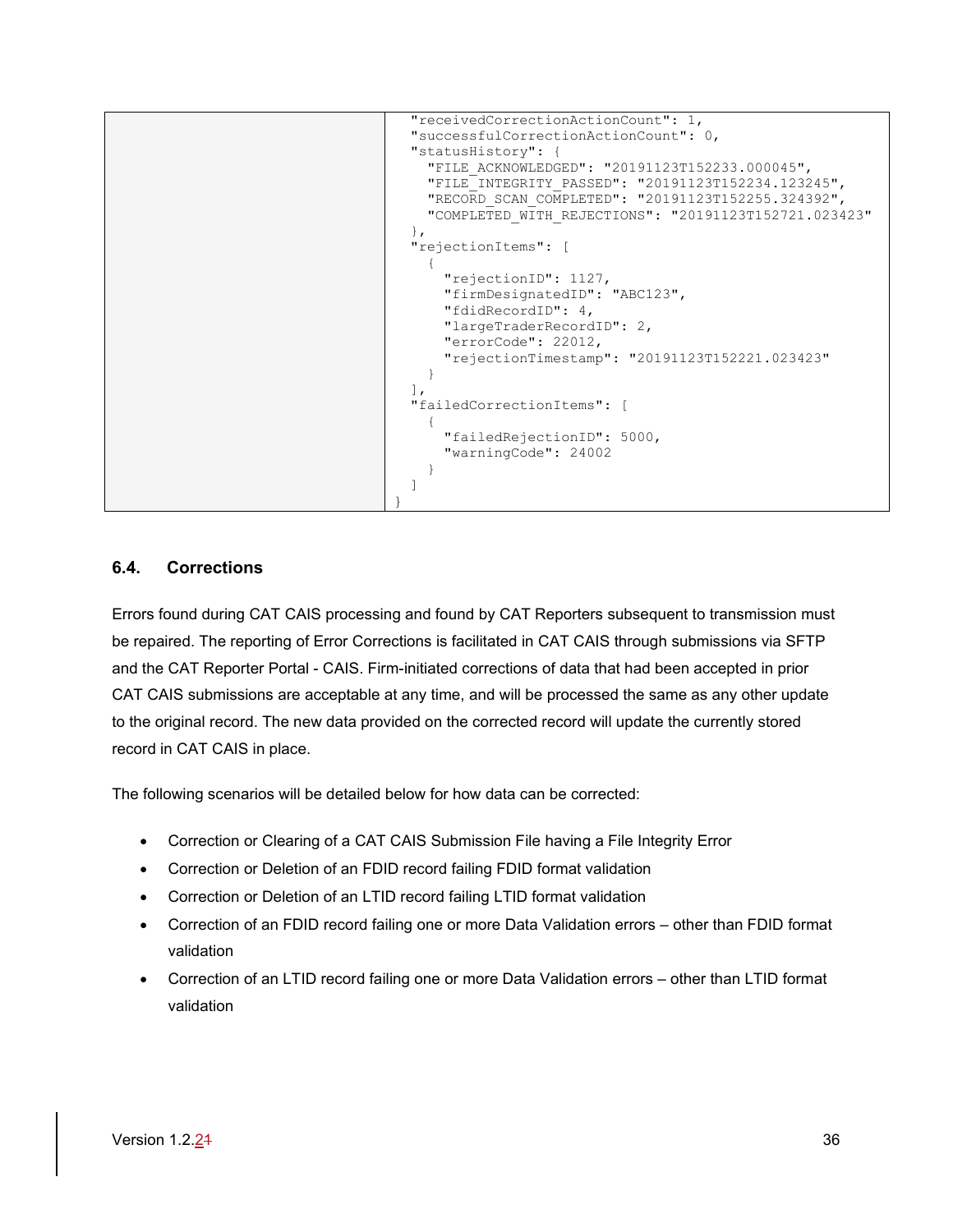#### <span id="page-42-0"></span>**File Integrity Errors**

A File Integrity Error resulting in the inability to process a particular Submission File can be corrected by submission of a new file having the same Submission File Name, with corrected data that passes File Integrity checks.

If a file is received having the same Submission File Name as a prior submission that did not have a File Integrity Error, the new submission file will be rejected as a File Integrity Warning, alerting the firm that they have reused the same Submission File Name as a file that was previously accepted by CAT CAIS. The firm does not have to take further action to correct for this submission file, however please be advised that the data included in the submission file will not be processed through Data Validation nor accepted into CAT CAIS.

#### <span id="page-42-1"></span>**Data Validation Errors**

#### **6.4.2.1. Missing or Invalid firmDesignatedID and largeTraderID Values**

In order to support historical correction tracking and lineage of replacements, records failing Data Validation for a Missing or Invalid FDID or LTID-value may be corrected through either of the following methods:

- Submission of a CORRECTION action within the *correctionsList* section of the Submission File, having a reference to the FDID or LTID-that corrects for the prior failed record; OR
- Submission of a DELETE action within the *correctionsList* section of the Submission File, indicating no record is required to be submitted in place of the prior record failing validation

In the CORRECTION scenario, the replacing record must be included within the current Submission File and pass all data validation checks, or the replacing record must have been accepted by CAT CAIS in a prior submission. If the correction action is for an LTID, the corresponding FDID and LTID having the correction must likewise be included in the current Submission File without a data validation error, or have been accepted by CAT CAIS in a prior submission.

If the referenced correction record fails Data Validation for the format of its FDID or LTID value, a separate rejection will be created against the replacement record, and the original rejection will remain open for correction. If the reference correction record passes Data Validation for format of the FDID-or  $LTHD$ , the original rejection will be closed as corrected, even if the FDID or  $LTHD$  record fails a separate Data Validation; however a new rejection will be recorded and tracked against the timeline for correction of the original error.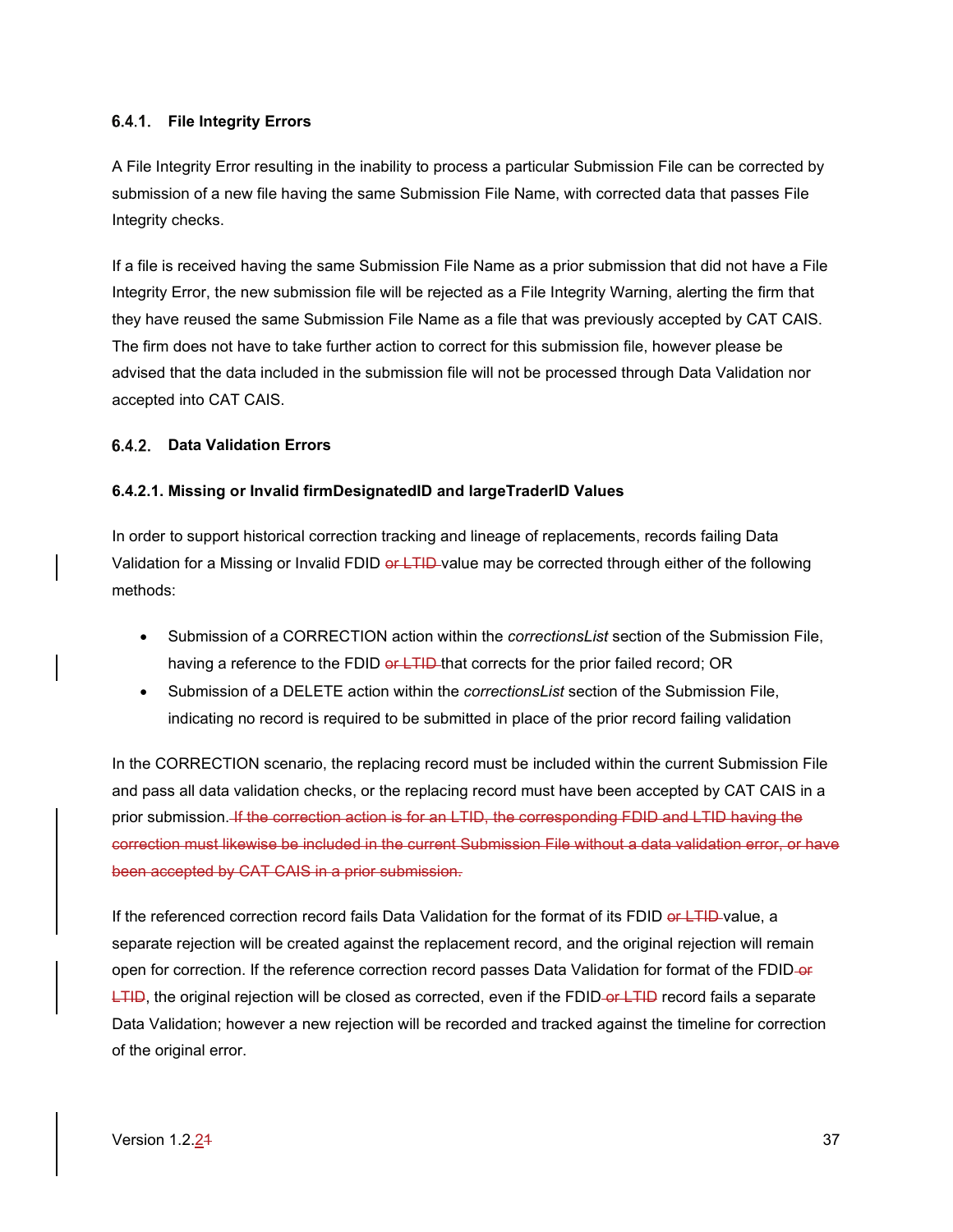#### **6.4.2.2. Data Validation Errors**

If a submission record fails Data Validation checks for any reasons other than the format of the FDID-or LTID value, rejections can be corrected by submitting the same FDID, or FDID and LTID combination, with corrected data. If the new submission fails for the same data validation, the prior rejection for the record will be considered repaired, and a new rejection will be created; however the new rejection will be tracked against the timeline for correction of the original error. If the new submission fails validation against a separate attribute, the original rejection will be closed as corrected, and a new rejection will be created for the separate attribute validation failure; however the new rejection will be tracked against the timeline for correction of the original error.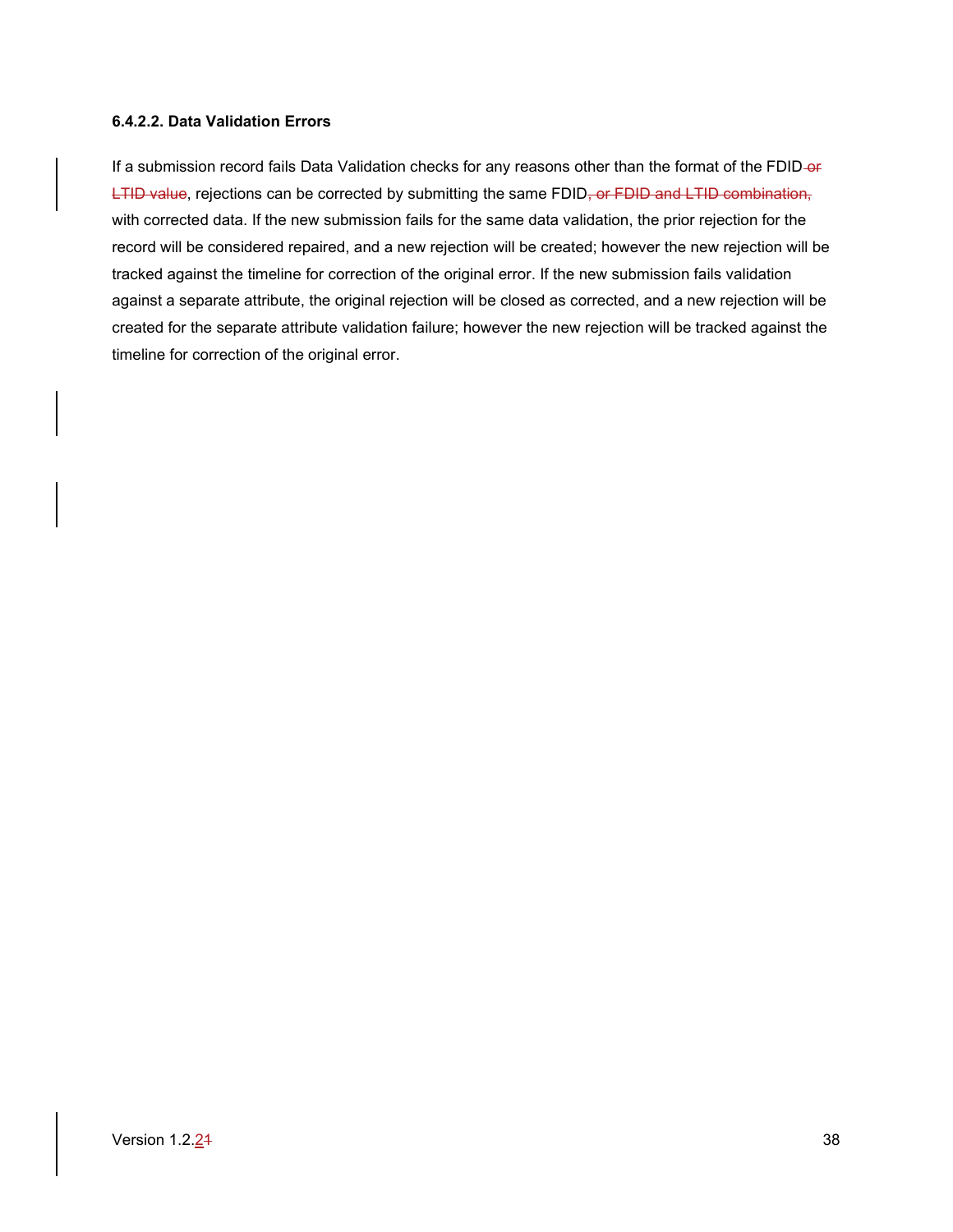# <span id="page-44-0"></span>**7. Testing**

CAT will provide an environment for testing that mirrors the current functionality of the CAT CAIS production environment, as well as functionality for the next release version of the CAT CAIS environment when available. The CAT CAIS testing environment will automatically determine which specification version Industry Members and CAT Reporting Agents are using for submissions. If error reporting formats change, Industry Members and CAT Reporting Agents will receive feedback in the current and new specification via SFTP, as well as have access to current/new CAT Reporter Portal - CAIS URLs for specification changes that impact the CAT Reporter Portal - CAIS. Current/new connectivity changes will also be supported concurrently.

Industry Members and CAT Reporting Agents must test their submissions using the testing environment before they begin submitting to the production environment.

The test environment is available 24 hours a day, 6 days a week. Refer to the CAT website for contact information and hours of operation for support.

Industry Members and CAT Reporting Agents connect to the test environment in the same manner they would connect to the production environment. However, for the connection to the test environment, one or more alternate IP addresses or URLs may be used.

Testing does not relieve an Industry Member of its responsibilities to submit production data to the CAT System.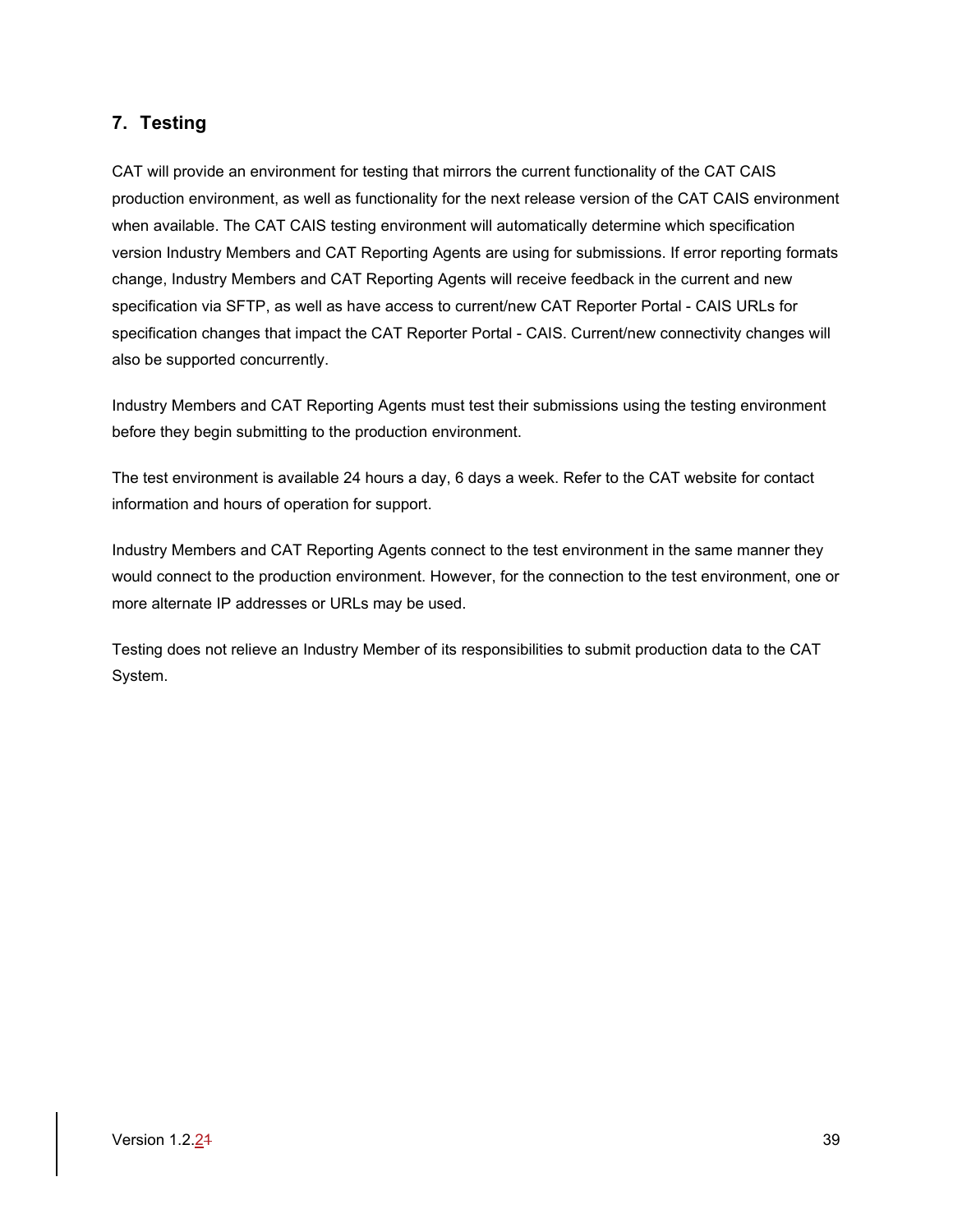# <span id="page-45-0"></span>**8. Additional Information**

#### <span id="page-45-1"></span>**8.1. Public Website**

The CAT public website, [www.catnmsplan.com,](https://www.catnmsplan.com/) is available via the public internet, and is hosted outside the CAT secure network. The CAT public website provides information about CAT, including links to SEC Rule 613, Participant and Industry Member Technical Specifications, FAQs, training materials, and CAT Help Desk contact information.

Web announcements will be made available on the public website [\(www.catnmsplan.com\)](https://www.catnmsplan.com/). You can also subscribe to receive email notifications regarding changes to the website. These announcements are used to post information related to the operation of CAT.

Contact help@finracat.com for any questions and/or feedback regarding this document.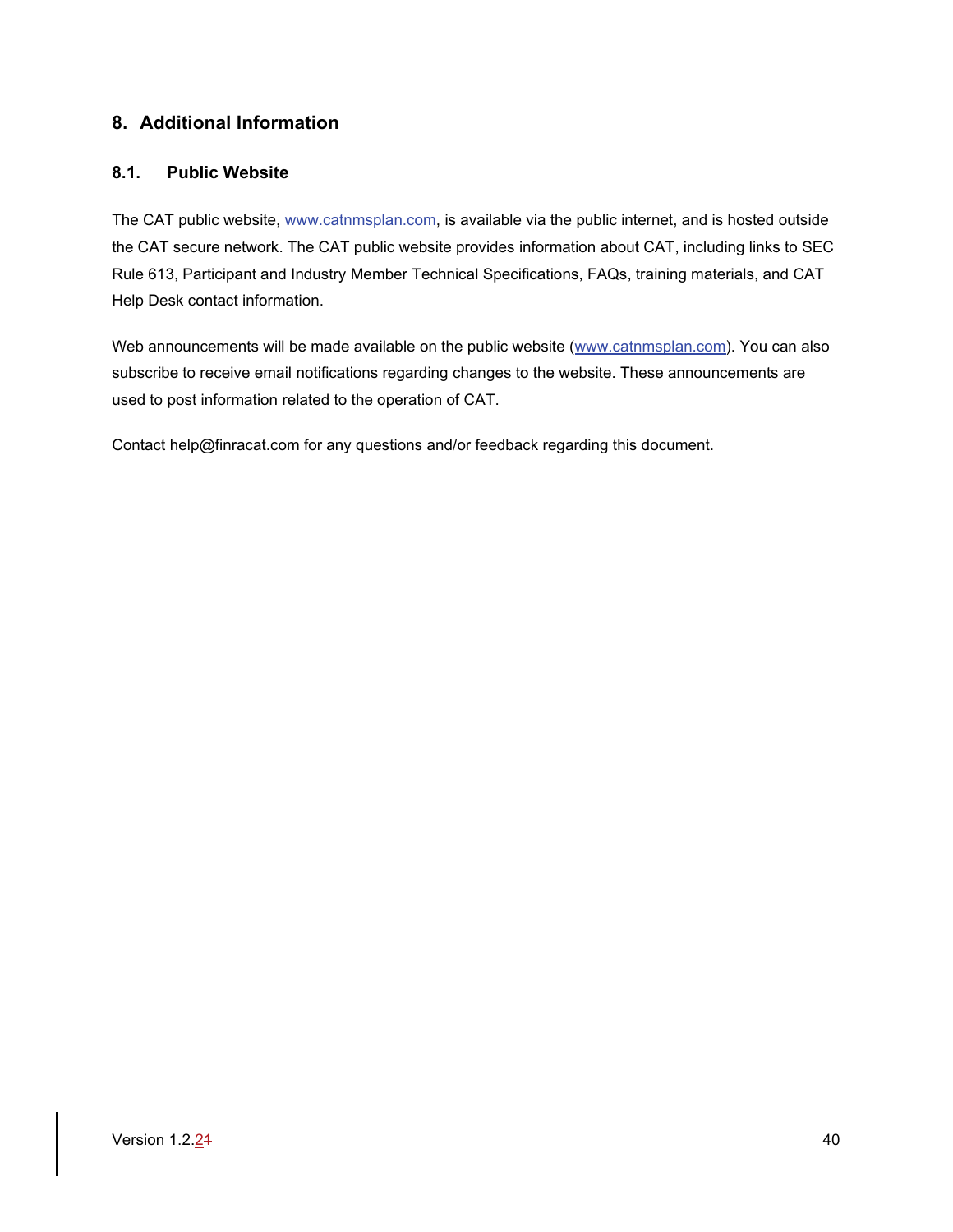# <span id="page-46-0"></span>**Appendices**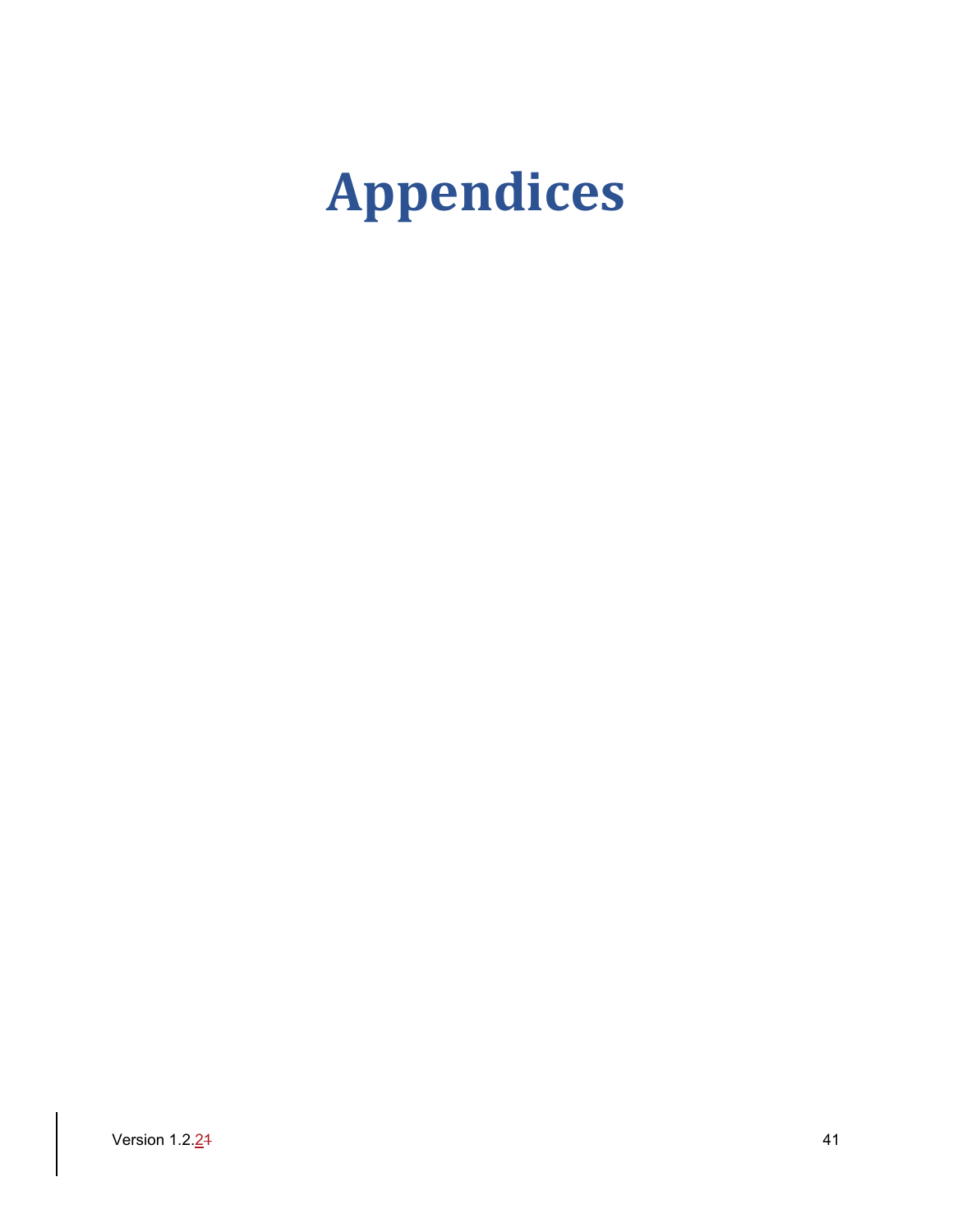# <span id="page-47-0"></span>**Appendix A: Change Release Management Process**

Following publication of version 1.0, changes to this Industry Member Technical Specification will be released as follows:

- All proposed amendments to the Technical Specifications will be made in accordance with the CAT NMS Plan, including being approved or deemed approved (as applicable) by the Consolidated Audit Trail, LLC Operating Committee.
- Prior to the go-live date for any system changes set forth in the Technical Specifications:
	- A new Technical Specifications will be posted to the CAT public website, [www.catnmsplan.com.](https://www.catnmsplan.com/)
	- A notice will be posted on the CAT NMS Plan public website with a summary of changes, the go-live date for the changes and links to relevant information.
	- One or more email alerts will be sent to the email address(es) on file for the CAT Reporters with a summary of changes set forth in the revised Technical Specifications, the go-live date for the changes and links to relevant information.
	- Industry Members will be permitted to perform testing of the revised Technical Specifications in advance of the go-live date for the changes. Information on such testing will be set forth in the notices and alerts described above.
	- As the go-live date approaches, Industry Members will be able to conduct testing and will receive support from the Plan Processor to prepare for production reporting using the revised Technical Specifications format. The revised Technical Specifications will include a summary list of changes as well as a table listing the specific areas of the document where the changes have been made.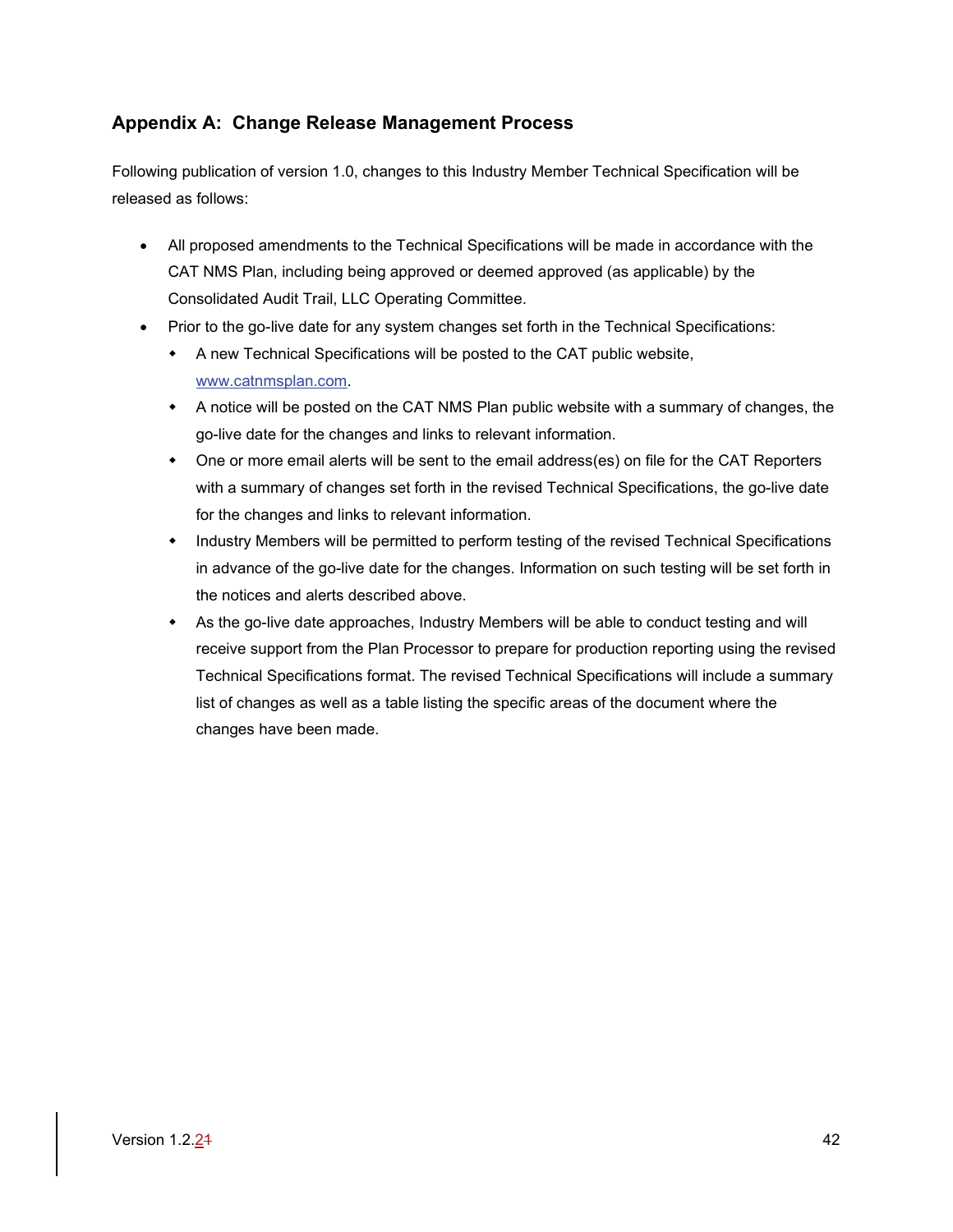# <span id="page-48-0"></span>**Appendix B: Error Codes**

This section defines the error and warning codes generated by CAT CAIS. Each code is defined to include the reason for the error or warning, including the associated fields. Warnings are not subject to further processing and firms are not required to take any action on them. Codes are assigned in ranges to represent similar types of errors within the same range, related by validation type and/or by linkage type. Codes are organized by the CAT Processing stages including:

- File Integrity
- Data Ingestion

# <span id="page-48-1"></span>**B.1 File Integrity Errors**

The table below contains error messages that are associated with file integrity. Errors are associated with files, filenames, and metadata within submission files such as record count.

| <b>Error Code</b> | <b>Error Code</b><br><b>Description</b>                   | <b>Explanation</b>                                                                                                                                                                             | Error/<br><b>Warning</b> |
|-------------------|-----------------------------------------------------------|------------------------------------------------------------------------------------------------------------------------------------------------------------------------------------------------|--------------------------|
| 21001             | Duplicate File                                            | A file with the same base name was previously<br>accepted by CAT.                                                                                                                              | Warning                  |
| 21002             | Missing or Invalid CAT<br>Submitter ID                    | CAT Submitter ID is missing or invalid.                                                                                                                                                        | Error                    |
| 21003             | Missing or Invalid CAT<br><b>Reporter CRD</b>             | CAT Reporter CRD is missing or is not a valid Market<br>Participant for the Generation Date.                                                                                                   | Error                    |
| 21004             | Missing or Invalid File<br><b>Generation Date</b>         | File Generation Date is missing or is not a valid date.                                                                                                                                        | Error                    |
| 21005             | File exceeds the<br>supported size limit                  | File size exceeds the maximum uncompressed size of<br>100 GB via SFTP and 1GB via the CAT Reporter<br>Portal - CAIS.                                                                           | Error                    |
| 21006             | Unauthorized CAT<br>Submitter ID                          | CAT Submitter ID has not been authorized to submit<br>for the CAT Reporter CRD. Verify that the CAT<br>Submitter ID and CAT Reporter CRD in the file name<br>have a transmitting relationship. | Frror                    |
| 21007             | Missing or Invalid FDID<br>record count                   | The FDID record count in the submission file is missing<br>or is a negative number, does not match the count of<br>FDID records within the file, or is a non-zero number<br>for DFI file.      | Error                    |
| 21008             | Missing or Invalid File<br>Version                        | File Version in submission file is missing or invalid.                                                                                                                                         | Error                    |
| 21009             | File exceeds maximum<br>records allowed for<br>Web upload | A single data file uploaded via the Reporter Portal<br>must not contain more than 100,000 FDID records.                                                                                        | Error                    |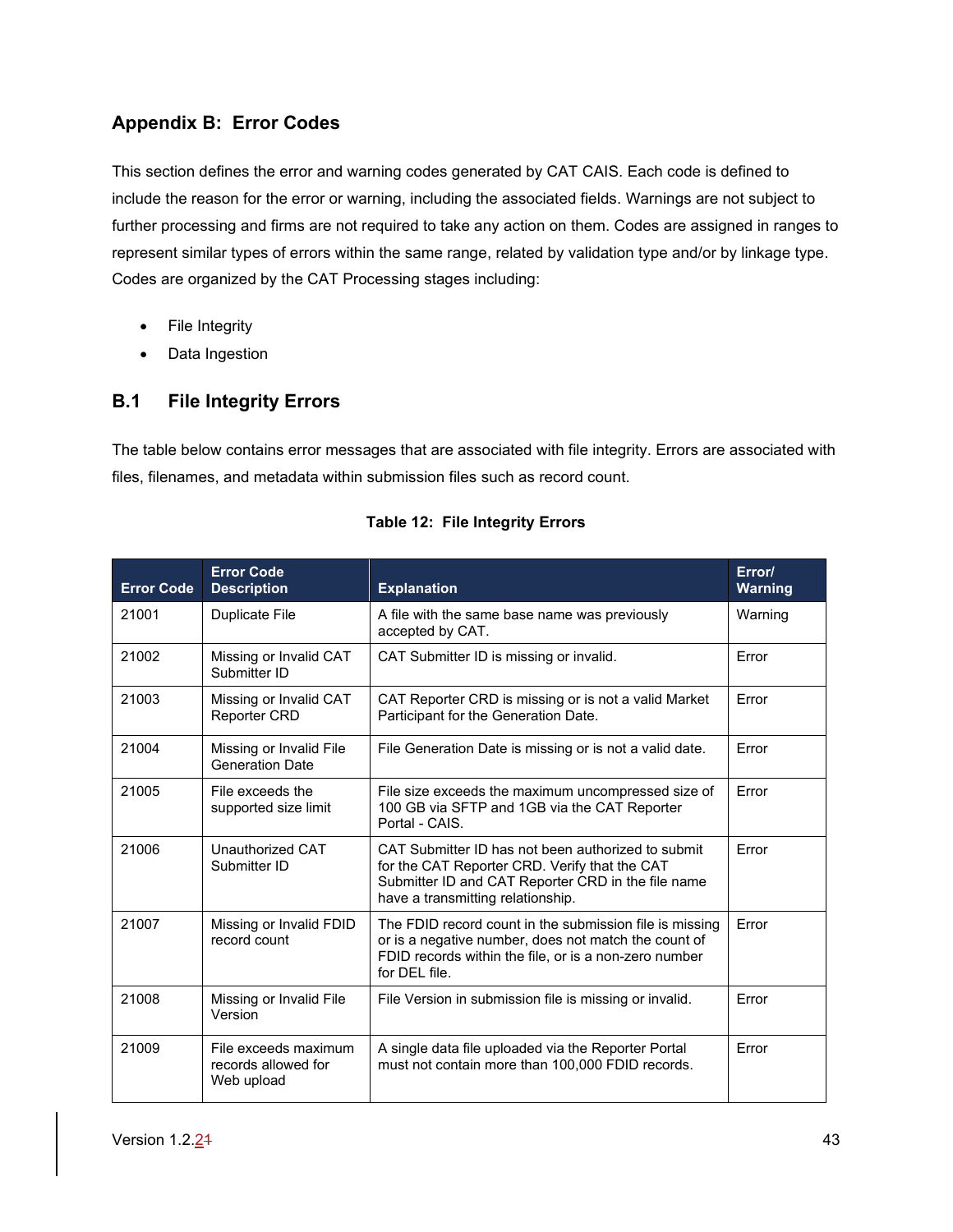| <b>Error Code</b> | <b>Error Code</b><br><b>Description</b> | <b>Explanation</b>                                                                                                        | Error/<br><b>Warning</b> |
|-------------------|-----------------------------------------|---------------------------------------------------------------------------------------------------------------------------|--------------------------|
| 21010             | Invalid CAIS File Name                  | CAIS submission file names must follow the defined<br>format.                                                             | Error                    |
| 21011             | CAIS file not Readable                  | CAIS submission file format is not readable as it is not<br>in a valid JSON format or contains an incorrect<br>delimiter. | Error                    |
| 21012             | Unknown Attribute<br>Name               | The file contains a file level attribute that is not known<br>under the reported specification version.                   | Error                    |
| 21013             | CAIS File cannot be<br>Uncompressed     | The CAIS submission file was not properly<br>compressed and cannot be processed.                                          | Error                    |

# <span id="page-49-0"></span>**B.2 Data Validation Errors**

The table below contains error messages that are associated with Data Ingestion. Error codes are associated with specific fields within a submission record.

| <b>Error Code</b> | <b>Error Code Description</b>            | <b>Explanation</b>                                                                                                                                                 | Warning/<br><b>Error</b> |
|-------------------|------------------------------------------|--------------------------------------------------------------------------------------------------------------------------------------------------------------------|--------------------------|
| 22001             | Missing or Invalid<br>firmDesignatedID   | firmDesignatedID must be present and populated for<br>each account record within the file. Affected record<br>will not be processed for further validation checks. | Error                    |
| 22002             | Duplicated<br>firmDesignatedID           | Each FirmDesignatedID must be present in the<br>submission file only once. Affected records will not be<br>processed for further validation checks.                | Error                    |
| 22003             | Missing or Invalid<br>fdidRecordID       | fdidRecordID must be present and populated for each<br>account record within the file. Affected record will not<br>be processed for further validation checks.     | Error                    |
| 22004             | Duplicated fdidRecordID                  | Each fdidRecordID must be present in the submission<br>file only once. Affected records will not be processed<br>for further validation checks.                    | Error                    |
| 22005             | Missing or Invalid<br>fdidType           | fdidType must be present and populated with one of<br>the allowable values.                                                                                        | Frror                    |
| 22006             | Duplicated large TraderID                | Each large TraderID must be present only once for a<br>single FDID record.                                                                                         | Error                    |
| 22007             | Missing or Invalid format<br>of fdidDate | fdidDate must be populated in the correct format.<br>Affected record will not be processed for further<br>validation checks.                                       | <b>Frror</b>             |
| 22008             | Missing or Invalid<br>fdidEndDate        | When populated, fdidEndDate must be in the correct<br>format. Must be populated if fdidEndReason is<br>populated.                                                  | Error                    |
| 22009             | fdidEndDate set prior to<br>fdidDate     | When populated, fdidEndDate must be equal to or<br>later than <i>fdidDate</i> .                                                                                    | Error                    |
| 22010             | Missing or Invalid                       | When populated, <i>fdidEndReason</i> must use one of the                                                                                                           | Error                    |

#### **Table 13: Data Validation Errors**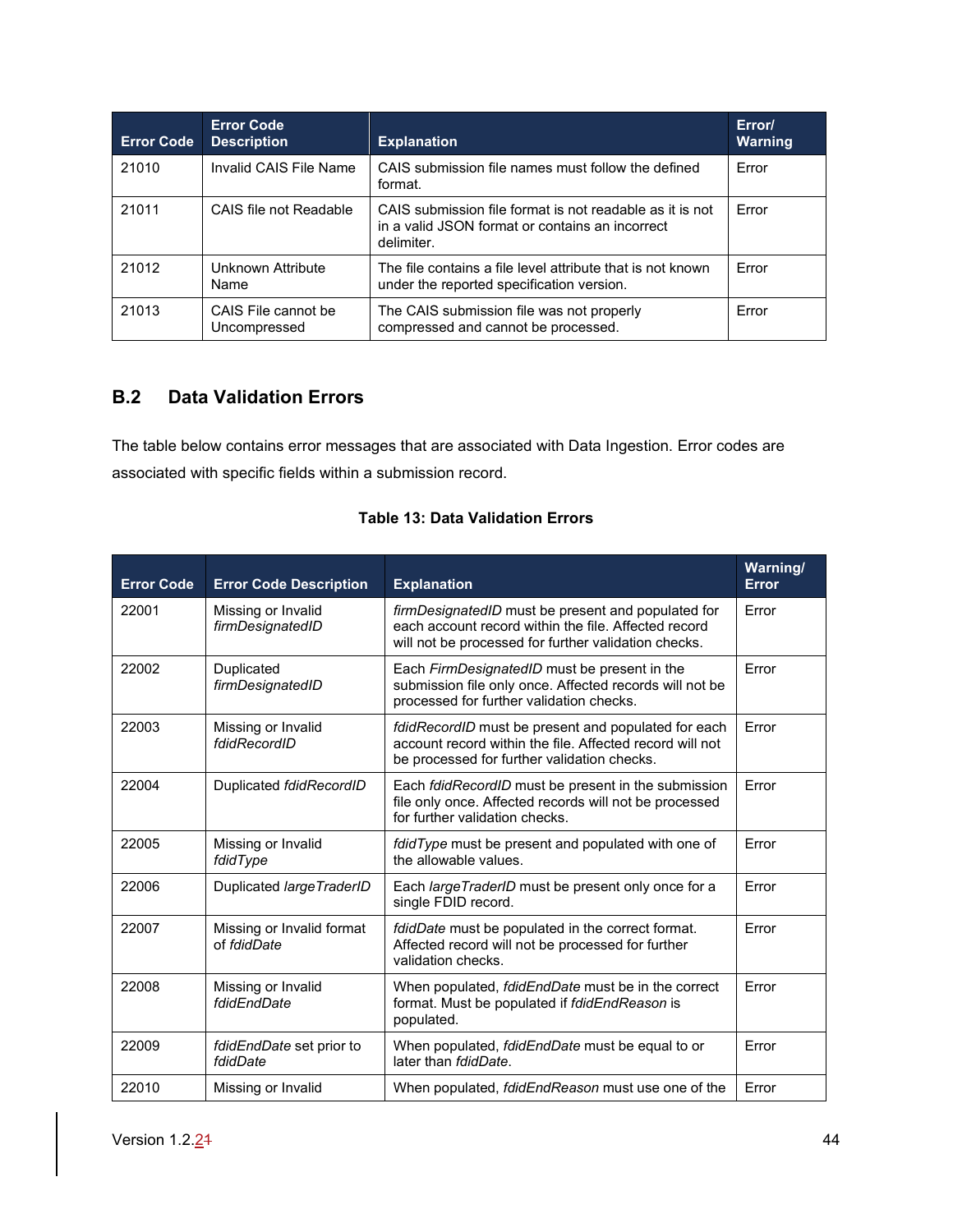| <b>Error Code</b> | <b>Error Code Description</b>                              | <b>Explanation</b>                                                                                                                                                                                                                                             | Warning/<br><b>Error</b> |
|-------------------|------------------------------------------------------------|----------------------------------------------------------------------------------------------------------------------------------------------------------------------------------------------------------------------------------------------------------------|--------------------------|
|                   | fdidEndReason                                              | allowable values. Must be populated if fdidEndDate is<br>populated.                                                                                                                                                                                            |                          |
| 22011             | Missing or Invalid<br>replacedByFDID                       | When populated, replacedByFDID must be in the<br>correct format for an FDID. Must be populated if<br>fdidEndReason is set to REPLACED.                                                                                                                         | Error                    |
| 22012             | Missing or Invalid format<br>of large TraderID             | When populated, large TraderID must be in the<br>correct format for either a Large Trader ID or an<br>Unidentified Large Trader ID. Must be populated for<br>each Large Trader record. Affected record will not be<br>processed for further validation checks. | Error                    |
| 22013             | Missing or Invalid<br>largeTraderRecordID                  | large TraderRecordID must be present and populated<br>for each Large Trader record within the file. Affected<br>record will not be processed for further validation<br>checks.                                                                                 | Error                    |
| 22014             | Duplicated<br>largeTraderRecordID                          | Each large Trader RecordID reported for a single FDID<br>record within the file must be present only once.                                                                                                                                                     | Error                    |
| 22015             | Missing or Invalid<br><b>ItidEffectiveDate</b>             | ItidEffectiveDate must be populated in the correct<br>format.                                                                                                                                                                                                  | Error                    |
| 22016             | Missing or Invalid<br><b>ItidEndDate</b>                   | When populated, <i>ItidEndDate</i> must be in the correct<br>format. Must be populated if ItidEndReason is<br>populated.                                                                                                                                       | Error                    |
| 22017             | Missing or Invalid<br><b>ItidEndReason</b>                 | When populated, <i>ItidEndReason</i> must use one of the<br>allowable values. Must be populated if <i>ItidEndDate</i> is<br>populated.                                                                                                                         | Error                    |
| 22018             | Unknown Attribute Name                                     | The record contains an attribute that is not known<br>under the reported specification version.                                                                                                                                                                | Error                    |
| 22019             | Missing or Invalid<br>fdidEndDateNULL                      | When populated, fdidEndDateNULL must use one of<br>the allowable values. Must be set to true when<br>fdidEndReasonNULL is set to true. Must be set to<br>true when replacedByFDIDNull is set to true.                                                          | Error                    |
| 22020             | Missing or Invalid<br>fdidEndReasonNULL                    | When populated, fdidEndReasonNULL must use one<br>of the allowable values. Must be set to true when<br>fdidEndDateNULL is set to true. Must be set to true<br>when replacedByFDIDNull is set to true.                                                          | Error                    |
| 22021             | Missing or Invalid<br>replacedByFDIDNULL                   | When populated, replacedByFDIDNULL must use<br>one of the allowable values.                                                                                                                                                                                    | Error                    |
| 22022             | Missing or Invalid<br><b>ItidEndDateNULL</b>               | When populated, ItidEndDateNULL must use one of<br>the allowable values.                                                                                                                                                                                       | Error                    |
| 22023             | Missing or Invalid<br><b>ItidEndReasonNULL</b>             | When populated, ItidEndReasonNULL must use one<br>of the allowable values.                                                                                                                                                                                     | Error                    |
| 22024             | replacedByFDID must not<br>be equal to<br>firmDesignatedID | When populated, replacedByFDID must be a different<br>value than the firmDesignatedID.                                                                                                                                                                         | Error                    |
| 22028             | ItidEndDate set prior to<br><b>ItidEffectiveDate</b>       | <i>ItidEndDate</i> must not be set to a value prior to the<br>ItidEffectiveDate.                                                                                                                                                                               | Error                    |
| 22029             | fdidEndDate and<br>fdidEndDateNULL<br>disagreement         | fdidEndDate must not be populated when<br>fdidEndDateNULL is populated as true.                                                                                                                                                                                | Error                    |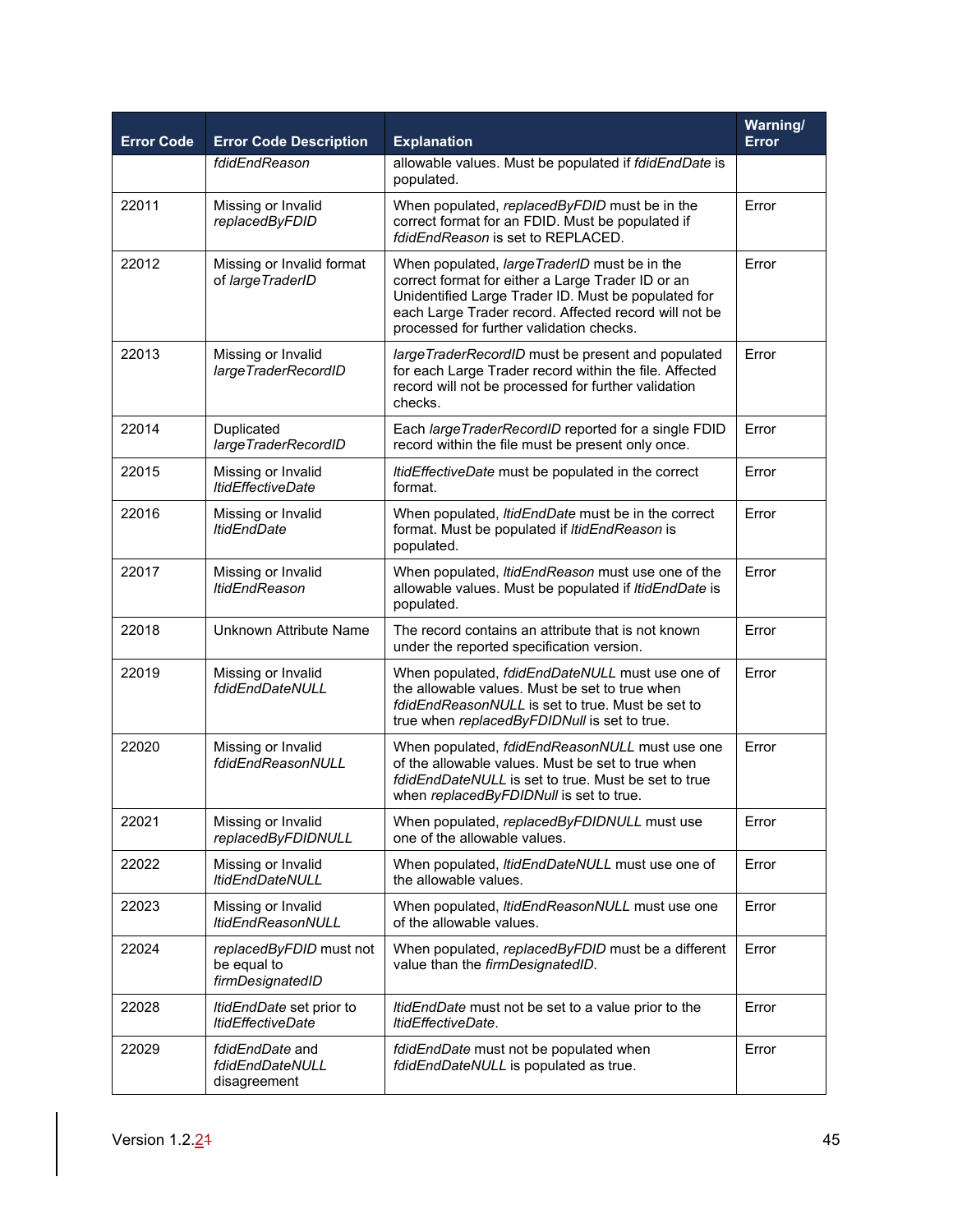| <b>Error Code</b> | <b>Error Code Description</b>                                    | <b>Explanation</b>                                                                            | Warning/<br><b>Error</b> |
|-------------------|------------------------------------------------------------------|-----------------------------------------------------------------------------------------------|--------------------------|
| 22030             | fdidEndReason and<br>fdidEndReasonNULL<br>disagreement           | fdidEndReason must not be populated when<br>fdidEndReasonNULL is populated as true.           | Error                    |
| 22031             | replacedByFDID and<br>replacedByFDIDNULL<br>disagreement         | replacedByFDID must not be populated when<br>replacedByFDIDNULL is populated as true.         | Error                    |
| 22032             | <i>ItidEndDate</i> and<br><b>ItidEndDateNULL</b><br>disagreement | <i>ItidEndDate</i> must not be populated when<br>ItidEndDateNULL is populated as true.        | Error                    |
| 22033             | <i>ItidEndReason</i> and<br>ltidEndReasonNULL<br>disagreement    | <i>ItidEndReason</i> must not be populated when<br>ItidEndReasonNULL is populated as true.    | Error                    |
| 22034             | Data type violation                                              | Record contains one or more attribute values that<br>violate the data type for the attribute. | Error                    |

# <span id="page-51-0"></span>**B.3 Data Layer Validation Error Codes**

The table below contains error messages that are associated when validating data contained in a submission record against data previously accepted into CAT CAIS for the same submission record. Error codes are associated with specific fields within a submission record.

|  |  |  |  | <b>Table 14: Data Layer Validation Errors</b> |  |
|--|--|--|--|-----------------------------------------------|--|
|--|--|--|--|-----------------------------------------------|--|

| <b>Error Code</b> | <b>Error Code Description</b>                                                                         | <b>Explanation</b>                                                                                                                                                                                                      | Warning/<br>Error |
|-------------------|-------------------------------------------------------------------------------------------------------|-------------------------------------------------------------------------------------------------------------------------------------------------------------------------------------------------------------------------|-------------------|
| 23001             | fdidDate set later than<br>stored fdidEndDate                                                         | The <i>fdidDate</i> included in the submission file is set to a<br>date later than the stored fdidEndDate.                                                                                                              | Error             |
| 23004             | replacedByFDID set to an<br>unknown value                                                             | When populated, the replacedByFDID must reference<br>an FDID that is accepted without error in the current<br>submission, or an FDID that was previously accepted<br>by CAIS.                                           | Error             |
| 23005             | <i>fdidEndDate</i> set prior to<br>fdidDate of replacing<br>record                                    | When <i>fdidEndReason</i> is set as REPLACED, the<br>fdidEndDate must not be set prior to the fdidDate of<br>the FDID set as the replacedByFDID.                                                                        | Error             |
| 23006             | replacedByFDIDNULL not<br>set to true when<br>fdidEndDateNULL and<br>fdidEndReasonNULL set<br>to true | When fdidEndDateNULL and fdidEndReasonNULL<br>are present and set to true for an FDID that was<br>previously ended for an fdidEndReason of<br>REPLACED, the replacedByFDIDNULL must also be<br>present and set to true. | Error             |
| 23007             | <i>ItidEffectiveDate</i> set later<br>than stored <i>ItidEndDate</i>                                  | The <i>ItidEffectiveDate</i> in the submission file is set to a<br>date later than the stored <i>ItidEndDate</i> , and the<br><i>ItidEndDate</i> is not set to a later date in the current<br>submission.               | Error             |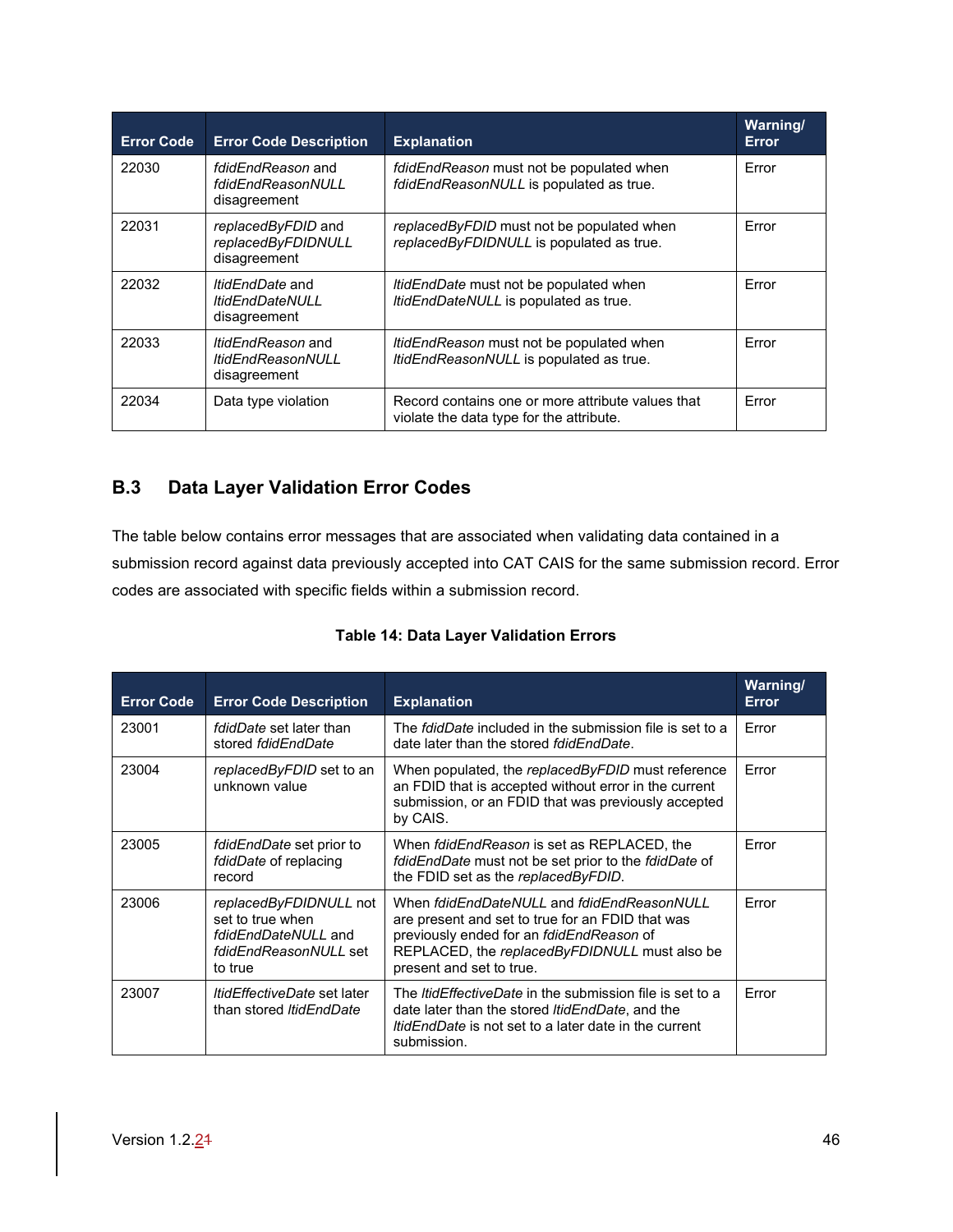# <span id="page-52-0"></span>**B.4 Warning Error Codes**

The table below contains Warning messages that are associated with Data Ingestion and included in the Feedback file. Warning codes are associated with specific fields within a submission record. Warnings are not required to be repaired.

| <b>Error Code</b> | <b>Error Code Description</b>                        | <b>Explanation</b>                                                                                                                                                                          | <b>Warning/</b><br>Error |
|-------------------|------------------------------------------------------|---------------------------------------------------------------------------------------------------------------------------------------------------------------------------------------------|--------------------------|
| 24001             | Missing or Invalid<br>rejectionID                    | When populated, the rejectionID must be a known<br>rejectionID for the catReporterID whose data is<br>included in the submission file.                                                      | Warning                  |
| 24002             | Missing or Invalid<br>correctionAction               | When populated, <i>correctionAction</i> must use one of<br>the allowable values. Must be populated if rejectionID<br>is populated.                                                          | Warning                  |
| 24003             | Missing or Invalid<br>correctingFirmDesignated<br>ID | When populated, correcting Firm Designated ID must<br>reference a firmDesignatedID that is included in the<br>current submission file or was accepted by CAT CAIS<br>in a prior submission. | Warning                  |
| 24005             | Improper correction<br>attempt                       | The rejectionID included in the correction attempt is<br>for an improper error code. It is only acceptable to<br>submit a correction against rejections for error codes<br>22001 and 22012. | Warning                  |
| 24006             | Unknown Attribute Name                               | The Correction List record contains an attribute that is<br>not known under the reported specification version.                                                                             | Warning                  |
| 24007             |                                                      | Reserved                                                                                                                                                                                    |                          |
| 24008             | Data type violation                                  | Correction List record contains one or more attribute<br>values that violate the data type for the attribute.                                                                               | Warning                  |

#### **Table 15: CAT CAIS Validation Warnings**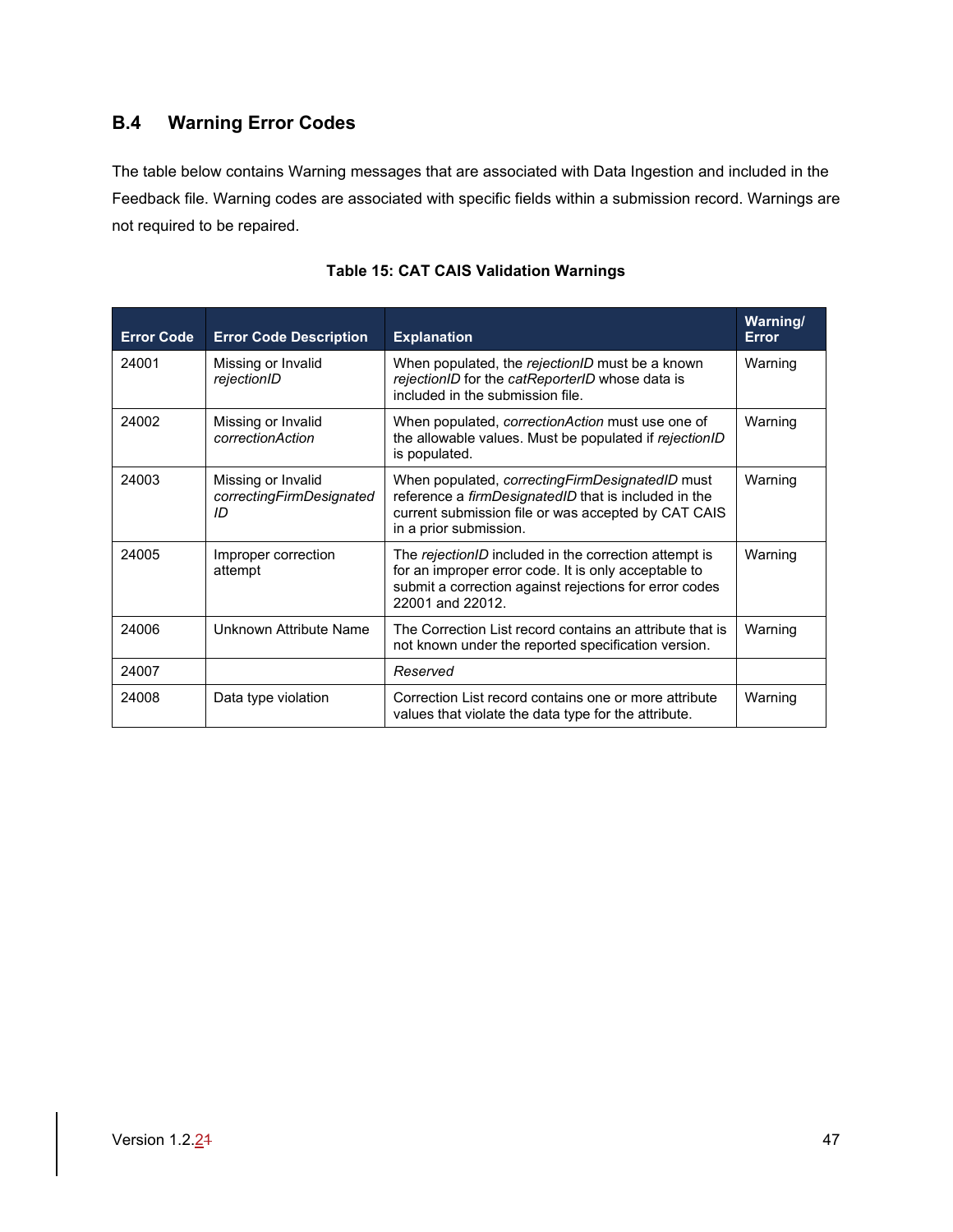# <span id="page-53-0"></span>**Appendix C: Glossary**

| <b>Term</b>                 | <b>Definition</b>                                                                                                                                                                                                                                                 |
|-----------------------------|-------------------------------------------------------------------------------------------------------------------------------------------------------------------------------------------------------------------------------------------------------------------|
| <b>CAT Reporter CRD</b>     | The CAT Reporter CRD is the Central Registration Depository identifier that an<br>Industry Member uses to report CAT account and customer data.                                                                                                                   |
| <b>CAT Submitter ID</b>     | The CAT Submitter ID is the identifier of the CAT Reporting Agent, the entity<br>authorized to submit the files to CAT on behalf of the Industry Member.                                                                                                          |
| <b>CAT Trading Day</b>      | CAT Trading Day for Industry Members is defined as beginning immediately after<br>4:15:00PM and no fractions of a second Eastern Time on one trade date and<br>ending at exactly 4:15:00PM and no fractions of a second Eastern Time on the<br>next trading date. |
|                             | Weekends or any day that all equities or options national securities exchanges are<br>closed are not considered a CAT Trading Day.                                                                                                                                |
|                             | Trading Days that close early end 15 minutes after the Market Close.                                                                                                                                                                                              |
| <b>FDID</b>                 | FDID is defined in Section 1.1 of the CAT NMS Plan as "a unique identifier for<br>each trading account designated by Industry Members for purposes of providing<br>data to the Central Repository."                                                               |
|                             | See CAT FAQ M2 for more information on the prohibition on use of actual account<br>numbers. Refer to the CAT Industry Presentation on FDID for additional<br>information.                                                                                         |
| <b>Account Opening Date</b> | Account Opening Date is defined in the CAT NMS Plan. For account data<br>submission, Account Opening Date is to be reported as <i>fdidDate</i> within the<br>submission file.                                                                                     |
| <b>Trade Date</b>           | Trade Date for Industry Member is defined as beginning immediately after<br>23:59:59.999999 ET on Trade Date T - 1 and up to 23:59:59.999999 ET of the<br>next Trade Date T.                                                                                      |
|                             | Weekends and holidays are not considered a Trade Date.                                                                                                                                                                                                            |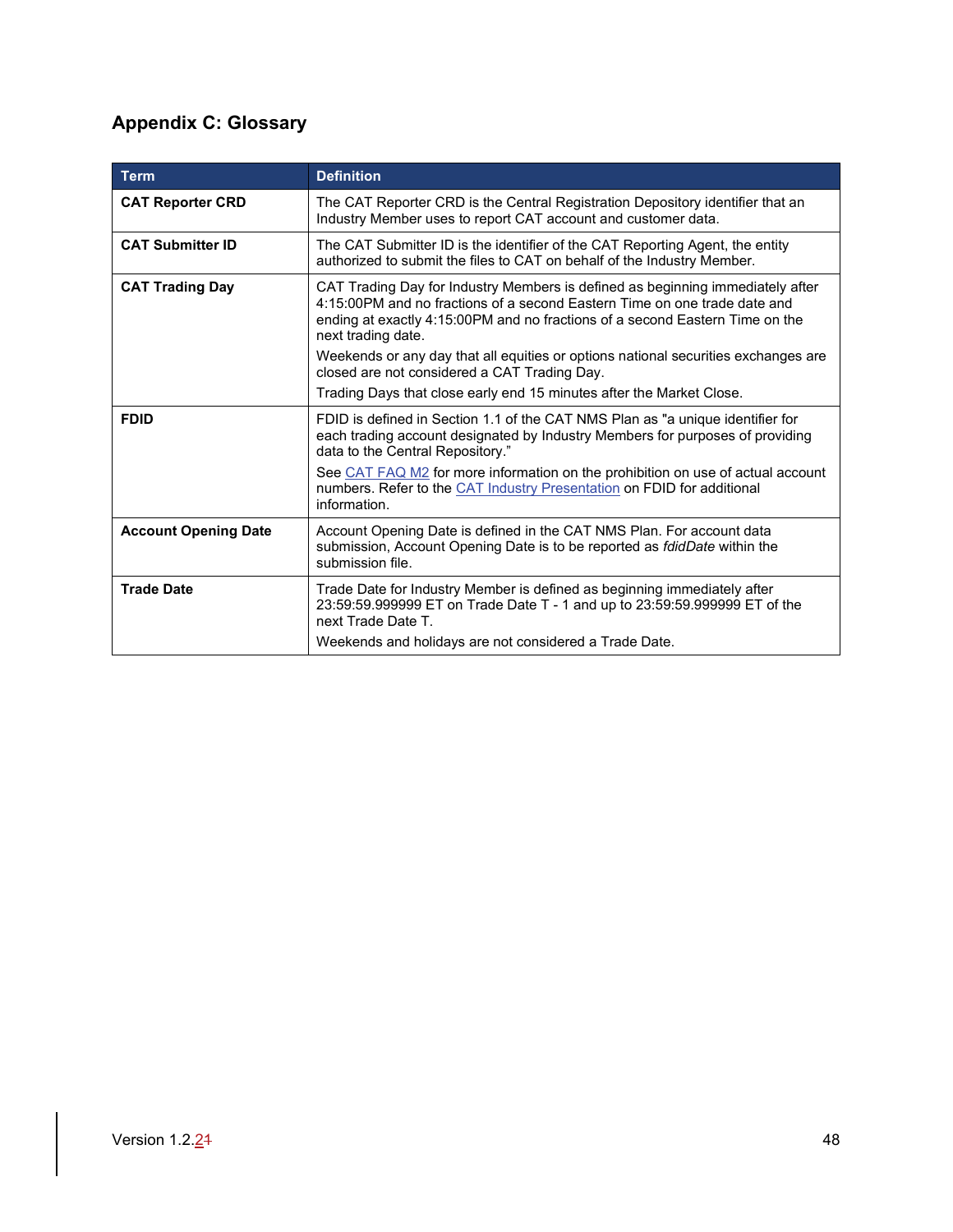# <span id="page-54-0"></span>**Appendix D: Data Dictionary**

| <b>Field Name</b>              | <b>Data Type</b>               | <b>JSON</b><br><b>Object</b> | Include<br><b>Key</b> | <b>Occurrences</b>                                | <b>Description</b>                                                                                                                                                                                                                                                                                                                                                                                    | Format/<br><b>Accepted Values</b> |
|--------------------------------|--------------------------------|------------------------------|-----------------------|---------------------------------------------------|-------------------------------------------------------------------------------------------------------------------------------------------------------------------------------------------------------------------------------------------------------------------------------------------------------------------------------------------------------------------------------------------------------|-----------------------------------|
| catReporterCRD                 | Unsigned                       | Main                         | R                     | <b>Exactly One</b><br>per<br>submission<br>file   | The CRD number<br>assigned to the<br>firm to which the<br>data within the file<br>belongs.                                                                                                                                                                                                                                                                                                            |                                   |
| catSubmitterID                 | Unsigned                       | Main                         | $\mathsf{R}$          | <b>Exactly One</b><br>per<br>submission<br>file   | The ID of the CAT<br>Reporting Agent<br>that submitted the<br>file to CAT. In the<br>case the CAT<br>Reporter is<br>submitting data for<br>themselves, they<br>must still populate<br>the CAT Submitter<br>ID field.                                                                                                                                                                                  |                                   |
| correctingFirmDesign<br>atedID | Text (40)                      | Correction<br>Record         | $\mathsf C$           | Zero or One<br>per<br>Correction<br>Record        | The<br>firmDesignatedID<br>within the<br>submission file<br>that is correcting<br>for the prior<br>rejected FDID.<br>Required if the<br>correction Action is<br>CORRECTION.                                                                                                                                                                                                                           |                                   |
| correctionAction               | Choice                         | Correction<br>Record         | $\mathsf R$           | <b>Exactly One</b><br>per<br>Correction<br>Record | The particular<br>action that is<br>being taken to<br>correct for the<br>prior rejection.<br>Values:<br>CORRECTION-<br>A new entry is<br>included in the<br>submission file to<br>correct for the<br>prior rejected<br>record using a<br>new<br>firmDesignatedID<br>or new<br>largeTraderID.<br>DELETE - The<br>prior rejection<br>needs to be<br>cleared without a<br>new record being<br>submitted. | "CORRECTION"<br>"DELETE"          |
| correctionList                 | Multi-<br>Dimensional<br>Array | Main                         | $\mathbf C$           | <b>Exactly One</b><br>per<br>Submission<br>File   | Structure for the<br>array of<br>Correction records<br>within the file.<br>Required if the<br>submission file                                                                                                                                                                                                                                                                                         |                                   |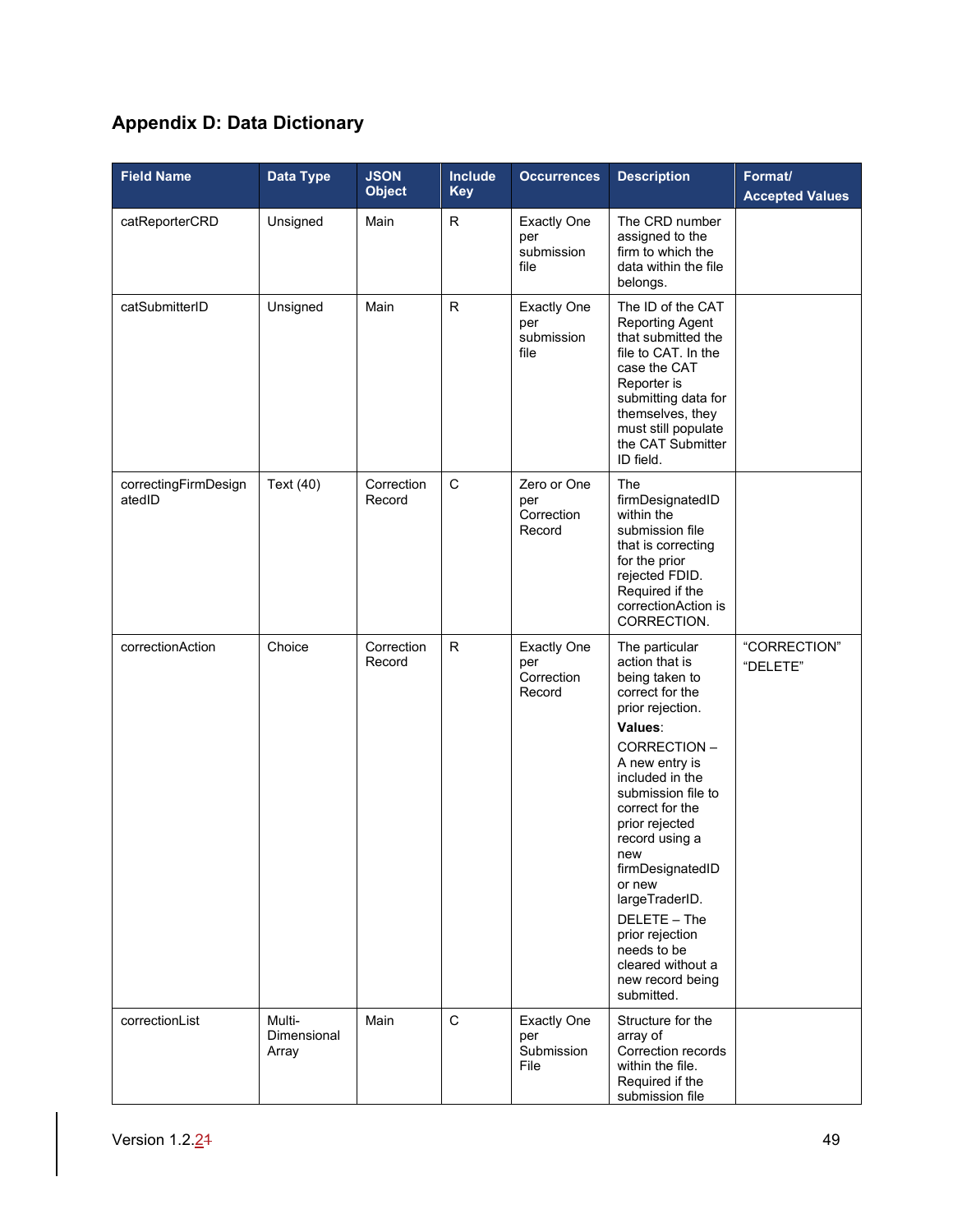| <b>Field Name</b> | Data Type            | <b>JSON</b><br><b>Object</b> | <b>Include</b><br><b>Key</b> | <b>Occurrences</b>                       | <b>Description</b>                                                                                                                                                                                                                                                                                          | Format/<br><b>Accepted Values</b>                |
|-------------------|----------------------|------------------------------|------------------------------|------------------------------------------|-------------------------------------------------------------------------------------------------------------------------------------------------------------------------------------------------------------------------------------------------------------------------------------------------------------|--------------------------------------------------|
|                   |                      |                              |                              |                                          | contains one or<br>more Correction<br>records.                                                                                                                                                                                                                                                              |                                                  |
| fdidDate          | Date<br>(Number) (8) | <b>FDID</b><br>Record        | R.                           | <b>Exactly One</b><br>per FDID<br>Record | Date on which the<br>FDID account<br>opened, as<br>defined in Section<br>2.2.3 of this<br>specification, in<br>YYYYMMDD<br>format.                                                                                                                                                                          | YYYYMMDD                                         |
| fdidEndDate       | Date<br>(Number) (8) | <b>FDID</b><br>Record        | $\mathsf{C}$                 | Zero or One<br>per FDID<br>Record        | Date on which the<br>Account was<br>closed or the<br>Relationship was<br>ended, in<br>YYYYMMDD<br>format. Must be<br>provided if the<br>fdidEndReason<br>field is populated.<br>Must not be<br>provided if<br>fdidEndDateNULL<br>is populated as<br>true.                                                   | YYYYMMDD                                         |
| fdidEndDateNULL   | Boolean              | <b>FDID</b><br>Record        | $\circ$                      | Zero or One<br>per FDID<br>Record        | Indicates any<br>fdidEndDate<br>currently stored in<br>CAT CAIS should<br>be cleared. Must<br>be provided as<br>true if<br>fdidEndReasonN<br>ULL is populated<br>as true. Must not<br>be provided as<br>true if<br>fdidEndDate is<br>populated.                                                             | true<br>false                                    |
| fdidEndReason     | Choice               | <b>FDID</b><br>Record        | C                            | Zero or One<br>per FDID<br>Record        | Reason why the<br>Account was<br>closed or the<br>Relationship was<br>ended. Must be<br>provided if the<br>fdidEndDate field<br>is populated. Must<br>not be provided if<br>fdidEndReasonN<br>ULL is populated<br>as true.<br>Values:<br>CORRECTION-<br>FDID was<br>erroneously<br>reported<br>ENDED - FDID | "CORRECTION"<br>"ENDED"<br>"REPLACED"<br>"OTHER" |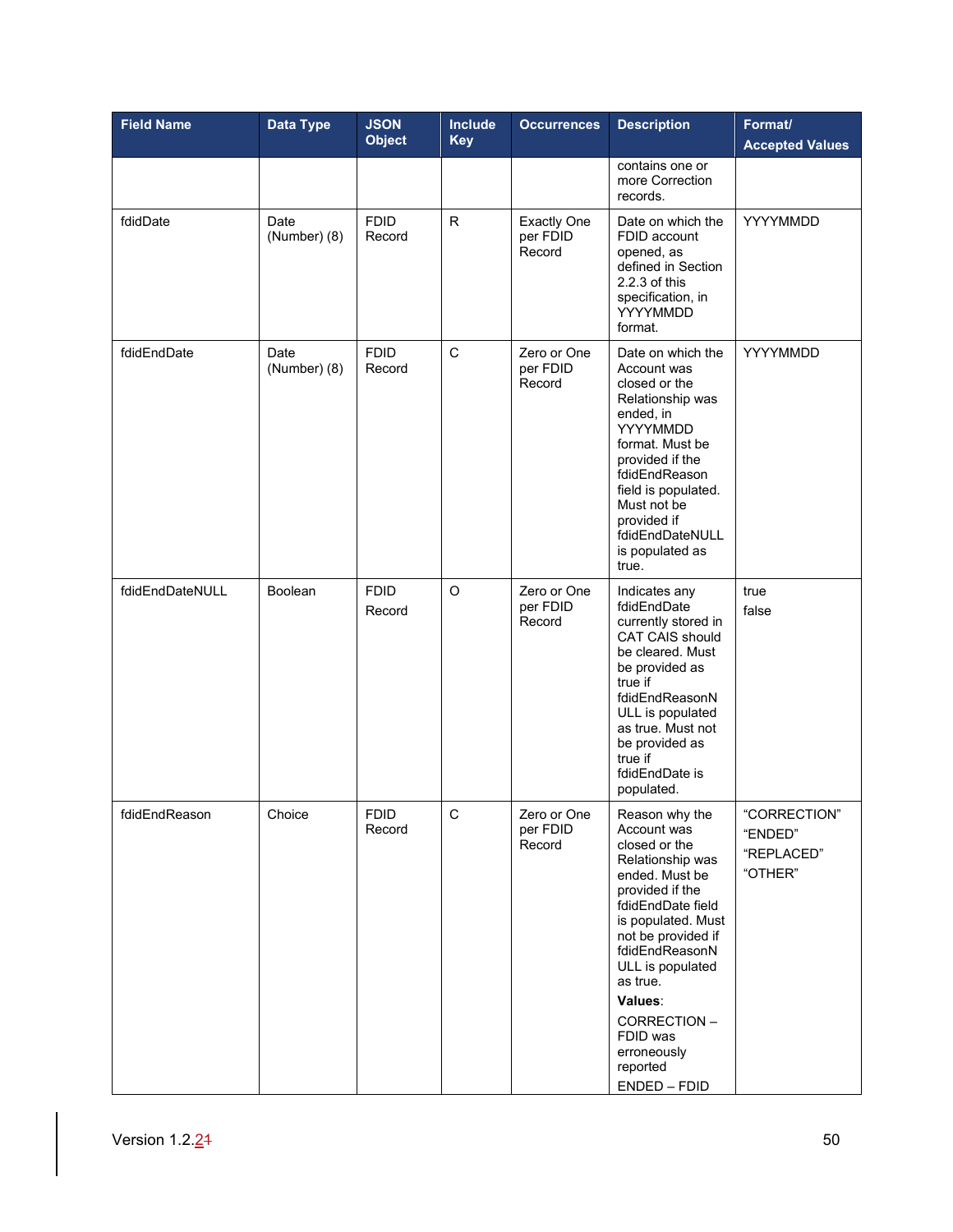| <b>Field Name</b> | <b>Data Type</b>                      | <b>JSON</b><br><b>Object</b> | Include<br><b>Key</b> | <b>Occurrences</b>                              | <b>Description</b>                                                                                                                                                                                                                                   | Format/<br><b>Accepted Values</b>         |
|-------------------|---------------------------------------|------------------------------|-----------------------|-------------------------------------------------|------------------------------------------------------------------------------------------------------------------------------------------------------------------------------------------------------------------------------------------------------|-------------------------------------------|
|                   |                                       |                              |                       |                                                 | was ended<br>REPLACED-<br>FDID replaced by<br>another FDID<br>within the CAT<br>Reporter Firm.<br>OTHER - Other<br>unlisted reason for<br>ending the FDID                                                                                            |                                           |
| fdidEndReasonNULL | <b>Boolean</b>                        | <b>FDID</b><br>Record        | O                     | Zero or One<br>per FDID<br>Record               | Indicates any<br>fdidEndReason<br>currently stored in<br><b>CAT CAIS should</b><br>be cleared. Must<br>be provided as<br>true if<br>fdidEndDateNULL<br>is populated as<br>true. Must not be<br>provided as true if<br>fdidEndReason is<br>populated. | true<br>false                             |
| fdidRecordCount   | Unsigned                              | Main                         | $\mathsf{R}$          | <b>Exactly One</b><br>per<br>submission<br>file | The count of<br>firmDesignatedID<br>attribute<br>occurrences<br>within the file.<br>Used to validate<br>the count of FDID<br>records intended<br>to be submitted<br>within the file<br>matches the count<br>of records present<br>in the file.       |                                           |
| fdidRecordID      | Unsigned                              | <b>FDID</b><br>Record        | R.                    | <b>Exactly One</b><br>per FDID<br>Record        | A unique<br>reference to a<br>single FDID for a<br>single submission<br>file.                                                                                                                                                                        |                                           |
| fdidRecordList    | Multi-<br><b>Dimensional</b><br>Array | Main                         | $\mathsf C$           | Zero or One<br>per<br>submission<br>file        | Structure for the<br>array of FDID<br>Records that are<br>included in the<br>file. Required if<br>the submission file<br>contains one or<br>more FDID<br>records; not<br>required if no<br>FDID records are<br>included in the<br>file.              |                                           |
| fdidType          | Choice                                | <b>FDID</b><br>Record        | R                     | <b>Exactly One</b><br>per FDID<br>Record        | Representation of<br>the type of record<br>of the reported<br>FDID.<br>Values:                                                                                                                                                                       | "ACCOUNT"<br>"RELATIONSHIP"<br>"ENTITYID" |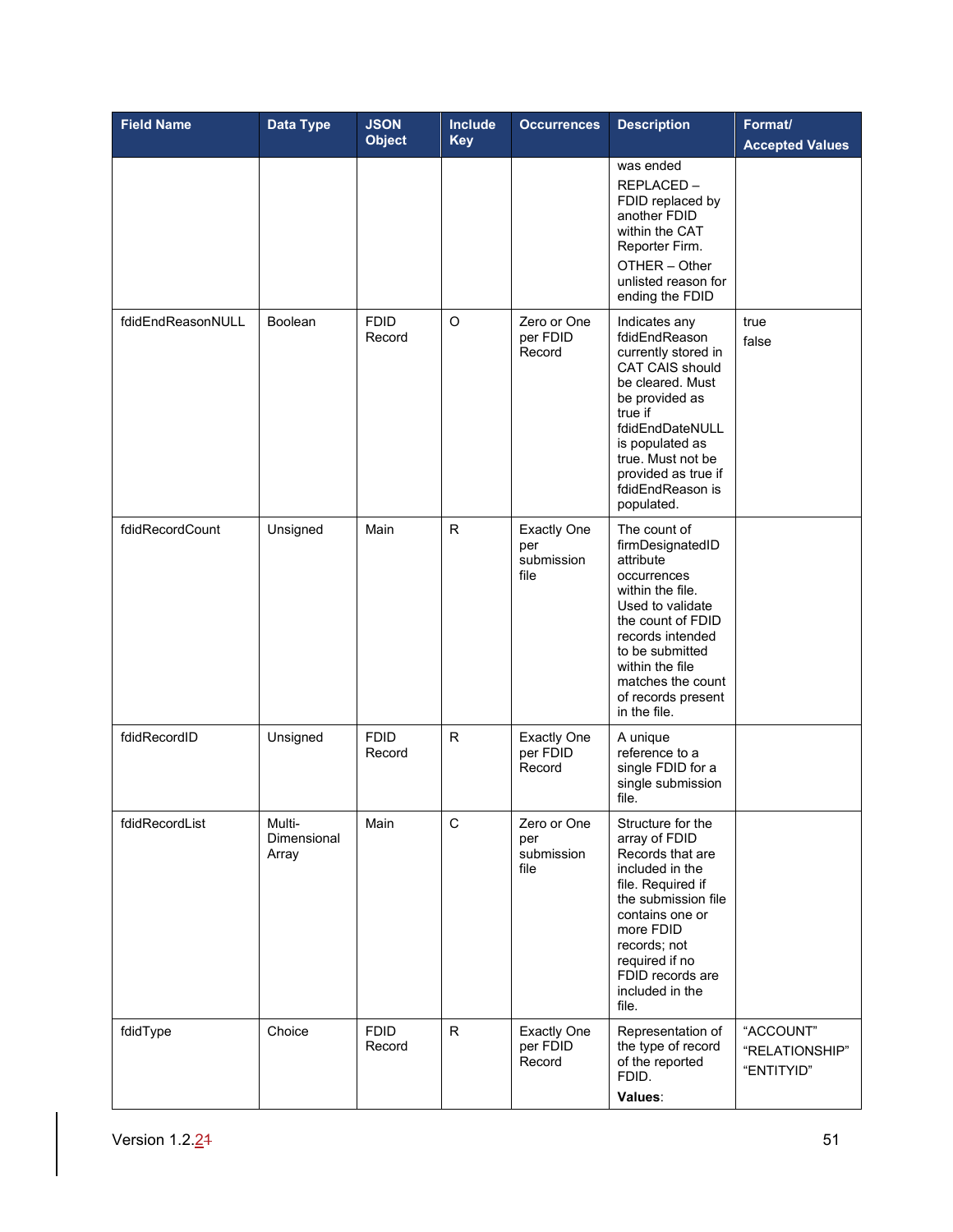| <b>Field Name</b> | Data Type                      | <b>JSON</b><br><b>Object</b> | <b>Include</b><br><b>Key</b> | <b>Occurrences</b>                                  | <b>Description</b>                                                                                                                                                                                                                                                                                                                                                                                                                                                                                           | Format/<br><b>Accepted Values</b>                          |
|-------------------|--------------------------------|------------------------------|------------------------------|-----------------------------------------------------|--------------------------------------------------------------------------------------------------------------------------------------------------------------------------------------------------------------------------------------------------------------------------------------------------------------------------------------------------------------------------------------------------------------------------------------------------------------------------------------------------------------|------------------------------------------------------------|
|                   |                                |                              |                              |                                                     | ACCOUNT-<br>Account type<br>record<br>RELATIONSHIP-<br>Relationship type<br>record<br><b>ENTITYID - Entity</b><br>Identifier type<br>record                                                                                                                                                                                                                                                                                                                                                                  |                                                            |
| firmDesignatedID  | Text (40)                      | <b>FDID</b><br>Record        | $\mathsf R$                  | <b>Exactly One</b><br>per FDID<br>Record            | The Firm<br>Designated ID of<br>the Account or<br>Relationship being<br>reported by the<br><b>CAT Reporting</b><br>firm.                                                                                                                                                                                                                                                                                                                                                                                     |                                                            |
| largeTraderID     | Text (13)                      | Large<br>Trader<br>Record    | $\mathsf{R}$                 | <b>Exactly One</b><br>per Large<br>Trader<br>Record | The LTID or<br>ULTID associated<br>to the FDID in the<br><b>CAT Reporter's</b><br>system. For LTID<br>records, the<br>identifier must be<br>eight numeric<br>characters,<br>followed by a<br>dash, followed by<br>four numeric<br>characters. For<br>ULTID records,<br>the identifier must<br>start with 'ULT',<br>followed by<br>alphanumeric [0-<br>9A-Z] characters<br>for the fourth<br>through eighth<br>positions, followed<br>by a dash,<br>followed by four<br>alphanumeric [0-<br>9A-Z] characters. | For LTID-<br>99999999-9999<br>For ULTID -<br>ULTXXXXX-XXXX |
| largeTraderList   | Multi-<br>Dimensional<br>Array | <b>FDID</b><br>Record        | $\mathbf C$                  | Zero or One<br>per FDID<br>Record                   | Structure for the<br>array of LTID or<br>ULTID records<br>that are<br>associated to the<br>FDID record<br>within the file.<br>Required if the<br>submission file<br>contains one or<br>more LTID/ULTID<br>records<br>associated to the<br>FDID record; not<br>required if no<br>LTID/ULTID<br>records are<br>included in the file                                                                                                                                                                            |                                                            |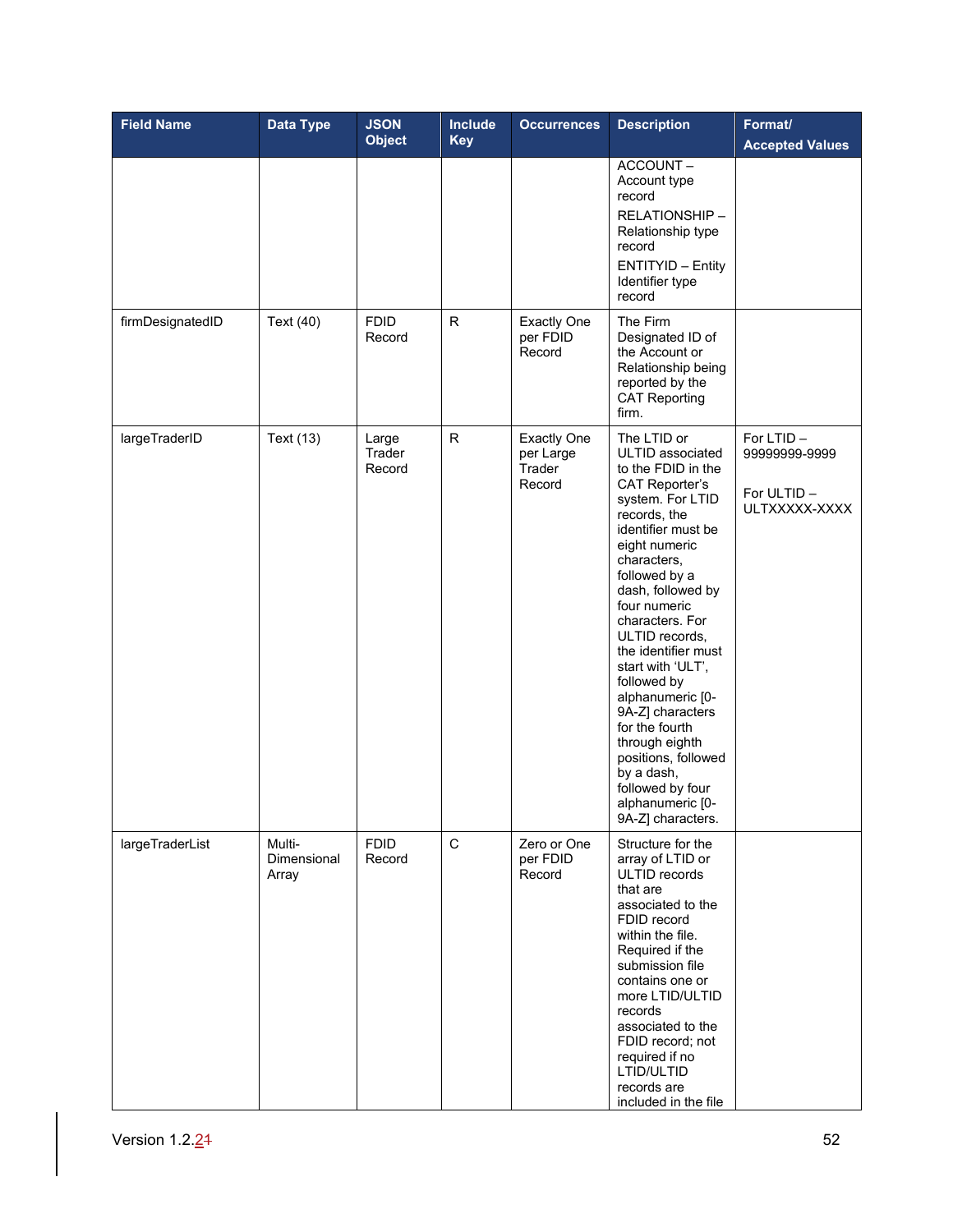| <b>Field Name</b>        | <b>Data Type</b>     | <b>JSON</b><br><b>Object</b> | <b>Include</b><br><b>Key</b> | <b>Occurrences</b>                                  | <b>Description</b>                                                                                                                                                                                                                                                                                                             | Format/<br><b>Accepted Values</b>                |
|--------------------------|----------------------|------------------------------|------------------------------|-----------------------------------------------------|--------------------------------------------------------------------------------------------------------------------------------------------------------------------------------------------------------------------------------------------------------------------------------------------------------------------------------|--------------------------------------------------|
|                          |                      |                              |                              |                                                     | in association to<br>the reported<br>FDID.                                                                                                                                                                                                                                                                                     |                                                  |
| largeTraderRecordID      | Unsigned             | Large<br>Trader<br>Record    | R.                           | <b>Exactly One</b><br>per Large<br>Trader<br>Record | A unique<br>reference to a<br>single LTID or<br>ULTID in<br>reference to a<br>single FDID for a<br>single submission<br>file.                                                                                                                                                                                                  |                                                  |
| <b>ItidEffectiveDate</b> | Date<br>(Number) (8) | Large<br>Trader<br>Record    | R.                           | <b>Exactly One</b><br>per Large<br>Trader<br>Record | Date on which the<br><b>LTID or ULTID</b><br>became<br>associated to the<br>FDID within the<br><b>CAT Reporter's</b><br>system, in<br>YYYYMMDD<br>format.                                                                                                                                                                      | YYYYMMDD                                         |
| <b>ItidEndDate</b>       | Date<br>(Number) (8) | Large<br>Trader<br>Record    | C                            | Zero or One<br>per Large<br>Trader<br>Record        | Date on which the<br><b>LTID or ULTID</b><br>was no longer<br>associated to the<br>FDID within the<br><b>CAT Reporter's</b><br>system, in<br>YYYYMMDD<br>format. Must be<br>provided if the<br><b>ItidEndReason</b><br>field is populated.<br>Must not be<br>provided if<br><b>ItidEndDateNULL</b><br>is populated as<br>true. | YYYYMMDD                                         |
| <b>ItidEndDateNULL</b>   | <b>Boolean</b>       | Large<br>Trader<br>Record    | C                            | Zero or One<br>per Large<br>Trader<br>Record        | Indicates any<br><b>ItidEndDate</b><br>currently stored in<br><b>CAT CAIS should</b><br>be cleared. Must<br>be provided as<br>true if<br>ItidEndReasonNU<br>LL is populated as<br>true. Must not be<br>provided as true if<br>ItidEndDate is<br>populated.                                                                     | true<br>false                                    |
| <b>ItidEndReason</b>     | Choice               | Large<br>Trader<br>Record    | C                            | Zero or One<br>per Large<br>Trader<br>Record        | Reason why the<br>LTID or ULTID<br>was no longer<br>associated to the<br>FDID. Must be<br>populated in order<br>to end date an<br>LTID-to-FDID<br>association in the                                                                                                                                                           | "CORRECTION"<br>"ENDED"<br>"REPLACED"<br>"OTHER" |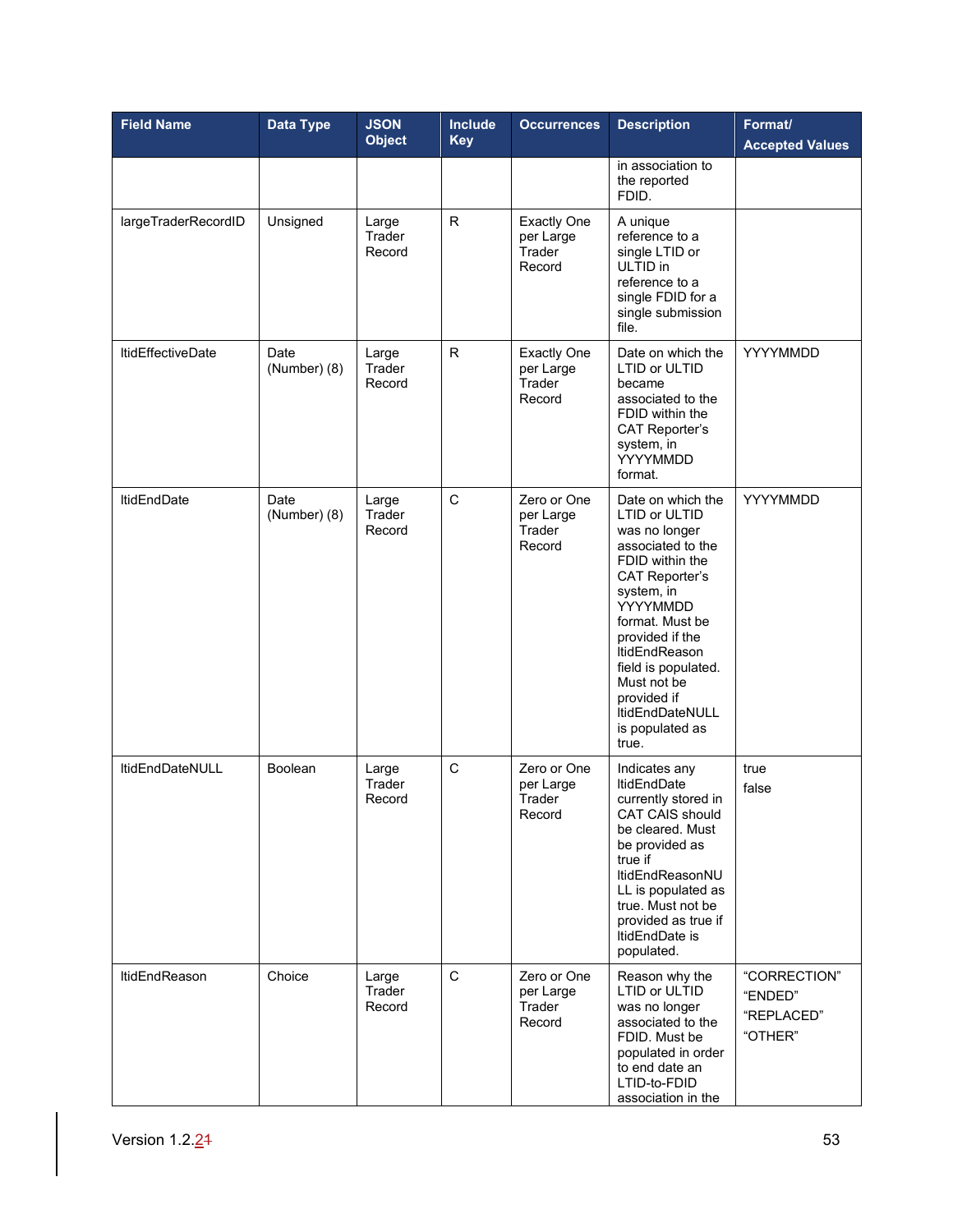| <b>Field Name</b>        | Data Type      | <b>JSON</b><br><b>Object</b> | <b>Include</b><br><b>Key</b> | <b>Occurrences</b>                                | <b>Description</b>                                                                                                                                                                                                                                                                                                                                                                                                               | Format/<br><b>Accepted Values</b> |
|--------------------------|----------------|------------------------------|------------------------------|---------------------------------------------------|----------------------------------------------------------------------------------------------------------------------------------------------------------------------------------------------------------------------------------------------------------------------------------------------------------------------------------------------------------------------------------------------------------------------------------|-----------------------------------|
|                          |                |                              |                              |                                                   | system. Must be<br>provided if the<br>ItidEndDate field<br>is populated. Must<br>not be provided if<br>ItidEndReasonNU<br>LL is populated as<br>true.<br>Values:<br>CORRECTION-<br>LTID was<br>erroneously<br>reported<br>ENDED - LTID-<br>to-FDID<br>association was<br>ended<br>REPLACED-<br>LTID was<br>replaced by a<br>different LTID<br>OTHER - Other<br>unlisted reason for<br>ending the LTID-<br>to-FDID<br>association |                                   |
| <b>ItidEndReasonNULL</b> | <b>Boolean</b> | Large<br>Trader<br>Record    | $\mathsf{C}$                 | Zero or One<br>per Large<br>Trader<br>Record      | Indicates any<br>ItidEndReason<br>currently stored in<br><b>CAT CAIS should</b><br>be cleared. Must<br>be provided as<br>true if<br>ItidEndDateNULL<br>is populated as<br>true. Must not be<br>provided as true if<br>ItidEndReason is<br>populated.                                                                                                                                                                             | true<br>false                     |
| rejectionID              | Unsigned       | Correction<br>Record         | R                            | <b>Exactly One</b><br>per<br>Correction<br>Record | The rejectionID<br>from a prior<br>submission that<br>was created for<br>the particular Data<br>Ingestion error<br>being corrected.                                                                                                                                                                                                                                                                                              |                                   |
| replacedByFDID           | Text (40)      | <b>FDID</b><br>Record        | $\mathbf C$                  | Zero or One<br>per FDID<br>Record                 | The new FDID<br>replacing the<br>currently reported<br>FDID, used to<br>provide historical<br>linkage across<br>replaced records<br>over time. Must be<br>provided if the<br>fdidEndReason is<br>REPLACED. Must<br>not be provided if<br>the                                                                                                                                                                                     |                                   |